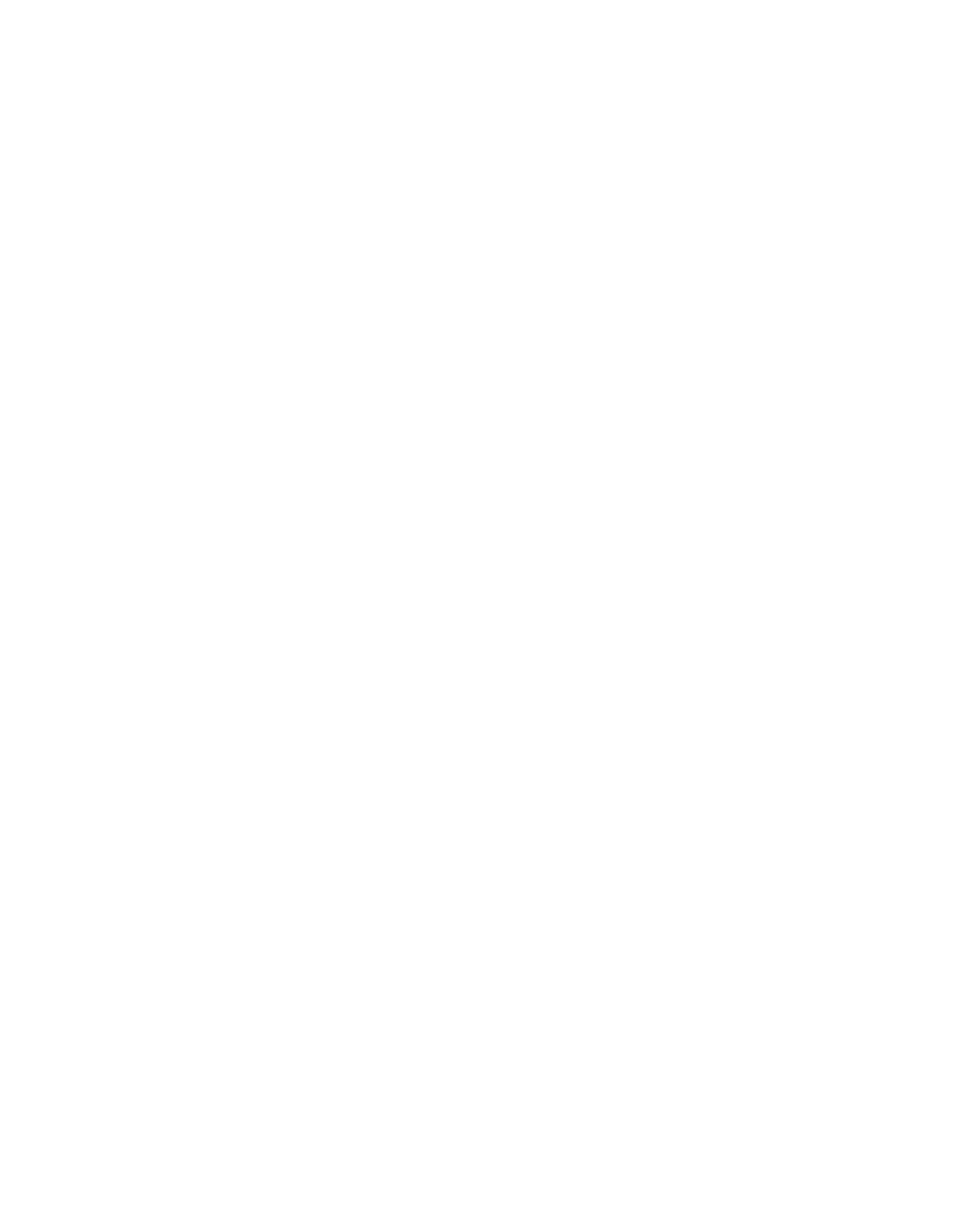```
 FINAL ROUND ANALYTICAL PLACES 
\Box 70021-ZEIBEKIKOS DANCE JUVENILE (7-11)<br>\Box Couples: 37 257 258 259 Tot: 4
     Couples: 37 257 258 259 Tot: 4
\Box\Box\Box --Dance: ZEIBEKIKOS --
 Couple Judges
 No. A B C
□ 37 1 1 4 Pos.1<br>□ 257 2 2 3 Pos.2
□ 257 2 2 3 Pos.2<br>□ 258 3 3 1 Pos.3
     258 3 3 1 Pos.3
 259 4 4 2 Pos.4
\Box --Dance: CATEGORY FINAL (Skating)--
 Couple Dances
 No. ZEIBE
 37 1 Pos.1
\Box 257 2 Pos.2
 258 3 Pos.3
\Box 259 4 Pos.4
\Box________________________________________________
JUDGE A| 212|Kokodi Anna |GR |
            74| Leonardos Theofanis | GR |
JUDGE C| 189|vettos Georgios |GR |
________________________________________________
\frac{\Box}{\Box}\Box FINAL ROUND ANALYTICAL PLACES 
 20722-ORIENTAL ADV(CHOREOGR) JUN(12-15) 
Couples: 79 124 171 210 Tot: 4
\Box\Box\Box□ --Dance: ORIENTAL --<br>□ Couple Judges
\Box Couple<br>\Box No. A
   No. A B C<br>79 3 4 2
□ 79 3 4 2 Pos.3<br>□ 124 1 1 1 Pos.1
□ 124 1 1 1 Pos.1<br>□ 171 4 3 3 Pos.4
\Box 171 4 3 3 Pos.4<br>\Box 210 2 2 4 Pos.2
            2 2 4 Pos.2
\Box□ --Dance: CATEGORY FINAL (Skating)--<br>□ Couple Dances
D Couple<br>D No. ORI
             ORIEN
\begin{array}{cccc} \Box & 124 & 1 & \text{Pos.1} \\ \Box & 210 & 2 & \text{Pos.2} \end{array}□ 210 2 Pos.2<br>□ 79 3 Pos.3
\begin{array}{cccc} \Box & 79 & 3 & \text{Pos.3} \\ \Box & 171 & 4 & \text{Pos.4} \end{array}4 Pos.4
\Box________________________________________________
D<br>DJUDGE A| 275|Kaliviti Eleni | |GR |<br>DJUDGE B| 276|Ilia Panagiota | |GR |
JUDGE B| 276|Ilia Panagiota |GR |
JUDGE C| 291|Mouriki Dimitra |Gr |
________________________________________________
\Box\Box FINAL ROUND ANALYTICAL PLACES 
\Box 20711-ORIENTAL BEGINERS JUV(7-11)<br>\Box Couples: 83 90 93 Tot: 3
    Couples: 83 90 93 Tot: 3
\Box\Box\Box
```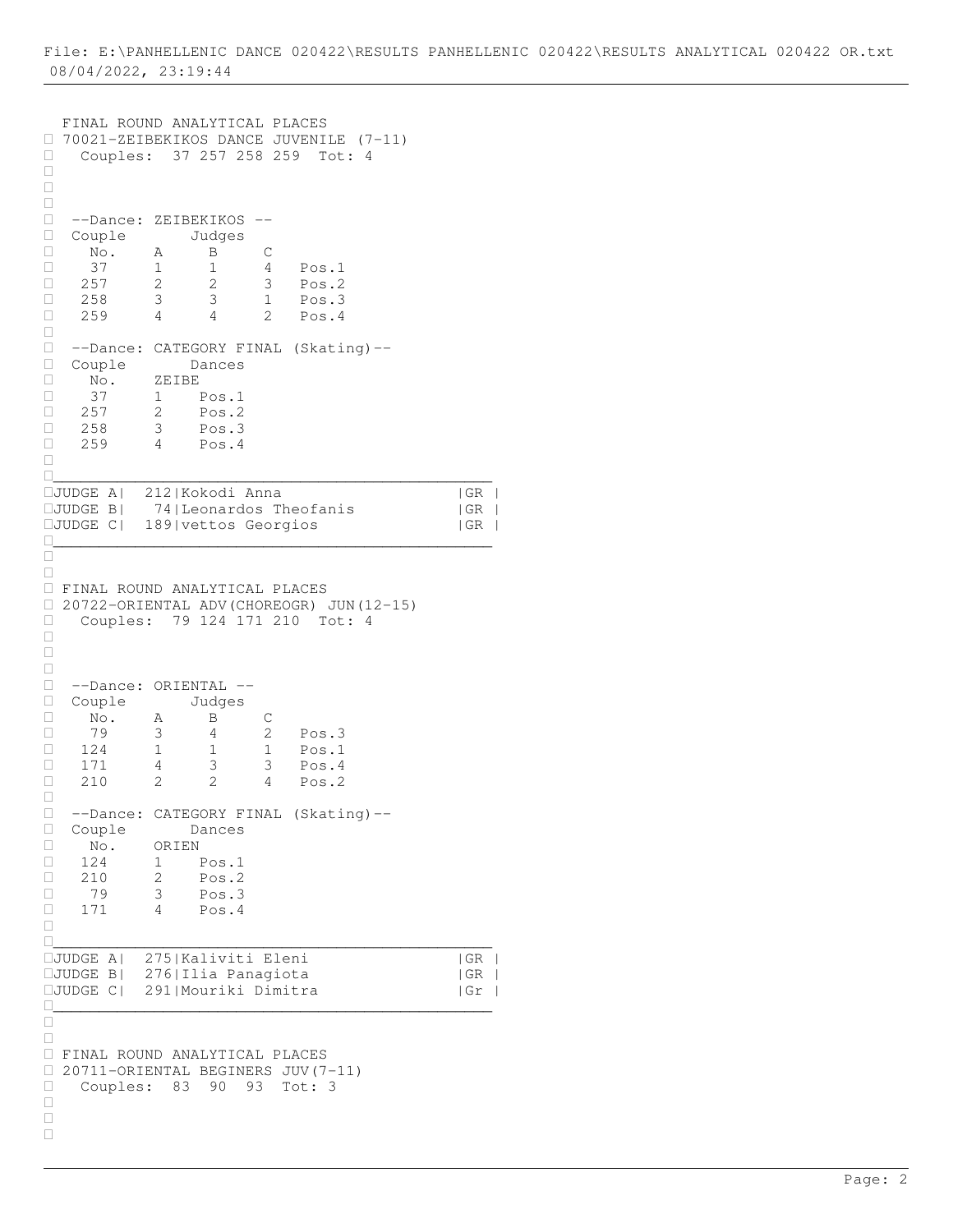| □<br>Ц<br>□<br>□<br>□<br>□<br>□           | --Dance:<br>Couple<br>No.<br>83<br>90<br>93                                              | ORIENTAL --<br>Α<br>2<br>$\mathsf 3$<br>1            | Judges<br>B<br>2<br>$\mathsf 3$<br>1                                 | $\mathsf C$<br>2<br>$\mathbf 1$<br>3         | Pos.2<br>Pos.3<br>Pos.1                             |                                                                            |
|-------------------------------------------|------------------------------------------------------------------------------------------|------------------------------------------------------|----------------------------------------------------------------------|----------------------------------------------|-----------------------------------------------------|----------------------------------------------------------------------------|
| □<br>□<br>$\Box$<br>□<br>□<br>□<br>П      | $--Dance:$<br>Couple<br>No.<br>93<br>83<br>90                                            | ORIEN<br>$1 \quad \blacksquare$<br>$\mathbf{2}$<br>3 | Dances<br>Pos.1<br>Pos.2<br>Pos.3                                    |                                              | CATEGORY FINAL (Skating)--                          |                                                                            |
| Ш                                         | □JUDGE A <br>□JUDGE B <br>$\Box\mathtt{JUDGE}$ C                                         |                                                      | 275   Kaliviti Eleni<br>276  Ilia Panagiota<br>291   Mouriki Dimitra |                                              |                                                     | GR<br>$\mid$ GR<br>$\mathbb{R}$<br> Gr<br>$\overline{\phantom{a}}$         |
| П<br>□<br>$\Box$<br>Ц<br>□<br>□           | FINAL ROUND ANALYTICAL PLACES<br>20712-ORIENTAL BEGINERS JUN (12-15)<br>Couples: 111 280 |                                                      |                                                                      | Tot: 2                                       |                                                     |                                                                            |
| □<br>$\Box$<br>□<br>$\Box$<br>□<br>□<br>□ | --Dance: ORIENTAL --<br>Couple<br>No.<br>111<br>280                                      | Α<br>1<br>2                                          | Judges<br>Β<br>1<br>2                                                | С<br>$\mathbf 1$<br>2                        | Pos.1<br>Pos.2                                      |                                                                            |
| □<br>$\Box$<br>□<br>□<br>□<br>П           | --Dance:<br>Couple<br>No.<br>111<br>280                                                  | ORIEN<br>1<br>2                                      | Dances<br>Pos.1<br>Pos.2                                             |                                              | CATEGORY FINAL (Skating)--                          |                                                                            |
|                                           | $\Box$ JUDGE A <br>$\Box$ JUDGE B <br>$\Box$ JUDGE C                                     |                                                      | 275   Kaliviti Eleni<br>276  Ilia Panagiota<br>291 Mouriki Dimitra   |                                              |                                                     | GR <br>$\overline{\phantom{a}}$<br> GR<br>  Gr<br>$\overline{\phantom{a}}$ |
| □<br>Ш<br>Ц<br>□<br>O                     | FINAL ROUND ANALYTICAL PLACES<br>Couples:                                                |                                                      | 79 124 171 210                                                       |                                              | 20722-ORIENTAL ADV (CHOREOGR) JUN (12-15)<br>Tot: 4 |                                                                            |
| □<br>□<br>□<br>□<br>□<br>П<br>П<br>□      | --Dance: ORIENTAL --<br>Couple<br>No.<br>79<br>124<br>171<br>210                         | Α<br>3<br>$\mathbf{1}$<br>4<br>$\mathcal{L}$         | Judges<br>B<br>4<br>1<br>3<br>$\mathcal{L}$                          | С<br>$\overline{2}$<br>$\mathbf 1$<br>3<br>4 | Pos.3<br>Pos.1<br>Pos.4<br>Pos.2                    |                                                                            |
| П<br>□<br>□<br>□<br>П<br>п                | --Dance:<br>Couple<br>No.<br>124<br>210                                                  | ORIEN<br>1<br>2                                      | Dances<br>Pos.1<br>Pos.2                                             |                                              | CATEGORY FINAL (Skating)--                          |                                                                            |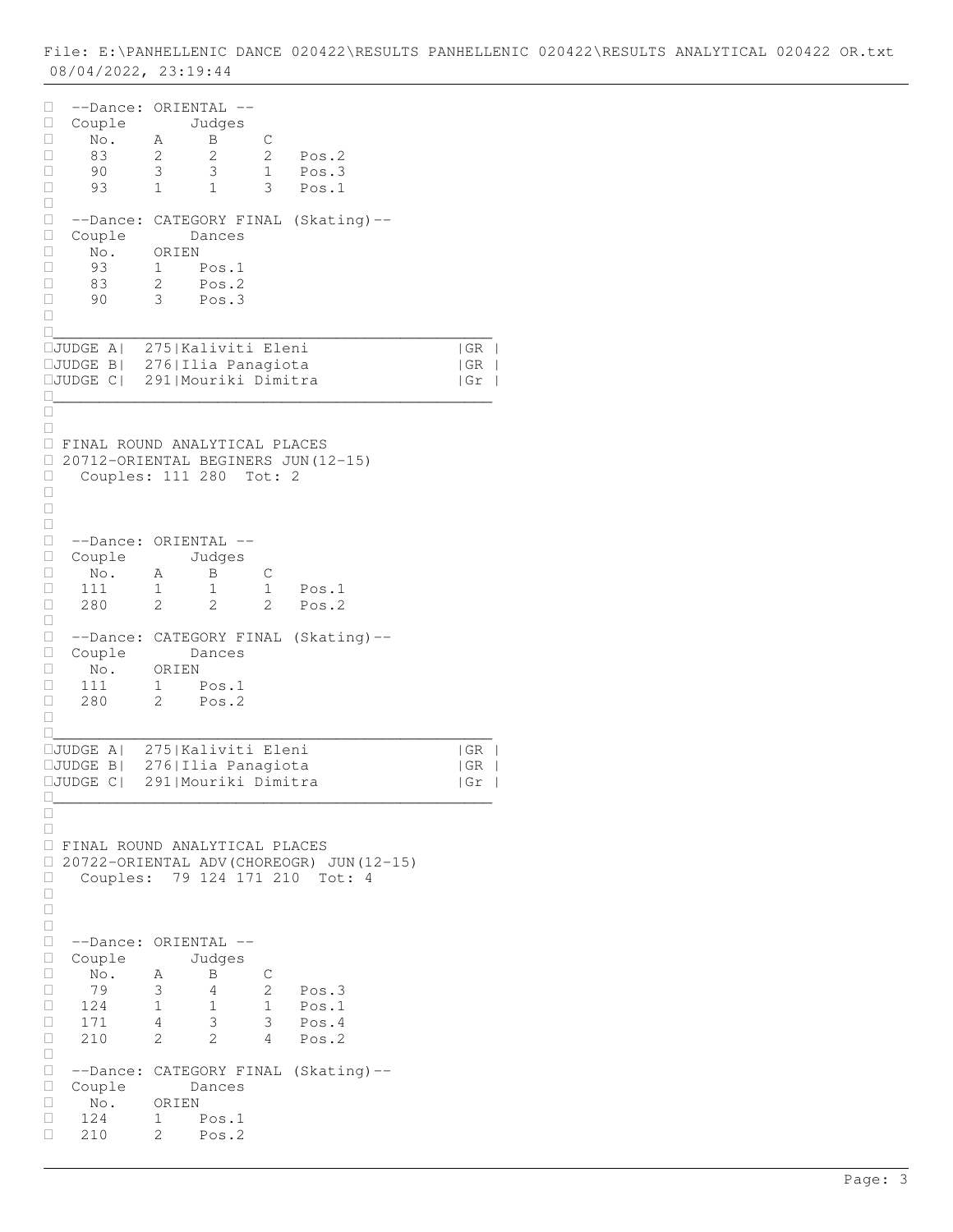| 79<br>3<br>Pos.3<br>0<br>$\overline{4}$<br>Pos.4<br>$\Box$<br>171<br>П.<br>H                                                                                                                                                                                                  |                     |                        |
|-------------------------------------------------------------------------------------------------------------------------------------------------------------------------------------------------------------------------------------------------------------------------------|---------------------|------------------------|
| 275   Kaliviti Eleni<br>□JUDGE A <br><b>CJUDGE B</b>   276   Ilia Panagiota<br>291   Mouriki Dimitra<br>$\square$ JUDGE $C$                                                                                                                                                   | GR <br> GR <br>  Gr |                        |
| П<br>П<br><b>I FINAL ROUND ANALYTICAL PLACES</b><br>20723-ORIENTAL ADV (CHOREOGR) YTH (16-18)<br>0<br>Couples: 91 156 165 Tot: 3<br>$\Box$<br>$\Box$<br>O                                                                                                                     |                     |                        |
| O<br>П<br>--Dance: ORIENTAL --<br>$\Box$<br>Couple<br>Judges<br>No.<br>$\Box$<br>B<br>$\mathsf C$<br>А<br>91<br>$\mathbf{1}$<br>3<br>1<br>Pos.1<br>П<br>156<br>$\overline{2}$<br>2<br>$\Box$<br>1<br>Pos.2<br>3<br>165<br>$\mathcal{S}$<br>2<br>Pos.3<br>$\Box$               |                     |                        |
| 0<br>0<br>--Dance: CATEGORY FINAL (Skating)--<br>0<br>Couple<br>Dances<br>No.<br>0<br>ORIEN<br>91<br>O<br>1 Pos.1<br>$\overline{2}$<br>П.<br>156<br>Pos.2<br>$3^{\circ}$<br>Pos.3<br>165<br>П<br>П                                                                            |                     |                        |
| <b>IJUDGE A</b>   275   Kaliviti Eleni<br><b>IJUDGE B</b>   276   Ilia Panagiota<br>291   Mouriki Dimitra<br>$\square$ JUDGE C $\mid$<br>$\mathbf{L}$                                                                                                                         | GR <br> GR <br>  Gr |                        |
| $\mathbf{L}$<br>П<br>FINAL ROUND ANALYTICAL PLACES<br>20724-ORIENTAL ADV (CHOREOGR) ADU (19-34)<br>$\Box$<br>Couples:<br>95 159<br>0<br>82<br>Tot: 3<br>$\Box$<br>$\Box$                                                                                                      |                     |                        |
| □<br>--Dance: ORIENTAL --<br>□<br>Couple<br>Judges<br>Ш<br>$\Box$<br>No.<br>$\mathsf C$<br>B<br>Α<br>3<br>82<br>3<br>3<br>Pos.3<br>O<br>$\overline{c}$<br>95<br>$\mathbf 1$<br>$\mathbf{1}$<br>$\Box$<br>Pos.1<br>$\mathbf{2}$<br>2<br>$\mathbf{1}$<br>$\Box$<br>159<br>Pos.2 |                     |                        |
| $\Box$<br>$\Box$<br>--Dance: CATEGORY FINAL (Skating)--<br>$\Box$<br>Couple<br>Dances<br>$\Box$<br>No.<br>ORIEN<br>95<br>Pos.1<br>O<br>1<br>159<br>2<br>$\Box$<br>Pos.2<br>3<br>□<br>82<br>Pos.3<br>O                                                                         |                     |                        |
| П<br>275   Kaliviti Eleni<br>$\Box$ JUDGE A <br>$\Box$ JUDGE B <br>276  Ilia Panagiota<br>291   Mouriki Dimitra<br>$\Box$ JUDGE $C$                                                                                                                                           | GR <br> GR <br>  Gr |                        |
| п<br>П<br>0<br>----GROUPS COMPETITION RESULTS----                                                                                                                                                                                                                             |                     | Date Produced:02/04/22 |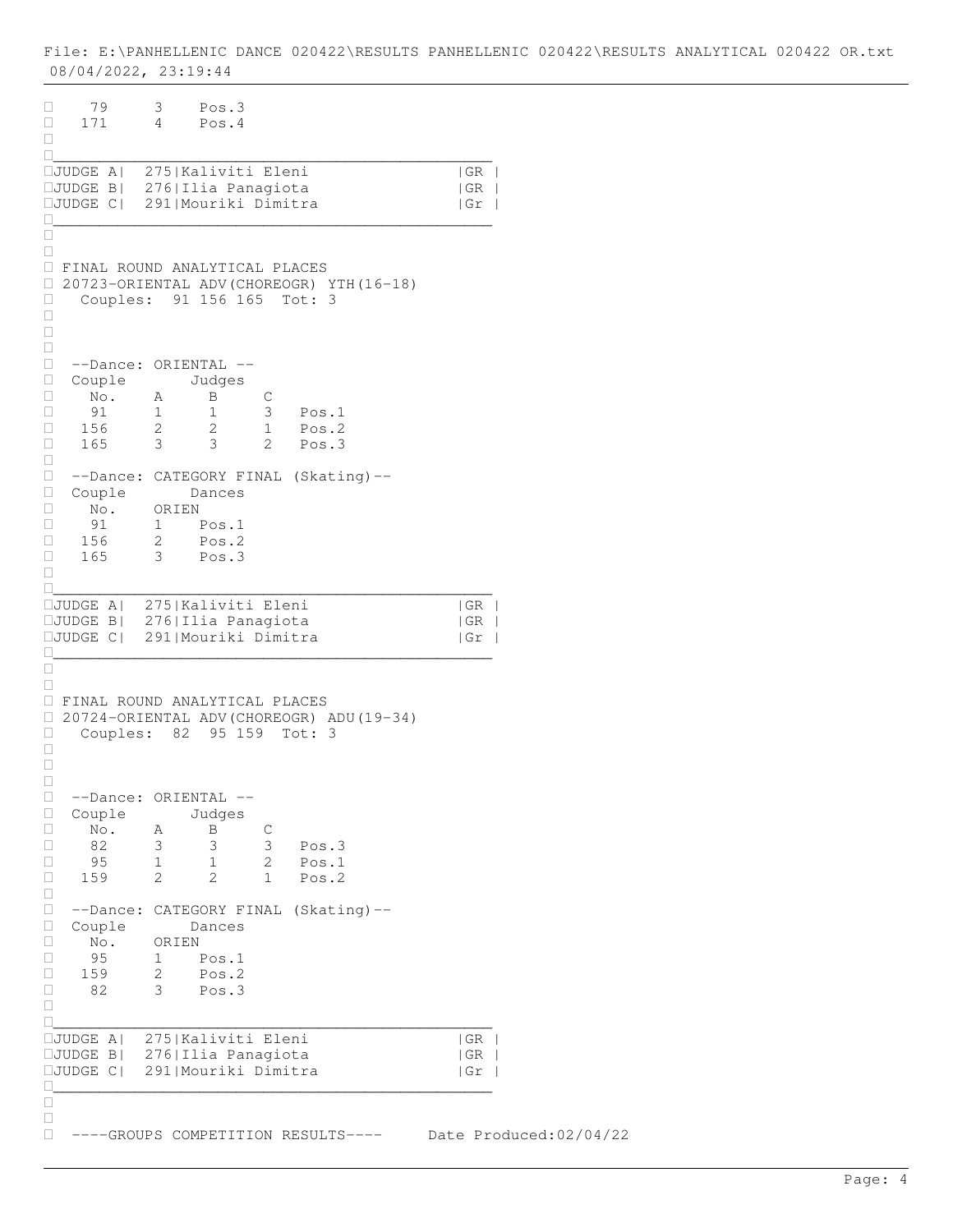COMPETITION :60032-GROUP ORIENTAL CHORE JUN(12-15) □ Total number of groups : 2 GroupNo JA----JB----JC----JD----JE----JF----JG-- TOTAL--PL  $\Box$  81 60.0 62.0 63.0 0.0 0.0 0.0 0.0 185.0 1  $\Box$  163 52.0 51.0 50.0 0.0 0.0 0.0 0.0 0.0 153.0 2 \_\_\_\_\_\_\_\_\_\_\_\_\_\_\_\_\_\_\_\_\_\_\_\_\_\_\_\_\_\_\_\_\_\_\_\_\_\_\_ JUDGE A |Kaliviti Eleni | JUDGE B |Ilia Panagiota | JUDGE C |Mouriki Dimitra | \_\_\_\_\_\_\_\_\_\_\_\_\_\_\_\_\_\_\_\_\_\_\_\_\_\_\_\_\_\_\_\_\_\_\_\_\_\_\_  $\Box$  ----GROUPS COMPETITION RESULTS---- Date Produced:02/04/22 COMPETITION :67971- ΜΠΑΛΕΤΟ JUV1(07-09) □ Total number of groups : 2 GroupNo JA----JB----JC----JD----JE----JF----JG-- TOTAL--PL  $\Box$  65 75.0 75.0 58.0 0.0 0.0 0.0 0.0 208.0 1<br> $\Box$  75 62.0 72.0 25.0 0.0 0.0 0.0 0.0 159.0 2 75 62.0 72.0 25.0 0.0 0.0 0.0 0.0 159.0 2 \_\_\_\_\_\_\_\_\_\_\_\_\_\_\_\_\_\_\_\_\_\_\_\_\_\_\_\_\_\_\_\_\_\_\_\_\_\_\_ JUDGE A |Lada Mary | JUDGE B |Gerasimou Vasia | JUDGE C |Kaikou Giorgos | \_\_\_\_\_\_\_\_\_\_\_\_\_\_\_\_\_\_\_\_\_\_\_\_\_\_\_\_\_\_\_\_\_\_\_\_\_\_\_  $\Box$  $\Box$  ----GROUPS COMPETITION RESULTS---- Date Produced:02/04/22  $\Box$  COMPETITION :64670-ΜΠΑΛΕΤΟ (04-06)  $\Box$  Total number of groups : 3 GroupNo JA----JB----JC----JD----JE----JF----JG-- TOTAL--PL  $\Box$  58 66.0 74.0 42.0 0.0 0.0 0.0 0.0 182.0 1<br> $\Box$  76 65.0 75.0 37.0 0.0 0.0 0.0 0.0 177.0 2  $\Box$  76 65.0 75.0 37.0 0.0 0.0 0.0 0.0 177.0 2<br>  $\Box$  79 54.0 73.0 29.0 0.0 0.0 0.0 0.0 156.0 3 49 54.0 73.0 29.0 0.0 0.0 0.0 0.0 156.0 3 \_\_\_\_\_\_\_\_\_\_\_\_\_\_\_\_\_\_\_\_\_\_\_\_\_\_\_\_\_\_\_\_\_\_\_\_\_\_\_ JUDGE A |Lada Mary | JUDGE B |Gerasimou Vasia | JUDGE C |Kaikou Giorgos | \_\_\_\_\_\_\_\_\_\_\_\_\_\_\_\_\_\_\_\_\_\_\_\_\_\_\_\_\_\_\_\_\_\_\_\_\_\_\_  $\Box$  $\Box$ FINAL ROUND ANALYTICAL PLACES 61072-SOLO ΜΠΑΛΕΤΟ JUΝ(12-15) Couples: 141 143 Tot: 2  $\Box$  $\Box$ □ --Dance:<br>□ Couple □ Couple Judges<br>□ No. A B  $\begin{array}{ccccccccc}\n\Box & \overline{\text{No.}} & \text{A} & \text{B} & \text{C} \\
\Box & 141 & 1 & 2 & 2\n\end{array}$ Pos.2 143 2 1 1 Pos.1  $\Box$  --Dance: CATEGORY FINAL (Skating)-- □ Couple Dances<br>□ No.  $\begin{array}{ccc}\n\Box & \text{No.} \\
\Box & 143\n\end{array}$ 143 1 Pos.1 141 2 Pos.2  $\Box$ \_\_\_\_\_\_\_\_\_\_\_\_\_\_\_\_\_\_\_\_\_\_\_\_\_\_\_\_\_\_\_\_\_\_\_\_\_\_\_\_\_\_\_\_\_\_\_\_ JUDGE A| 319|Lada Mary |GR | JUDGE B| 296|Gerasimou Vasia |GR | JUDGE C| 306|Kaikou Giorgos |GR | \_\_\_\_\_\_\_\_\_\_\_\_\_\_\_\_\_\_\_\_\_\_\_\_\_\_\_\_\_\_\_\_\_\_\_\_\_\_\_\_\_\_\_\_\_\_\_\_  $\frac{\square}{\square}$  ----GROUPS COMPETITION RESULTS---- Date Produced:02/04/22 COMPETITION :60301-GROUPS CONTEMPORARY JUV(7-11) Total number of groups : 4 GroupNo - JA----JB----JC----JD----JE----JF----JG-- TOTAL--PL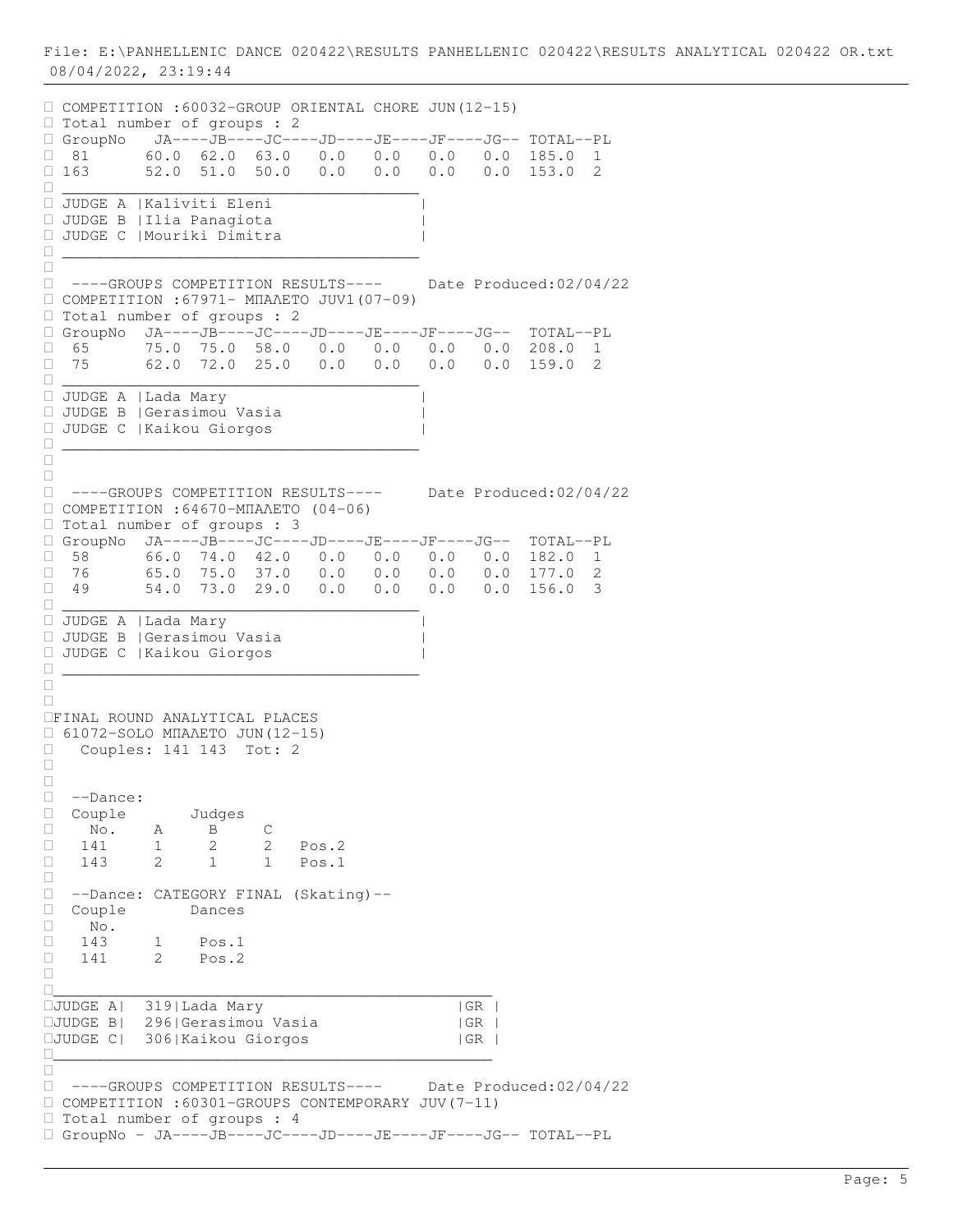$\Box$  56 69.0 71.0 65.0 0.0 0.0 0.0 0.0 205.0 1<br> $\Box$  119 66.0 69.0 67.0 0.0 0.0 0.0 0.0 202.0 2  $\Box$  119 66.0 69.0 67.0 0.0 0.0 0.0 0.0 0.0 202.0 2  $\Box$  144 67.0 68.0 59.0 0.0 0.0 0.0 0.0 0.0 194.0 3  $\Box$  196 59.0 64.0 40.0 0.0 0.0 0.0 0.0 0.0 163.0 4 \_\_\_\_\_\_\_\_\_\_\_\_\_\_\_\_\_\_\_\_\_\_\_\_\_\_\_\_\_\_\_\_\_\_\_\_\_\_\_ JUDGE A |Lada Mary | JUDGE B |Gerasimou Vasia | JUDGE C |Kaikou Giorgos | \_\_\_\_\_\_\_\_\_\_\_\_\_\_\_\_\_\_\_\_\_\_\_\_\_\_\_\_\_\_\_\_\_\_\_\_\_\_\_  $\Box$  $\Box$  ----GROUPS COMPETITION RESULTS---- Date Produced:02/04/22 COMPETITION :60302-GROUPS CONTEMPORARY JUN(12-15) □ Total number of groups : 3 GroupNo---JA----JB----JC----JD----JE----JF----JG-- TOTAL--PL  $\Box$  140 72.0 74.0 75.0 0.0 0.0 0.0 0.0 221.0 1<br> $\Box$  38 53.0 67.0 37.0 0.0 0.0 0.0 0.0 157.0 2 38 53.0 67.0 37.0 0.0 0.0 0.0 0.0 157.0 2 1 50.0 64.0 24.0 0.0 0.0 0.0 0.0 138.0 3 \_\_\_\_\_\_\_\_\_\_\_\_\_\_\_\_\_\_\_\_\_\_\_\_\_\_\_\_\_\_\_\_\_\_\_\_\_\_\_ JUDGE A |Lada Mary | JUDGE B |Gerasimou Vasia | JUDGE C |Kaikou Giorgos | \_\_\_\_\_\_\_\_\_\_\_\_\_\_\_\_\_\_\_\_\_\_\_\_\_\_\_\_\_\_\_\_\_\_\_\_\_\_\_  $\Box$  $\Box$  $\Box$  FINAL ROUND ANALYTICAL PLACES  $\Box$  61301-SOLO CONTEMPORARY JUV (7-11)<br> $\Box$  Couples: 30 31 32 34 45 57 Couples: 30 31 32 34 45 57 68 99 146 174 179 195 234 257 258 Tot:15  $\Box$  $\Box$  --Dance: CONTEMPORARY -- Couple Judges No. A B C  $\Box$  30 5 6 6 Pos.6<br> $\Box$  45 7 7 7 Pos.7 □ 45 7 7 7 Pos.7<br>□ 57 2 2 2 Pos.2  $\begin{array}{ccccccccc}\n & & 57 & & 2 & & 2 & & 2 & & \text{Pos.2} \\
\Box & 146 & & 3 & & 3 & & 3 & & \text{Pos.3}\n\end{array}$ 146 3 3 3 Pos.3<br>195 1 1 1 Pos.1 □ 195 1 1 1 Pos.1<br>□ 234 4 4 4 Pos.4  $\begin{array}{ccccccc}\n\Box & 234 & & 4 & & 4 & & 4 & & \n\Box & 257 & & 6 & & 5 & & 5 & & \n\Box\end{array}$ 5 Pos.5  $\Box$ □ --Dance: CATEGORY FINAL (Skating)--<br>□ Couple Dances □ Couple Dance<br>□ No. CONTE  $\begin{array}{ccc} \square & & \text{No.} \\ \square & & 195 \end{array}$ 1 Pos.1  $\begin{array}{cccc} \Box & 57 & 2 & \text{Pos.2} \\ \Box & 146 & 3 & \text{Pos.3} \end{array}$  $\begin{array}{cccc} \Box & 146 & 3 & \text{Pos.3} \\ \Box & 234 & 4 & \text{Pos.4} \end{array}$  $\begin{array}{cccc} \Box & 234 & 4 & \text{Pos.4} \\ \Box & 257 & 5 & \text{Pos.5} \end{array}$  $\begin{array}{cccc} \Box & 257 & 5 & \text{Pos.5} \\ \Box & 30 & 6 & \text{Pos.6} \end{array}$  $\begin{array}{cccc} \Box & 30 & 6 & \text{Pos.6} \\ \Box & 45 & 7 & \text{Pos.7} \end{array}$  45 7 Pos.7  $\Box$ \_\_\_\_\_\_\_\_\_\_\_\_\_\_\_\_\_\_\_\_\_\_\_\_\_\_\_\_\_\_\_\_\_\_\_\_\_\_\_\_\_\_\_\_\_\_\_\_ JUDGE A| 319|Lada Mary |GR | JUDGE B| 296|Gerasimou Vasia |GR | JUDGE C| 306|Kaikou Giorgos |GR |  $\Box$  $\Box$  $\Box$  $\Box$ 61301-SOLO CONTEMPORARY JUV (7-11)  $\Box$  \* Final 1/2 \* Couples: 30 31 32 34 45 57 68 99 146 174 179 195 234 257 258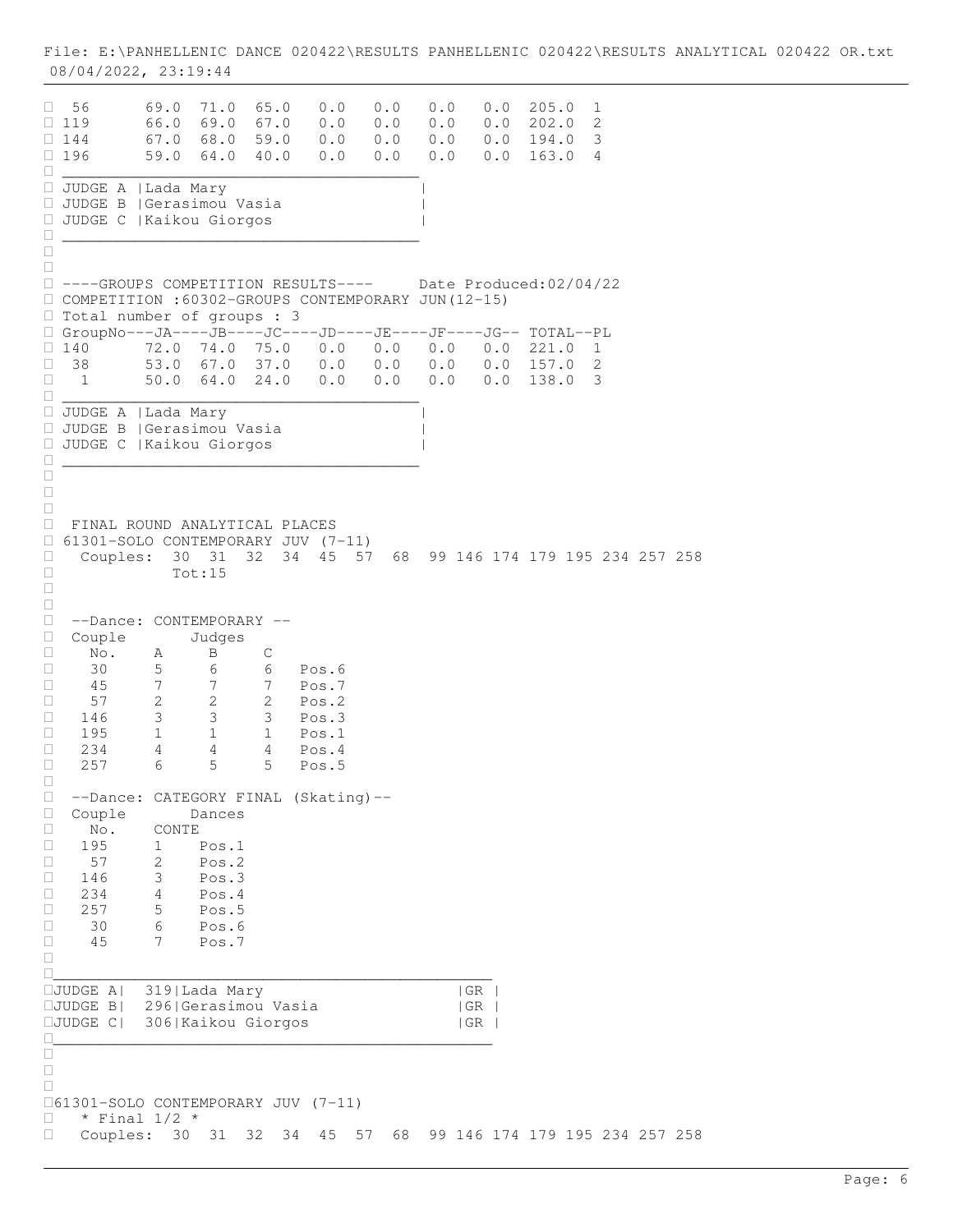Tot:15  $\Box$  $\Box$  :-: DANCE :-: CONTEMPORARY  $\Box$  Judge A 30 45 57 146 195 234  $\Box$ □ Judge B 30 57 146 195 234 257  $\Box$  Judge C 30 57 146 195 234 257  $\Box$ □ ------- Dance Results -------<br>□ Couple :234 146 57 30 195 : Couple :234 146 57 30 195 257 45 Points: 3 3 3 3 3 2 1  $\Box$ ═\*═\*═\*═\*═\*═\*═ Final Results ═\*═\*═\*═\*═\*═\*═ □ Couple :234 146 57 30 195 257 45 Points: 3 3 3 3 3 2 1  $\Box$  $\Box$ \_\_\_\_\_\_\_\_\_\_\_\_\_\_\_\_\_\_\_\_\_\_\_\_\_\_\_\_\_\_\_\_\_\_\_\_\_\_\_\_\_\_\_\_ JUDGE A|Lada Mary |GR | JUDGE B|Gerasimou Vasia |GR | JUDGE C|Kaikou Giorgos |GR | \_\_\_\_\_\_\_\_\_\_\_\_\_\_\_\_\_\_\_\_\_\_\_\_\_\_\_\_\_\_\_\_\_\_\_\_\_\_\_\_\_\_\_\_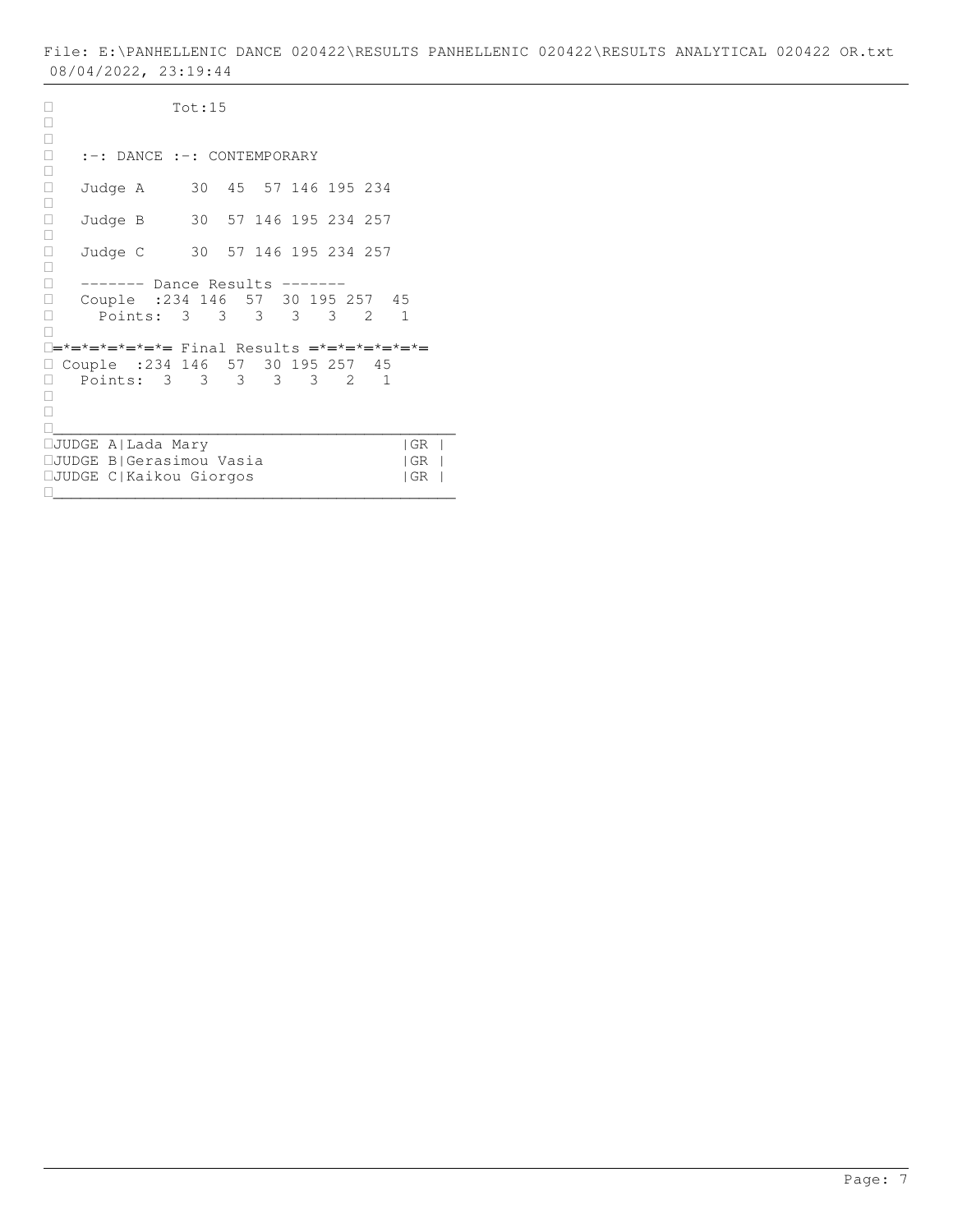$\Box$  $\Box$  FINAL ROUND ANALYTICAL PLACES 61302-SOLO CONTEMPORARY JUN (12-15) Couples: 29 60 78 79 141 171 187 195 205 229 235 236 245 Tot:13  $\Box$  $\Box$  $\Box$  --Dance: CONTEMPORARY -- □ Couple Judges<br>□ No. A B  $\begin{array}{ccccccccc}\n\Box & \text{No.} & \text{A} & \text{B} & \text{C} \\
\Box & 78 & 5 & 4 & 4\n\end{array}$  78 5 4 4 Pos.4 141 1 2 2 Pos.2 171 2 5 5 Pos.5 195 3 1 1 Pos.1 □ 205 6 7 7 Pos.7 229 4 3 3 Pos.3 236 7 6 6 Pos.6  $\Box$  --Dance: CATEGORY FINAL (Skating)-- Couple Dances No. CONTE □ 195 1 Pos.1<br>□ 141 2 Pos.2  $\begin{array}{cccc} \Box & 141 & 2 & \text{Pos.2} \\ \Box & 229 & 3 & \text{Pos.3} \end{array}$ 229 3 Pos.3<br>78 4 Pos.4 □ 78 4 Pos.4<br>□ 171 5 Pos.5  $\begin{array}{cccc} \Box & 171 & 5 & \text{Pos.5} \\ \Box & 236 & 6 & \text{Pos.6} \end{array}$  $\begin{array}{cccc} \square & 236 & 6 & \text{Pos.6} \\ \square & 205 & 7 & \text{Pos.7} \end{array}$ 7 Pos.7  $\Box$ \_\_\_\_\_\_\_\_\_\_\_\_\_\_\_\_\_\_\_\_\_\_\_\_\_\_\_\_\_\_\_\_\_\_\_\_\_\_\_\_\_\_\_\_\_\_\_\_ JUDGE A| 319|Lada Mary |GR | JUDGE B| 296|Gerasimou Vasia |GR | JUDGE C| 306|Kaikou Giorgos |GR | \_\_\_\_\_\_\_\_\_\_\_\_\_\_\_\_\_\_\_\_\_\_\_\_\_\_\_\_\_\_\_\_\_\_\_\_\_\_\_\_\_\_\_\_\_\_\_\_  $\begin{array}{c} \square \\ \square \end{array}$  $\Box$  ANALYTICAL MARKS FOR A ROUND  $\Box$  61302-SOLO CONTEMPORARY JUN (12-15)<br> $\Box$  \* Final 1/2 \*  $\Box$  \* Final  $1/2$  \*<br> $\Box$  Couples: 29 Couples: 29 60 78 79 141 171 187 195 205 229 235 236 245 Tot:13  $\Box$  $\Box$  $\Box$  :-: DANCE :-: CONTEMPORARY  $\Box$  Judge A 78 141 171 195 205 229  $\Box$ □ Judge B 78 141 171 195 229 236  $\Box$ □ Judge C 78 141 171 195 229 236  $\Box$ □ ------- Dance Results -------<br>□ Couple :229 195 141 78 171 Couple :229 195 141 78 171 236 205 Points: 3 3 3 3 3 2 1  $\Box$ ═\*═\*═\*═\*═\*═\*═ Final Results ═\*═\*═\*═\*═\*═\*═ Couple :229 195 141 78 171 236 205 Points: 3 3 3 3 3 2 1  $\Box$  $\Box$ \_\_\_\_\_\_\_\_\_\_\_\_\_\_\_\_\_\_\_\_\_\_\_\_\_\_\_\_\_\_\_\_\_\_\_\_\_\_\_\_\_\_\_\_ JUDGE A|Lada Mary |GR | JUDGE B|Gerasimou Vasia |GR |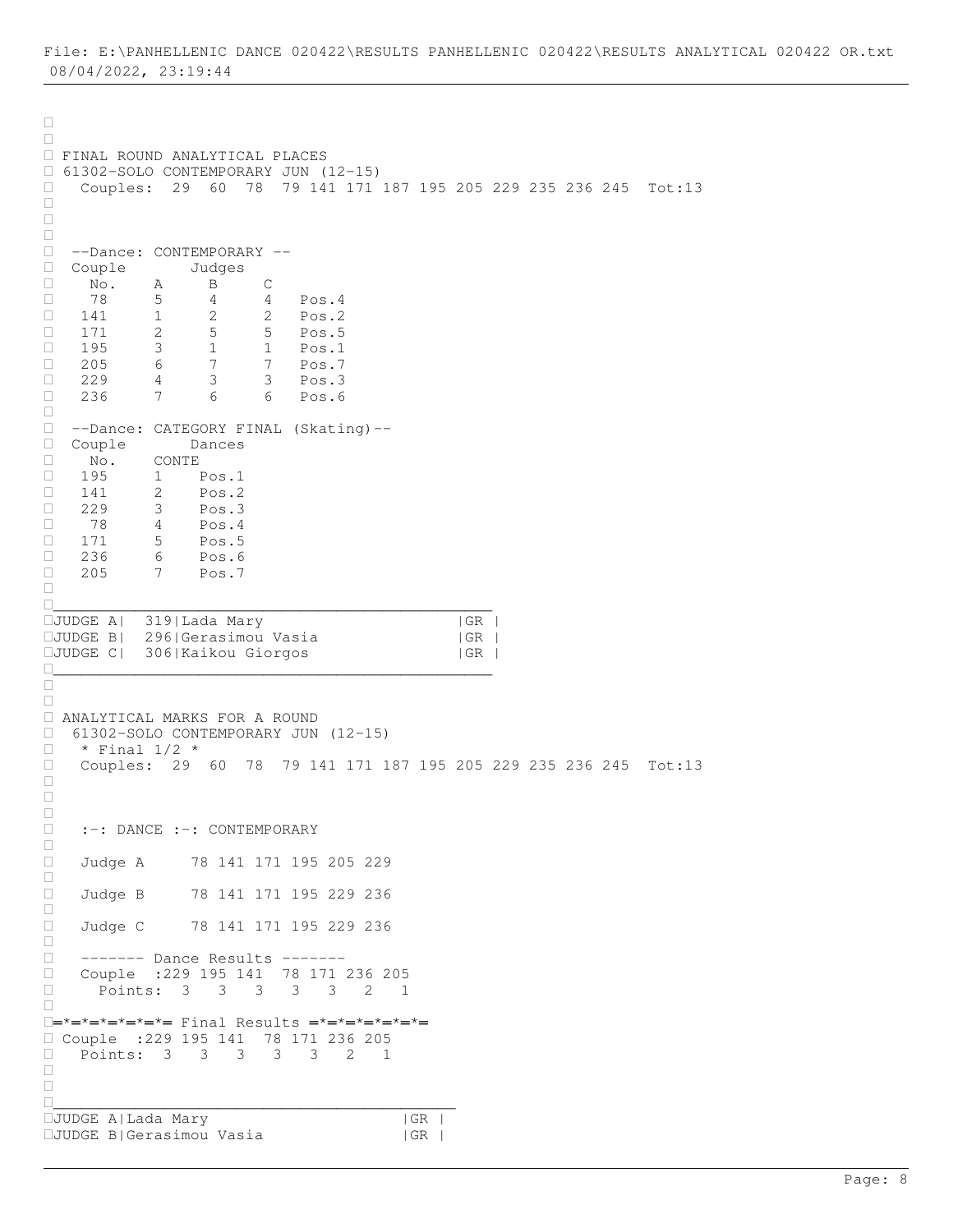JUDGE C|Kaikou Giorgos |GR | \_\_\_\_\_\_\_\_\_\_\_\_\_\_\_\_\_\_\_\_\_\_\_\_\_\_\_\_\_\_\_\_\_\_\_\_\_\_\_\_\_\_\_\_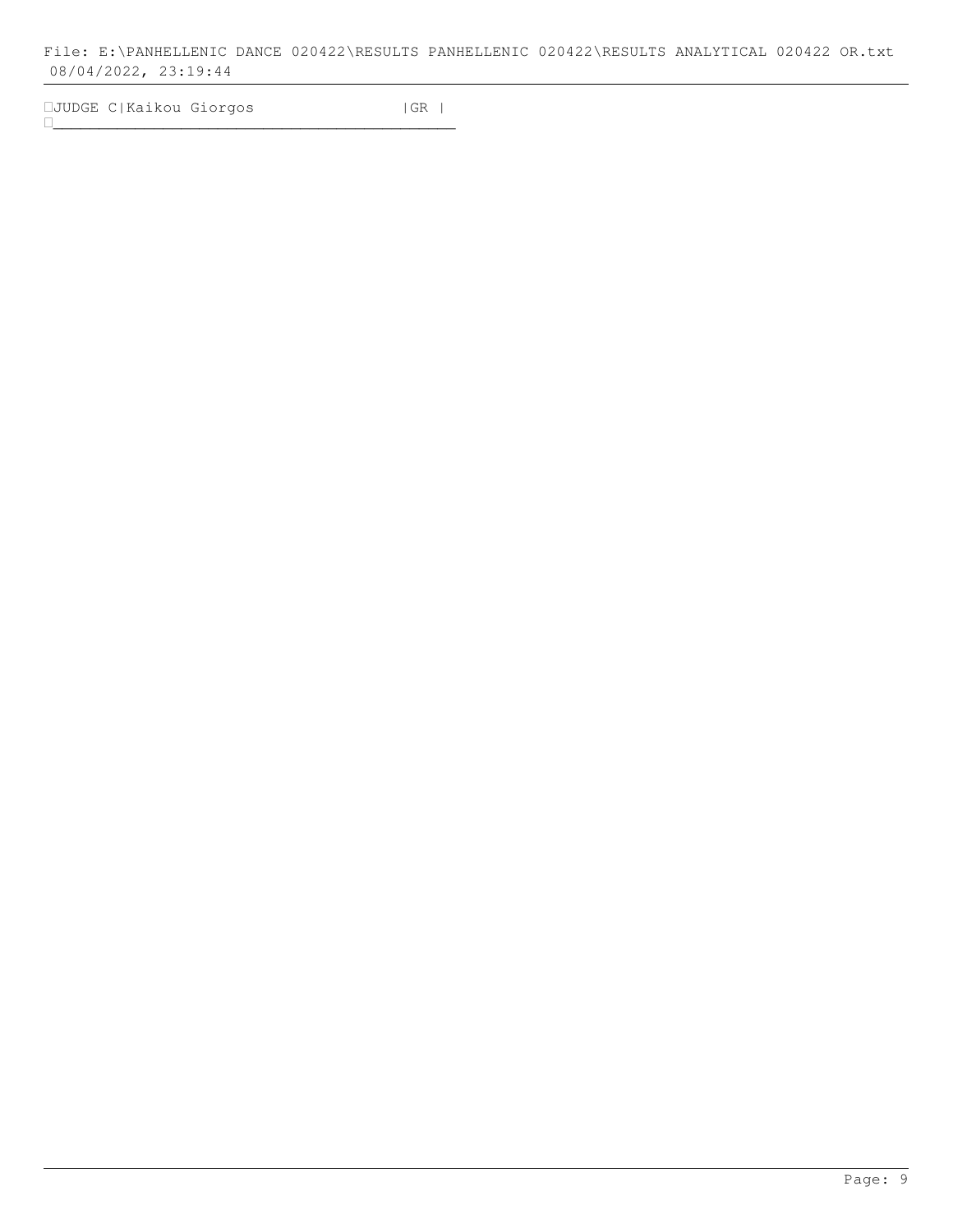```
\Box\Box FINAL ROUND ANALYTICAL PLACES 
 61303-SOLO CONTEMPORARY YTH(16-18) 
 Couples: 69 165 184 Tot: 3
\Box\Box\Box --Dance: CONTEMPORARY --
□ Couple Judges<br>□ No. A B
\begin{array}{ccccccccc}\n\Box & & \overline{\text{No.}} & & A & & \overline{\text{B}} & & \text{C} \\
\Box & & 69 & & 2 & & 3 & & 3\n\end{array}□ 69 2 3 3 Pos.3<br>□ 165 1 1 1 Pos.1
            1 1 1 Pos.1<br>3 2 2 Pos.2
 184 3 2 2 Pos.2
\Box --Dance: CATEGORY FINAL (Skating)--
 Couple Dances
\begin{array}{ccc}\n\Box & \text{No.} & \text{CONTE} \\
\Box & 165 & 1\n\end{array}165 1 Pos.1
184 2 Pos.2
 69 3 Pos.3
\Box________________________________________________
JUDGE A| 319|Lada Mary |GR |
JUDGE B| 296|Gerasimou Vasia |GR |
JUDGE C| 306|Kaikou Giorgos |GR |
________________________________________________
\Box\Box FINAL ROUND ANALYTICAL PLACES 
 61304-SOLO CONTEMPORARY ADU(19-35) 
 Couples: 39 88 151 152 164 181 182 186 261 265 Tot:10
\Box\Box\Box --Dance: CONTEMPORARY --
□ Couple Judges<br>□ No. A B C
\Box No. A B C
 39 3 4 5 Pos.5
 88 2 3 4 Pos.3
 152 5 1 3 Pos.2
 164 4 5 2 Pos.4
181 1 2 1 Pos.1
□ 261 7 7 7 Pos.7
 265 6 6 6 Pos.6
\begin{array}{c} \square \\ \square \end{array} --Dance: CATEGORY FINAL (Skating)--
□ Couple Dances<br>□ No. CONTE
\begin{array}{ccc} \square & & \text{No.} \\ \square & & 181 \end{array}\begin{array}{ccccccc} \Box & & 181 & & 1 & & \text{Pos.1} \\ \Box & & 152 & & 2 & & \text{Pos.2} \end{array}\begin{array}{cccc} \Box & 152 & 2 & \text{Pos.2} \\ \Box & 88 & 3 & \text{Pos.3} \end{array}3 Pos.3
 164 4 Pos.4
\Box 39 5 Pos.5
\Box 265 6 Pos.6
□ 261 7 Pos.7
\Box________________________________________________
D<br>DJUDGE A| 319|Lada Mary | |GR |<br>DJUDGE B| 296|Gerasimou Vasia | |GR |
JUDGE B| 296|Gerasimou Vasia |GR |
JUDGE C| 306|Kaikou Giorgos |GR |
_____________________________________________
```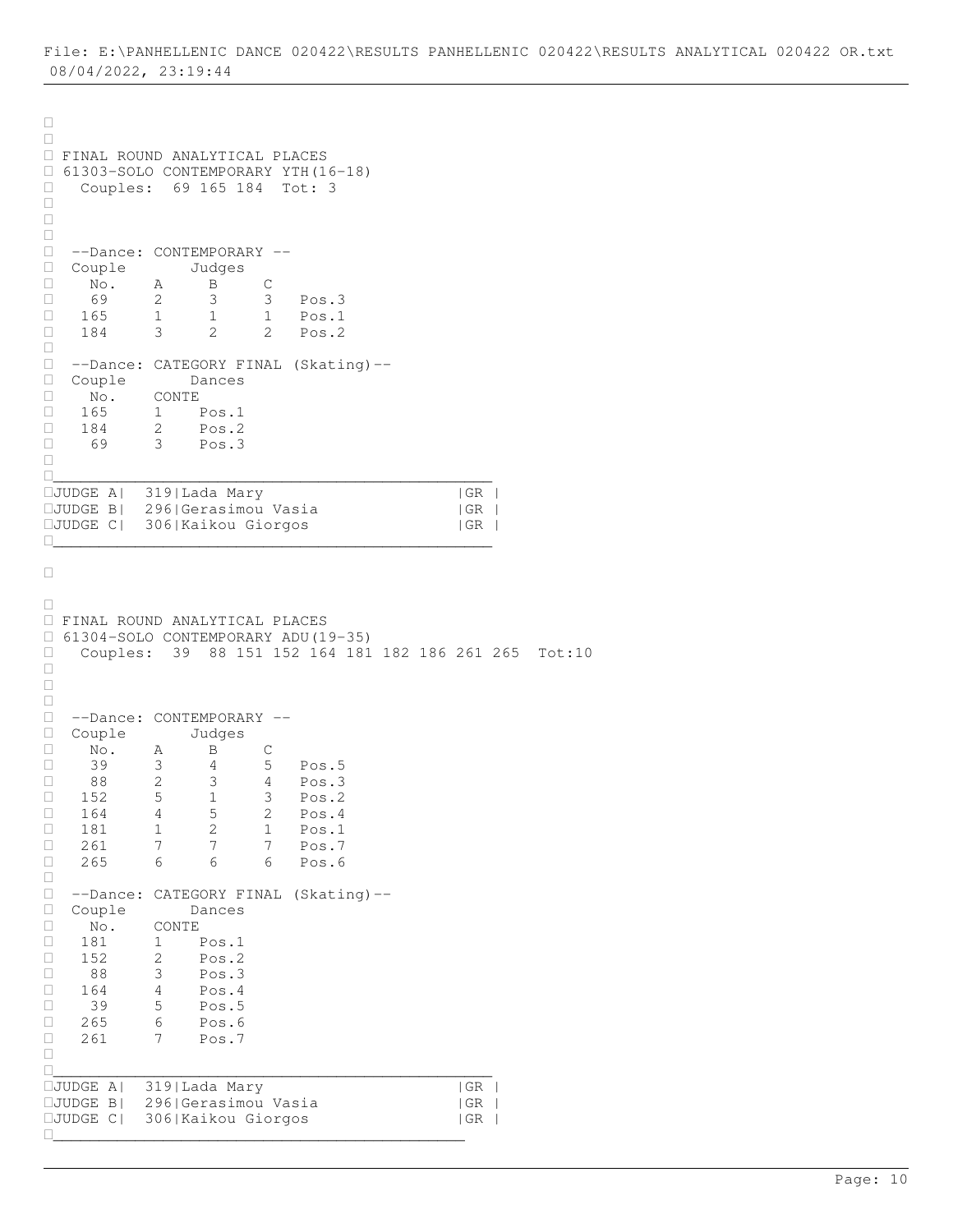```
\Box\Box ANALYTICAL MARKS FOR A ROUND
\Box 61304-SOLO CONTEMPORARY ADU(19-35)<br>
\Box * Final 1/2 *
\Box * Final 1/2 *<br>\Box Couples: 39
    Couples: 39 88 151 152 164 181 182 186 261 265 Tot:10
\Box\Box\Box :-: DANCE :-: CONTEMPORARY 
\Box Judge A 39 88 152 164 181 261
\Box Judge B 39 88 152 164 181 265
\Box□ Judge C 39 164 181 182 261 265
\Box ------- Dance Results -------
□ Couple :164 181 39 265 261 88 152 182<br>□ Points: 3 3 3 2 2 2 2 1
     Points: 3 3 3 2 2 2 2 1
\Box═*═*═*═*═*═*═ Final Results ═*═*═*═*═*═*═
 Couple :164 181 39 265 261 88 152 182
 Points: 3 3 3 2 2 2 2 1
\Box________________________________________________
JUDGE A| 319|Lada Mary |GR |
JUDGE B| 296|Gerasimou Vasia |GR |
JUDGE C| 306|Kaikou Giorgos |GR |
_____________________________________________
\Box\Box FINAL ROUND ANALYTICAL PLACES 
 62302-DUETS CONTEMPORARY JUN(12-15) 
□ Couples: 237 239 Tot: 2
\Box\Box\Box --Dance: CONTEMPORARY --
□ Couple Judges<br>□ No. A B (
\begin{tabular}{|c|c|c|c|c|} \hline & \multicolumn{1}{|c|}{\text{No.}} & A & B & C \\ \hline \multicolumn{1}{|c|}{\text{No.}} & A & 1 & 1 & 1 \\ \hline \end{tabular}237 1 1 1 Pos.1<br>239 2 2 2 Pos.2
 239 2 2 2 Pos.2
\Box□ --Dance: CATEGORY FINAL (Skating)--<br>□ Couple Dances
□ Couple Dances<br>□ No. CONTE
 No. CONTE
 237 1 Pos.1
 239 2 Pos.2
\Box________________________________________________
JUDGE A| 319|Lada Mary |GR |
JUDGE B| 296|Gerasimou Vasia |GR |
JUDGE C| 306|Kaikou Giorgos |GR |
________________________________________________
\Box\Box ----GROUPS COMPETITION RESULTS---- Date Produced:02/04/22
 COMPETITION :60051-ZOMBA LATINO JUN(7-11) 
□ Total number of groups : 3
 GroupNo--JA----JB----JC----JD----JE----JF----JG-- TOTAL--PL
\Box 160 66.0 51.0 63.0 0.0 0.0 0.0 0.0 180.0 1<br>\Box 8 71.0 39.0 59.0 0.0 0.0 0.0 0.0 169.0 2
          8 71.0 39.0 59.0 0.0 0.0 0.0 0.0 169.0 2
 11 68.0 41.0 54.0 0.0 0.0 0.0 0.0 163.0 3
 _______________________________________
```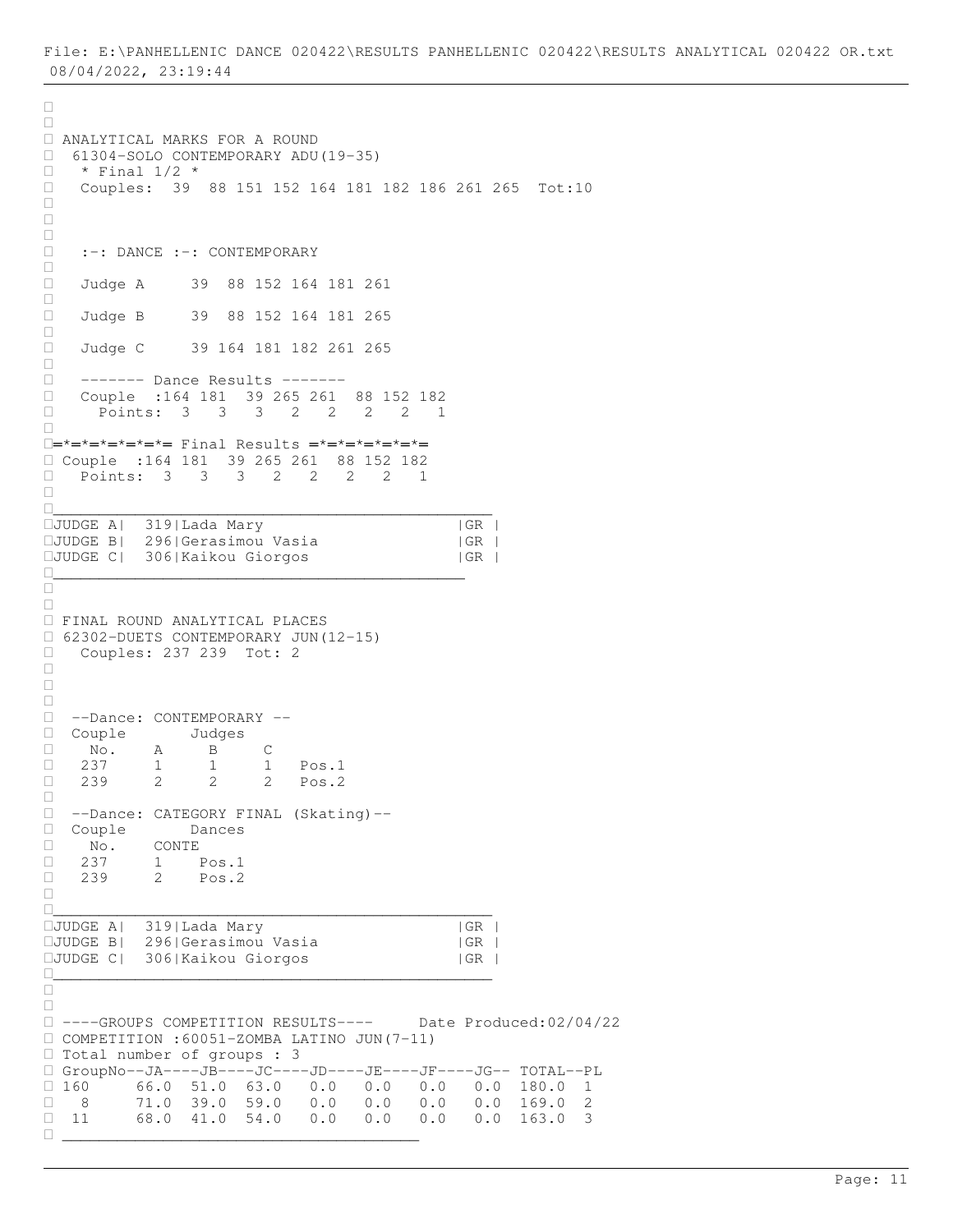JUDGE A |Veggou Eirini | JUDGE B |Chainas Georgios | JUDGE C |Kokodi Anna | \_\_\_\_\_\_\_\_\_\_\_\_\_\_\_\_\_\_\_\_\_\_\_\_\_\_\_\_\_\_\_\_\_\_\_\_\_\_\_  $\Box$  $\Box$  ----GROUPS COMPETITION RESULTS---- Date Produced:02/04/22 COMPETITION :60021-GROUP HIP HOP CHORE JUV(7-11) □ Total number of groups : 2  $\Box$  GroupNo--JA----JB----JC----JD----JE----JF----JG-- TOTAL--PL  $\Box$  118 65.0 56.0 70.0 67.0 57.0 0.0 0.0 315.0 1<br> $\Box$  249 47.0 48.0 50.0 56.0 51.0 0.0 0.0 252.0 2 249 47.0 48.0 50.0 56.0 51.0 0.0 0.0 252.0 2 \_\_\_\_\_\_\_\_\_\_\_\_\_\_\_\_\_\_\_\_\_\_\_\_\_\_\_\_\_\_\_\_\_\_\_\_\_\_\_ JUDGE A |Tsalkova Natalia | JUDGE B |Tsakis | JUDGE C |Lemon Nancy | JUDGE D |Doulioti Aggeliki | JUDGE E |Kaikou Giorgos | \_\_\_\_\_\_\_\_\_\_\_\_\_\_\_\_\_\_\_\_\_\_\_\_\_\_\_\_\_\_\_\_\_\_\_\_\_\_\_  $\frac{\Box}{\Box} =$  $\Box$  ----GROUPS COMPETITION RESULTS---- Date Produced:02/04/22 COMPETITION :60022-GROUP HIP HOP CHORE JUN(12-15) Total number of groups : 6 GroupNo-- JA----JB----JC----JD----JE----JF----JG-- TOTAL--PL  $\Box$  248  $^{\degree}$  2  $\Box$  74.0  $\Box$  59.0  $\Box$  30.0 66.0 48.0 0.0 0.0 0.0 277.0 1  $\Box$  70 54.0 54.0 35.0 61.0 41.0 0.0 0.0 245.0 2  $\Box$  224 1 65.0 55.0 25.0 54.0 43.0 0.0 0.0 242.0 3  $\Box$  27 46.0 47.0 40.0 57.0 38.0 0.0 0.0 228.0 4  $\Box$  27 46.0 47.0 40.0 57.0 50.0 0.0 0.0 213.0 5<br> $\Box$  177 59.0 48.0 33.0 42.0 31.0 0.0 0.0 213.0 5<br> $\Box$  9 39.0 46.0 24.0 46.0 25.0 0.0 0.0 180.0 6 9 39.0 46.0 24.0 46.0 25.0 0.0 0.0 180.0 6 \_\_\_\_\_\_\_\_\_\_\_\_\_\_\_\_\_\_\_\_\_\_\_\_\_\_\_\_\_\_\_\_\_\_\_\_\_\_\_ JUDGE A |Tsalkova Natalia | JUDGE B |Tsakis | JUDGE C |Lemon Nancy | JUDGE D |Doulioti Aggeliki | JUDGE E |Kaikou Giorgos | \_\_\_\_\_\_\_\_\_\_\_\_\_\_\_\_\_\_\_\_\_\_\_\_\_\_\_\_\_\_\_\_\_\_\_\_\_\_\_  $\Box$  $\Box$  ----GROUPS COMPETITION RESULTS---- Date Produced:02/04/22 COMPETITION :60023-GROUP HIP HOP CHORE YTH (16-18) Total number of groups : 3  $\begin{tabular}{lllllllll} $\Box$ GroupNo--JA----JB----JC----JD----JE----JF----JG---&{\tt TOTAL--PL} \\ $\Box$ 233 & {\tt 75.0} & {\tt 61.0} & {\tt 70.0} & {\tt 69.0} & {\tt 61.0} & {\tt 0.0} & {\tt 0.0} & {\tt 336.0} & {\tt 1} \end{tabular}$  $\Box$  233  $^+$  75.0 61.0 70.0 69.0 61.0 0.0 0.0 336.0 1  $\Box$  48 72.0 56.0 72.0 67.0 50.0 0.0 0.0 317.0 2  $\Box$  125 42.0 50.0 50.0 51.0 43.0 0.0 0.0 236.0 3 \_\_\_\_\_\_\_\_\_\_\_\_\_\_\_\_\_\_\_\_\_\_\_\_\_\_\_\_\_\_\_\_\_\_\_\_\_\_\_ JUDGE A |Tsalkova Natalia | JUDGE B |Tsakis | JUDGE C |Lemon Nancy | JUDGE D |Doulioti Aggeliki | JUDGE E |Kaikou Giorgos | \_\_\_\_\_\_\_\_\_\_\_\_\_\_\_\_\_\_\_\_\_\_\_\_\_\_\_\_\_\_\_\_\_\_\_\_\_\_\_  $\Box$  $\Box$  ----GROUPS COMPETITION RESULTS---- Date Produced:02/04/22 COMPETITION :60024-GROUP HIP HOP CHORE ADU(16-34)  $\Box$  Total number of groups : 2 GroupNo--JA----JB----JC----JD----JE----JF----JG-- TOTAL--PL  $\Box$  232 75.0 60.0 75.0 71.0 65.0 0.0 0.0 346.0 1<br> $\Box$  138 75.0 56.0 70.0 69.0 71.0 0.0 0.0 341.0 2  $\Box$  138 75.0 56.0 70.0 69.0 71.0 0.0 0.0 341.0 2 \_\_\_\_\_\_\_\_\_\_\_\_\_\_\_\_\_\_\_\_\_\_\_\_\_\_\_\_\_\_\_\_\_\_\_\_\_\_\_ JUDGE A |Tsalkova Natalia | JUDGE B |Tsakis |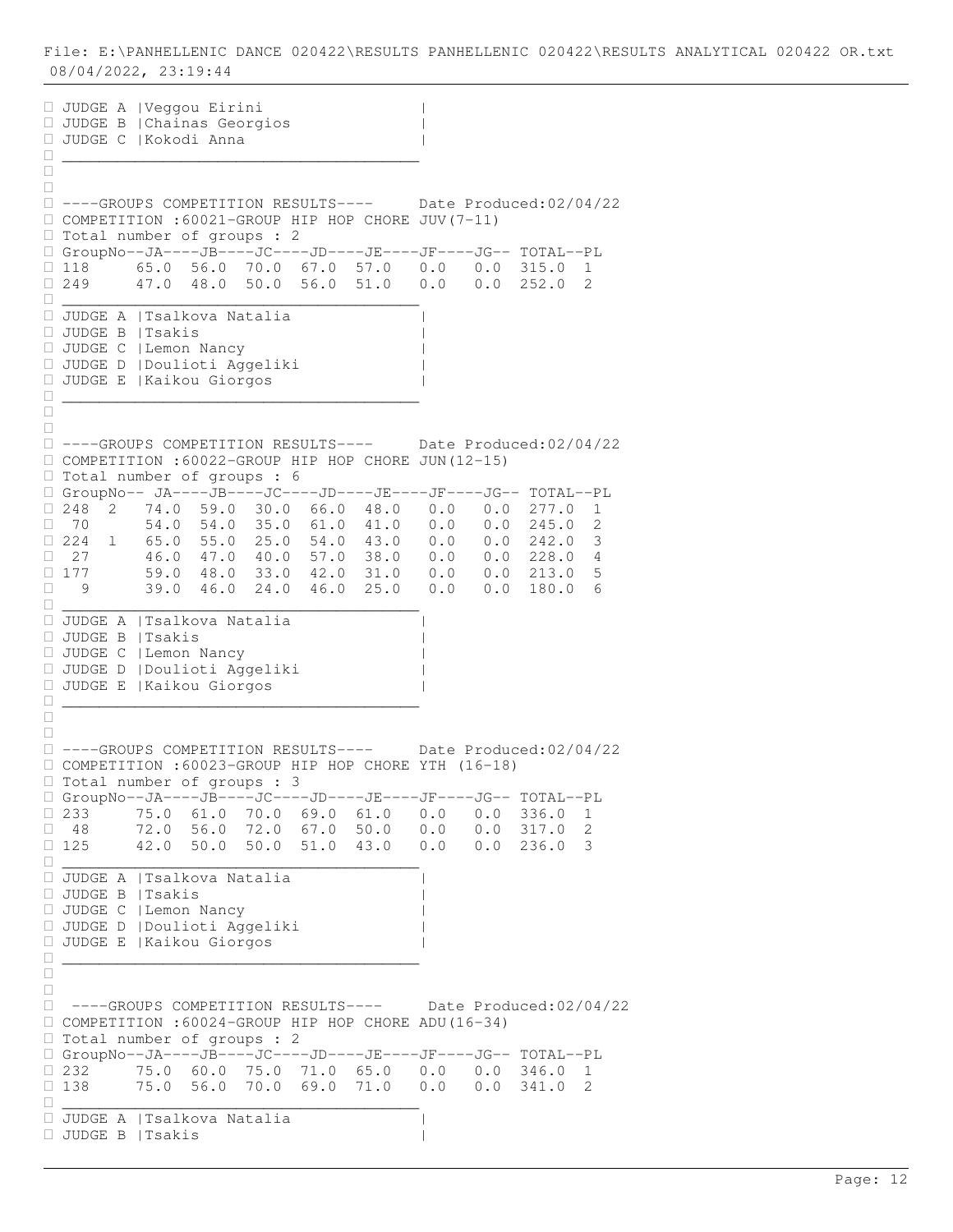JUDGE C |Lemon Nancy | JUDGE D |Doulioti Aggeliki | JUDGE E |Kaikou Giorgos | \_\_\_\_\_\_\_\_\_\_\_\_\_\_\_\_\_\_\_\_\_\_\_\_\_\_\_\_\_\_\_\_\_\_\_\_\_\_\_  $\Box$  $\Box$  ----GROUPS COMPETITION RESULTS---- Date Produced:02/04/22 COMPETITION :60026-GROUP MEGA HIPHOP ADU(16-34) □ Total number of groups : 2 GroupNo-- JA----JB----JC----JD----JE----JF----JG-- TOTAL--PL  $\Box$  242  $^{+}$  75.0 60.0 74.0 71.0 66.0 0.0 0.0 346.0 1  $\Box$  120 64.0 59.0 75.0 58.0 57.0 0.0 0.0 313.0 2 \_\_\_\_\_\_\_\_\_\_\_\_\_\_\_\_\_\_\_\_\_\_\_\_\_\_\_\_\_\_\_\_\_\_\_\_\_\_\_ JUDGE A |Tsalkova Natalia | JUDGE B |Tsakis | JUDGE C |Lemon Nancy | JUDGE D |Doulioti Aggeliki | JUDGE E |Kaikou Giorgos | \_\_\_\_\_\_\_\_\_\_\_\_\_\_\_\_\_\_\_\_\_\_\_\_\_\_\_\_\_\_\_\_\_\_\_\_\_\_\_  $\frac{\Box}{\Box}$  $\Box$  FINAL ROUND ANALYTICAL PLACES  $\Box$  61021-SOLO HIP HOP JUV(07-11) Couples: 30 40 45 61 99 126 147 209 246 269 279 Tot:11  $\Box$  $\Box$  --Dance: HIP-HOP --  $\begin{tabular}{llllll} \hline & Couple &\quad &\text{Judges} \\ \hline \text{ } & \text{No.} & \text{A} & \text{B} \\ & \text{ } & \text{ } & \text{ } & \text{ } \\ & \text{ } & \text{ } & \text{ } & \text{ } & \text{ } \\ \hline \end{tabular}$  No. A B C D E 30 5 7 7 3 6 Pos.6 40 8 8 4 7 8 Pos.8  $\Box$  45 6 3 5 8 4 Pos.5 61 7 5 6 6 7 Pos.7 99 2 1 2 1 2 Pos.2 126 3 6 3 4 5 Pos.3 □ 209 1 2 1 2 1 Pos.1 246 4 4 8 5 3 Pos.4  $\Box$  --Dance: CATEGORY FINAL (Skating)-- Couple Dances  $\begin{array}{ccc}\n\Box & \text{No.} & \text{HIP-H} \\
\Box & 209 & 1 & \text{P}\n\end{array}$ 209 1 Pos.1<br>99 2 Pos.2  $\begin{array}{cccc} \Box & 99 & 2 & \text{Pos.2} \\ \Box & 126 & 3 & \text{Pos.3} \end{array}$ 126 3 Pos.3  $\Box$  246 4 Pos.4  $\begin{array}{ccccccccc}\n & -1 & 4 & \text{Pos.4} \\
\Box & 45 & 5 & \text{Pos.5} \\
\Box & 30 & 6 & \text{Pos.6}\n\end{array}$ 5<br>6<br>7  $\begin{array}{cccc} \Box & 61 & 7 & \text{Pos.7} \\ \Box & 40 & 8 & \text{Pos.8} \end{array}$ 8 Pos.8  $\Box$ \_\_\_\_\_\_\_\_\_\_\_\_\_\_\_\_\_\_\_\_\_\_\_\_\_\_\_\_\_\_\_\_\_\_\_\_\_\_\_\_\_\_\_\_\_\_\_\_ JUDGE A| 300|Tsalkova Natalia |GR | JUDGE B| 280|Tsakis |GR | JUDGE C| 190|Lemon Nancy |GR | JUDGE D| 325|Doulioti Aggeliki |GR | JUDGE E| 306|Kaikou Giorgos |GR | \_\_\_\_\_\_\_\_\_\_\_\_\_\_\_\_\_\_\_\_\_\_\_\_\_\_\_\_\_\_\_\_\_\_\_\_\_\_\_\_\_\_\_\_\_\_\_\_  $\Box$  $\Box$  $\Box$  ANALYTICAL MARKS FOR A ROUND 61021-SOLO HIP HOP JUV(07-11)  $\Box$  \* Final 1/2 \* Couples: 30 40 45 61 99 126 147 209 246 269 279 Tot:11  $\Box$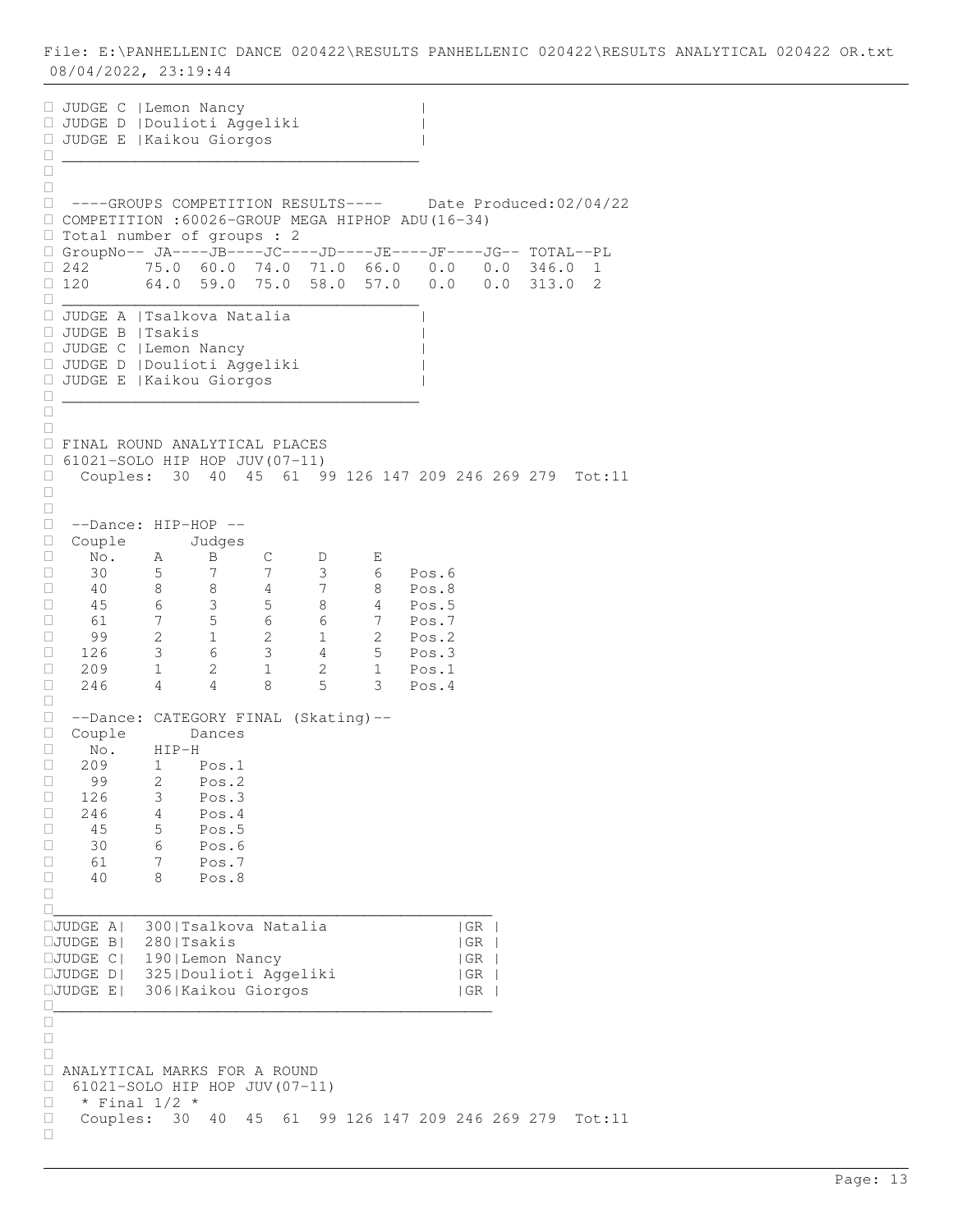```
\Box :-: DANCE :-: HIP-HOP 
\Box Judge A 30 45 99 126 209 246
\Box□ Judge B 30 61 99 126 209 147
\Box□ Judge C 40 45 99 126 209 246
\Box Judge D 30 61 99 126 209 246
\Box Judge E 40 45 99 126 209 246
\Box ------- Dance Results -------
□ Couple :209 99 126 246 45 30 40 61 147<br>□ Points: 5 5 5 4 3 3 2 2 1
   Points: 5 5 5 4 3 3 2 2 1
\Box═*═*═*═*═*═*═ Final Results ═*═*═*═*═*═*═
□ Couple :209 99 126 246 45 30 40 61 147
□ Points: 5 5 5 4 3 3 2 2 1
\Box\Box____________________________________________
JUDGE A|Tsalkova Natalia |GR |
JUDGE B|Tsakis |GR |
JUDGE C|Lemon Nancy |GR |
JUDGE D|Doulioti Aggeliki |GR |
JUDGE E|Kaikou Giorgos |GR |
____________________________________________
```
 $\Box$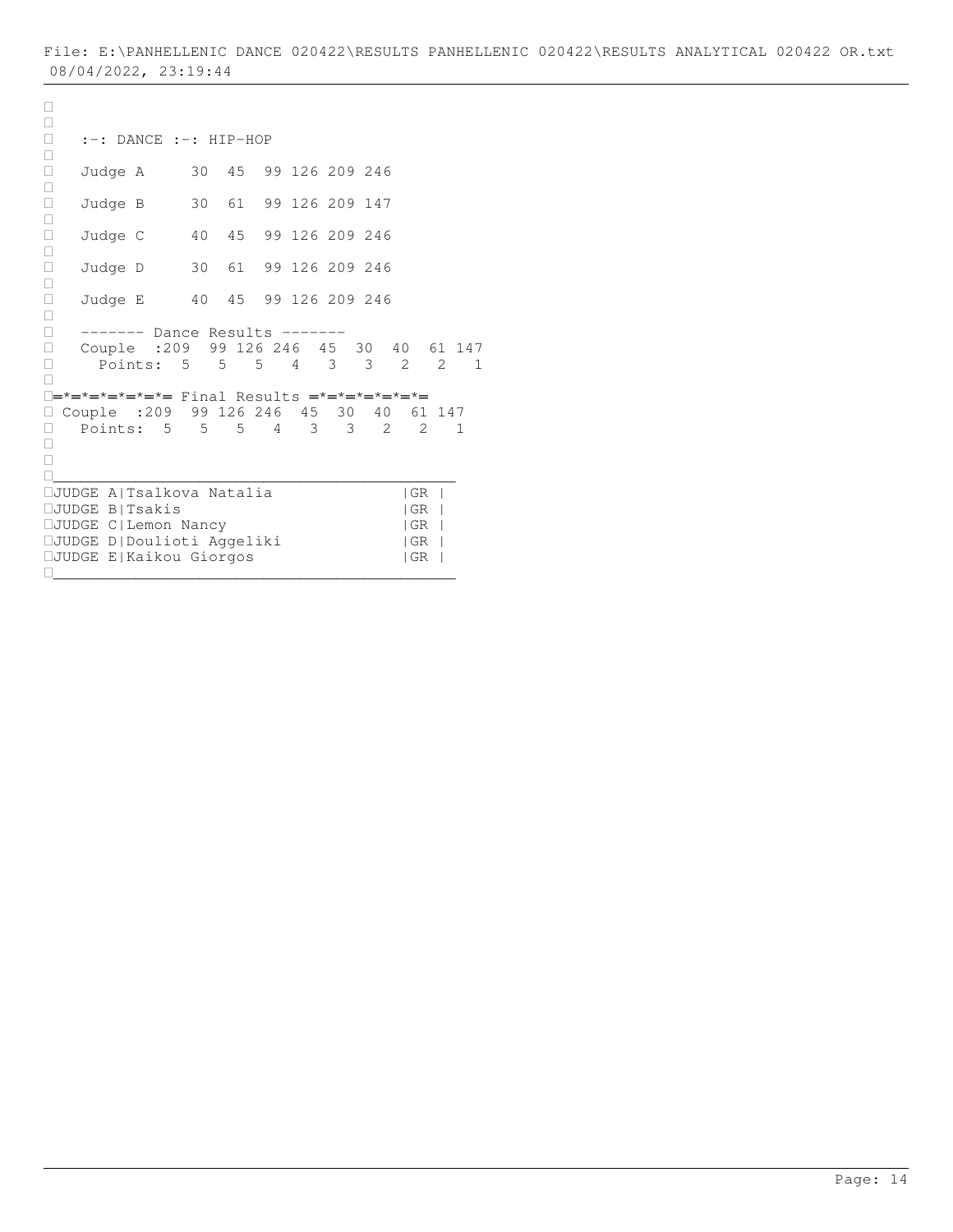$\Box$  $\Box$  $\Box$  FINAL ROUND ANALYTICAL PLACES  $\Box$  61022-SOLO HIP-HOP JUN(12-15)<br> $\Box$  Couples: 66 74 79 127 18 Couples: 66 74 79 127 187 193 220 229 230 231 240 241 Tot:12  $\Box$  $\Box$  $\Box$ □ --Dance: HIP-HOP --<br>□ Couple Judges  $\Box$  Couple No. A B C D E 66 7 6 4 4 7 Pos.6 □ 66 7 6 4 4 7 Pos.6<br>□ 74 5 5 7 7 6 Pos.7<br>□ 127 6 2 5 5 2 Pos.4 □ 127 6 2 5 5 2 Pos.4 229 4 7 2 1 3 Pos.3  $\begin{array}{cccccccc} \Box & 229 & & 4 & & 7 & & 2 & & 1 & & 3 & & \text{Pos.3} \\ \Box & 230 & & 1 & & 1 & & 1 & & 3 & & 4 & & \text{Pos.1} \\ \Box & 231 & & 2 & & 3 & & 3 & & 2 & & 1 & & \text{Pos.2} \end{array}$  231 2 3 3 2 1 Pos.2 241 3 4 6 6 5 Pos.5  $\Box$  --Dance: CATEGORY FINAL (Skating)-- □ Couple Dances<br>□ No. HIP-H  $\begin{array}{ccc} \square & \text{No.} & \text{HIP-H} \\ \square & 230 & 1 & \text{I} \end{array}$ 230 1 Pos.1<br>231 2 Pos.2 □ 231 2 Pos.2<br>□ 229 3 Pos.3  $\begin{array}{cccc} \Box & 229 & 3 & \text{Pos.3} \\ \Box & 127 & 4 & \text{Pos.4} \end{array}$  $\begin{array}{cccc} \Box & 127 & 4 & \text{Pos.4} \\ \Box & 241 & 5 & \text{Pos.5} \end{array}$  $\begin{array}{cccc} \Box & 241 & 5 & \text{Pos.5} \\ \Box & 66 & 6 & \text{Pos.6} \end{array}$  66 6 Pos.6 74 7 Pos.7  $\Box$ \_\_\_\_\_\_\_\_\_\_\_\_\_\_\_\_\_\_\_\_\_\_\_\_\_\_\_\_\_\_\_\_\_\_\_\_\_\_\_\_\_\_\_\_\_\_\_\_ JUDGE A| 300|Tsalkova Natalia |GR | JUDGE B| 280|Tsakis |GR | JUDGE C| 190|Lemon Nancy |GR | JUDGE D| 325|Doulioti Aggeliki |GR | JUDGE E| 306|Kaikou Giorgos |GR | \_\_\_\_\_\_\_\_\_\_\_\_\_\_\_\_\_\_\_\_\_\_\_\_\_\_\_\_\_\_\_\_\_\_\_\_\_\_\_\_\_\_\_\_\_\_\_\_  $\frac{\Box}{\Box}$  $\Box$  $\Box$  FINAL ROUND ANALYTICAL PLACES 61024-SOLO HIP-HOP ADU(19-34) Couples: 44 63 112 114 115 170 172 186 226 262 Tot:10  $\Box$  $\Box$  $\Box$ □ --Dance: HIP-HOP --<br>□ Couple Judges □ Couple Judges<br>□ No. A B No. A B C D E  $\Box$  63 2 4 4 1 3 Pos. 2<br> $\Box$  112 5 5 3 3 1 Pos. 3 □ 112 5 5 3 3 1 Pos.3<br>□ 114 4 1 1 2 2 Pos.1 Pos.1 115 7 6 7 5 6 Pos.6 □ 170 8 7 2 7 4 Pos.7<br>□ 172 3 3 5 4 7 Pos.4 □ 172 3 3 5 4 7 Pos.4 226 1 2 8 6 5 Pos.5 262 6 8 6 8 8 Pos.8  $\begin{array}{c} \square \\ \square \end{array}$  --Dance: CATEGORY FINAL (Skating)-- Couple Dances No. HIP-H 114 1 Pos.1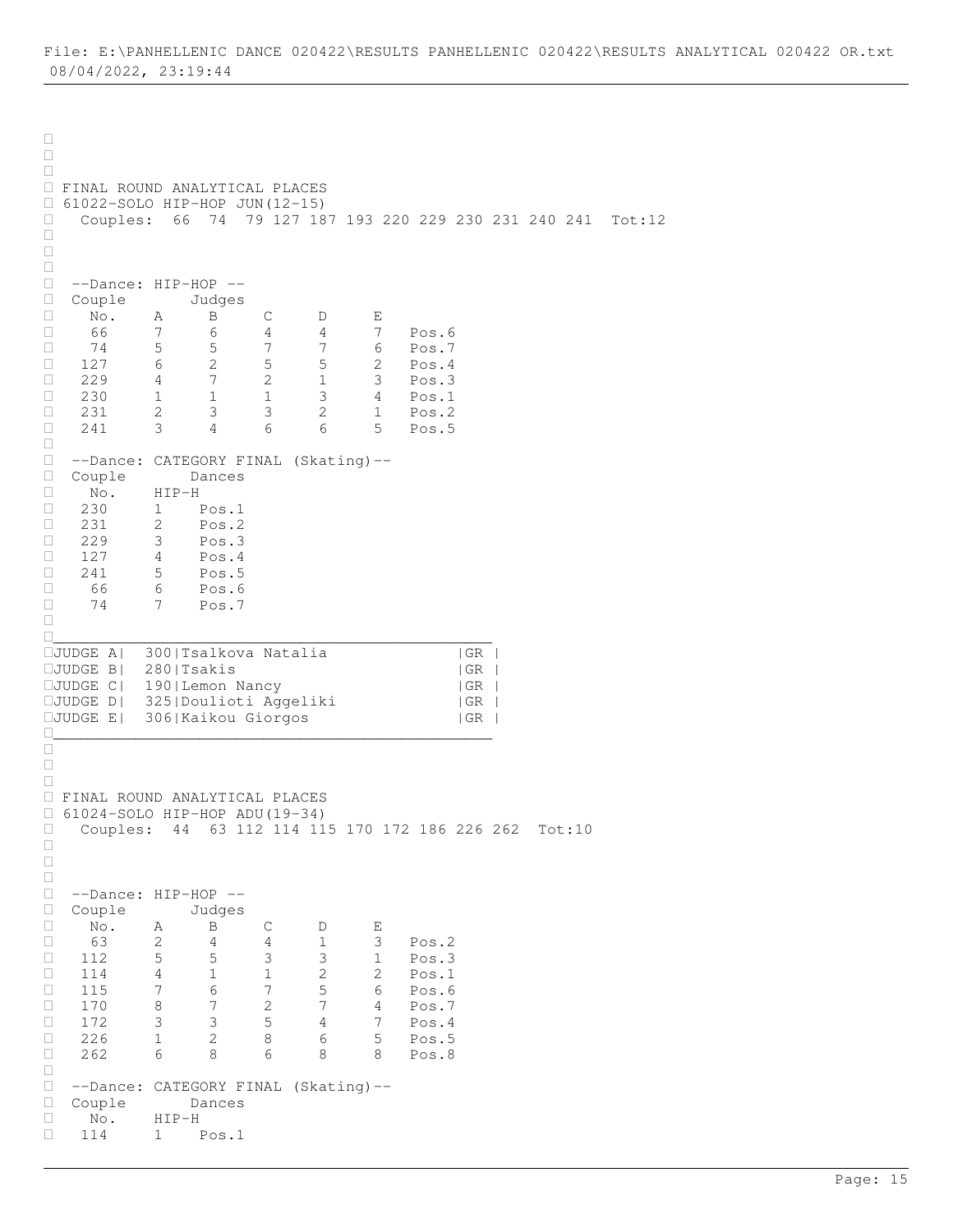| O20422\RESULTS PANHELLENIC 020422\RESULTS ANALYTICAL 0<br>020422<br>OR.txt<br>' E:\PANHELLENIC DANCE \<br>File: |
|-----------------------------------------------------------------------------------------------------------------|
| 08/04/2022 <b>,</b><br>ソス・TU・<br>ムン・エフ・ココ                                                                       |

| □<br>63<br>112<br>∟<br>$\Box$<br>172<br>$\Box$<br>226<br>□<br>115<br>□<br>170<br>$\Box$<br>262<br>□                                                 | 2<br>3<br>4<br>5<br>6<br>7<br>8       | Pos.2<br>Pos.3<br>Pos.4<br>Pos.5<br>Pos.6<br>Pos.7<br>Pos.8                                    |                       |                                 |                                 |                                                               |
|-----------------------------------------------------------------------------------------------------------------------------------------------------|---------------------------------------|------------------------------------------------------------------------------------------------|-----------------------|---------------------------------|---------------------------------|---------------------------------------------------------------|
| □JUDGE A <br>$\square$ JUDGE<br>$B \mid$<br>$\square$ JUDGE<br>$C \mid$<br>$\Box \texttt{UDE}$ D <br>JUDGE E                                        | 280   Tsakis                          | 300   Tsalkova Natalia<br>190   Lemon Nancy<br>325   Doulioti Aggeliki<br>306   Kaikou Giorgos |                       |                                 |                                 | GR <br> GR<br>  GR<br>$\Box$<br> GR <br>  GR<br>$\mathcal{L}$ |
| Ш<br>□<br><b>E FINAL ROUND ANALYTICAL PLACES</b><br>□<br>62021-DUETS HIP-HOP CHORE JUV (07-11)<br>Couples: 117 247 251 276<br>Ц<br>$\Box$<br>□<br>□ |                                       |                                                                                                |                       | Tot:                            | 4                               |                                                               |
| □<br>--Dance:<br>□<br>Couple<br>□<br>No.<br>117<br>□<br>$\Box$<br>247<br>$\Box$<br>251<br>276<br>□                                                  | $HIP-HOP$ --<br>Α<br>3<br>1<br>2<br>4 | Judges<br>Β<br>4<br>$\mathbf 1$<br>2<br>3                                                      | С<br>1<br>3<br>2<br>4 | D<br>2<br>$\mathbf 1$<br>3<br>4 | E<br>3<br>2<br>$\mathbf 1$<br>4 | Pos.3<br>Pos.1<br>Pos.2<br>Pos.4                              |
| □<br>$\Box$<br>--Dance: CATEGORY FINAL (Skating)--<br>$\Box$<br>Couple<br>□<br>No.<br>$\Box$<br>247<br>$\Box$<br>251<br>117<br>□<br>276<br>□<br>П   | $HIP-H$<br>1<br>2<br>3<br>4           | Dances<br>Pos.1<br>Pos.2<br>Pos.3<br>Pos.4                                                     |                       |                                 |                                 |                                                               |
| $\square$ JUDGE<br>$A \mid$<br>$\square$ JUDGE<br>$\vert B \vert$<br>$\square$ JUDGE<br> C <br>□JUDGE D  325 Doulioti Aggeliki<br>JUDGE E           | 280   Tsakis                          | 300   Tsalkova Natalia<br>190 Lemon Nancy<br>306 Kaikou Giorgos                                |                       |                                 |                                 | GR<br>  GR<br> GR<br> GR<br> GR<br>$\overline{\phantom{a}}$   |
| □<br>□<br>□<br>□.<br>FINAL ROUND ANALYTICAL PLACES<br>□<br>62022-DUETS HIP HOP JUN (12-15)<br>Couples: 158 231<br>u<br>□<br>□<br>□                  |                                       |                                                                                                | Tot: 2                |                                 |                                 |                                                               |
| □<br>--Dance:<br>$\Box$<br>Couple<br>□<br>$\mathrm{No}$ .<br>158<br>□<br>$\Box$<br>231                                                              | HIP<br>Α<br>2<br>$\mathbf{1}$         | $HOP$ --<br>Judges<br>Β<br>2<br>$\mathbf{1}$                                                   | С<br>2<br>1           | D<br>2<br>1                     | Е<br>2<br>$\mathbf{1}$          | Pos.2<br>Pos.1                                                |
| $\Box$<br>$\Box$<br>--Dance:<br>$\Box$<br>Couple<br>$\Box$<br>$\mathbb{N} \circ$ .<br>□<br>231                                                      | HIP<br>Η<br>1                         | CATEGORY FINAL (Skating)--<br>Dances<br>Pos.1                                                  |                       |                                 |                                 |                                                               |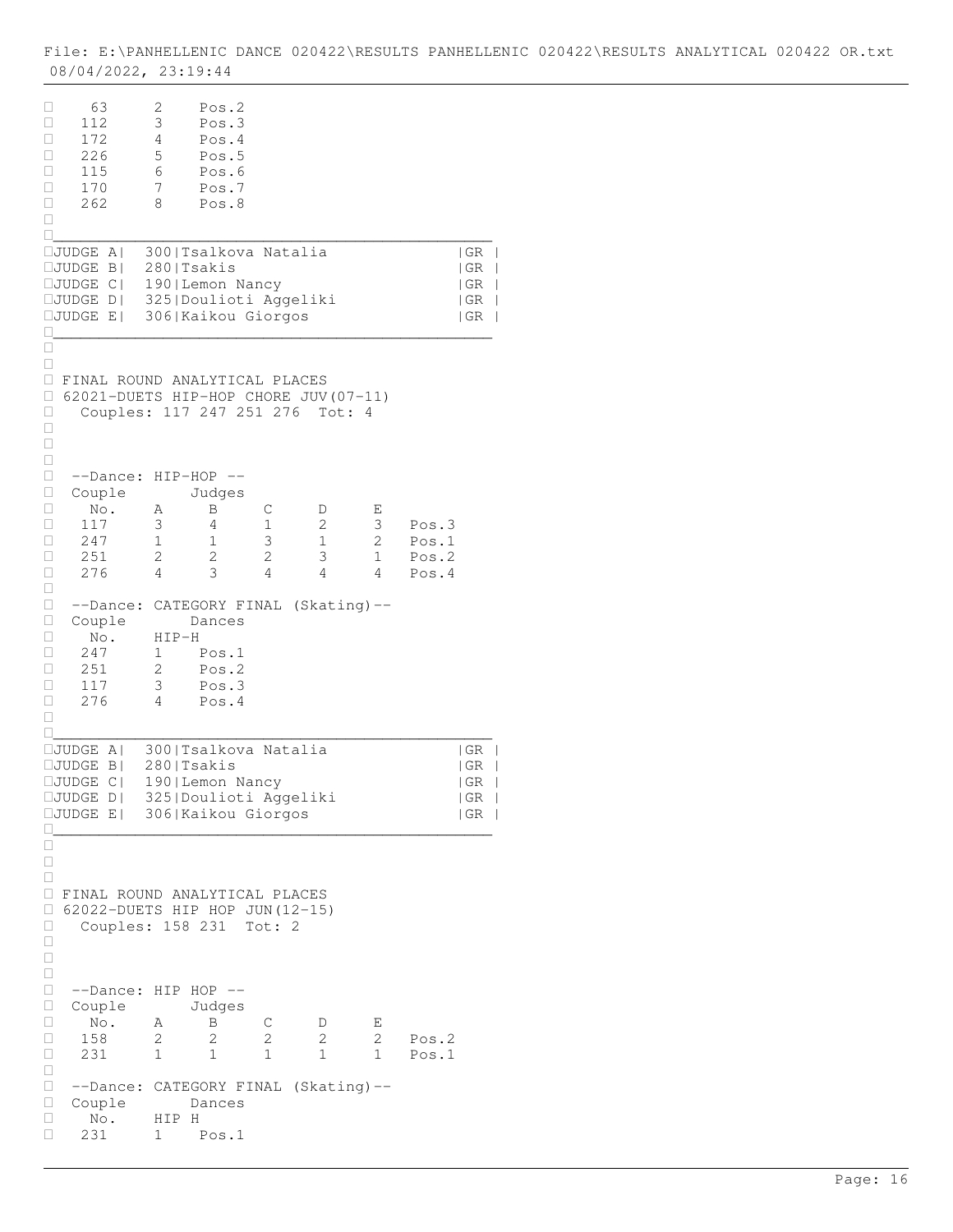| 0                | 158                                                                      | 2                 | Pos.2                    |                     |                |                   |                |                                         |
|------------------|--------------------------------------------------------------------------|-------------------|--------------------------|---------------------|----------------|-------------------|----------------|-----------------------------------------|
| □<br>□           |                                                                          |                   |                          |                     |                |                   |                |                                         |
|                  | □JUDGE A  300 Tsalkova Natalia<br>$\Box$ JUDGE B                         | 280   Tsakis      |                          |                     |                |                   |                | GR <br> GR                              |
|                  | <b>CJUDGE C  190 Lemon Nancy</b>                                         |                   |                          |                     |                |                   |                | $\vert$ GR                              |
|                  | □JUDGE D  325 Doulioti Aggeliki<br>□JUDGE E  306 Kaikou Giorgos          |                   |                          |                     |                |                   |                | GR <br> GR <br>$\overline{\phantom{a}}$ |
| 0                |                                                                          |                   |                          |                     |                |                   |                |                                         |
| □<br>0           |                                                                          |                   |                          |                     |                |                   |                |                                         |
|                  | <b>IFINAL ROUND ANALYTICAL PLACES</b><br>62024-DUETS HIP HOP ADU (19-34) |                   |                          |                     |                |                   |                |                                         |
| $\Box$<br>Ц      | Couples: 172 228                                                         |                   |                          | Tot: 2              |                |                   |                |                                         |
| 0<br>$\Box$      |                                                                          |                   |                          |                     |                |                   |                |                                         |
| $\Box$           |                                                                          |                   |                          |                     |                |                   |                |                                         |
| 0<br>$\Box$      | $--Dance: HIP HOP --$<br>Couple                                          |                   | Judges                   |                     |                |                   |                |                                         |
| $\Box$           | No.                                                                      | Α                 | B                        | С                   | D              | Е                 |                |                                         |
| о<br>$\Box$      | 172<br>228                                                               | 2<br>$\mathbf{1}$ | 2<br>1                   | $\overline{2}$<br>1 | 2<br>1         | 2<br>$\mathbf{1}$ | Pos.2<br>Pos.1 |                                         |
| $\Box$           |                                                                          |                   |                          |                     |                |                   |                |                                         |
| 0<br>0           | --Dance: CATEGORY FINAL (Skating)--<br>Couple                            |                   | Dances                   |                     |                |                   |                |                                         |
| 0                | $\mathbb N \circ$ .                                                      | HIP H             |                          |                     |                |                   |                |                                         |
| $\Box$<br>0      | 228<br>172                                                               | 1<br>2            | Pos.1<br>Pos.2           |                     |                |                   |                |                                         |
| □                |                                                                          |                   |                          |                     |                |                   |                |                                         |
| 0                | $\Box \texttt{JUDGE A}$                                                  |                   | 300   Tsalkova Natalia   |                     |                |                   |                | GR                                      |
|                  | □JUDGE B  280 Tsakis                                                     |                   |                          |                     |                |                   |                | GR<br>$\vert$ GR                        |
|                  | □JUDGE C  190 Lemon Nancy<br>□JUDGE D  325 Doulioti Aggeliki             |                   |                          |                     |                |                   |                | GR <br>$\blacksquare$                   |
| Ш                | □JUDGE E  306 Kaikou Giorgos                                             |                   |                          |                     |                |                   |                | GR                                      |
| □                |                                                                          |                   |                          |                     |                |                   |                |                                         |
| $\Box$<br>□      |                                                                          |                   |                          |                     |                |                   |                |                                         |
|                  | <b>I FINAL ROUND ANALYTICAL PLACES</b>                                   |                   |                          |                     |                |                   |                |                                         |
| Ω.<br>о          | 61122-SOLO HIP-HOP COMMERCIAL STYLE JUN(12-15)<br>Couples:               | 50                | 71                       | 72                  |                |                   |                | 85 100 123 171 252 264 281<br>Tot:10    |
| u<br>О           |                                                                          |                   |                          |                     |                |                   |                |                                         |
| О                |                                                                          |                   |                          |                     |                |                   |                |                                         |
| $\Box$<br>$\Box$ | --Dance:<br>Couple                                                       |                   | $HIP-HOP$ --<br>Judges   |                     |                |                   |                |                                         |
| $\Box$           | No.                                                                      | Α                 | $\, {\bf B}$             | С                   | D              | Е                 |                |                                         |
| □<br>□           | 50<br>71                                                                 | 7<br>8            | 6<br>4                   | 4<br>7              | 5<br>6         | 7<br>4            | Pos.7<br>Pos.6 |                                         |
| $\Box$           | 72                                                                       | 3                 | $\mathsf S$              | 3                   | $1\,$          | $\mathbf 1$       | Pos.2          |                                         |
| □<br>□           | 100<br>123                                                               | 6<br>5            | $\sqrt{2}$<br>7          | 6<br>5              | 4<br>7         | 8<br>5            | Pos.5<br>Pos.4 |                                         |
| $\Box$           | 171                                                                      | $\overline{4}$    | 3                        | 2                   | $\mathbf{2}$   | 3                 | Pos.3          |                                         |
| $\Box$<br>О      | 252<br>264                                                               | $\mathbf 2$<br>1  | 8<br>$\mathbf 1$         | 8<br>1              | 8<br>3         | 6<br>2            | Pos.8<br>Pos.1 |                                         |
| □                |                                                                          |                   |                          |                     |                |                   |                |                                         |
| 0<br>$\Box$      | --Dance:<br>Couple                                                       |                   | CATEGORY FINAL<br>Dances |                     | $(Skating)$ -- |                   |                |                                         |
| О<br>о           | No.<br>264                                                               | $HIP-H$<br>1      | Pos.1                    |                     |                |                   |                |                                         |
| $\Box$           | 72                                                                       | 2                 | Pos.2                    |                     |                |                   |                |                                         |
| О<br>□           | 171<br>123                                                               | 3<br>4            | Pos.3<br>Pos.4           |                     |                |                   |                |                                         |
| 0                | 100                                                                      | 5                 | Pos.5                    |                     |                |                   |                |                                         |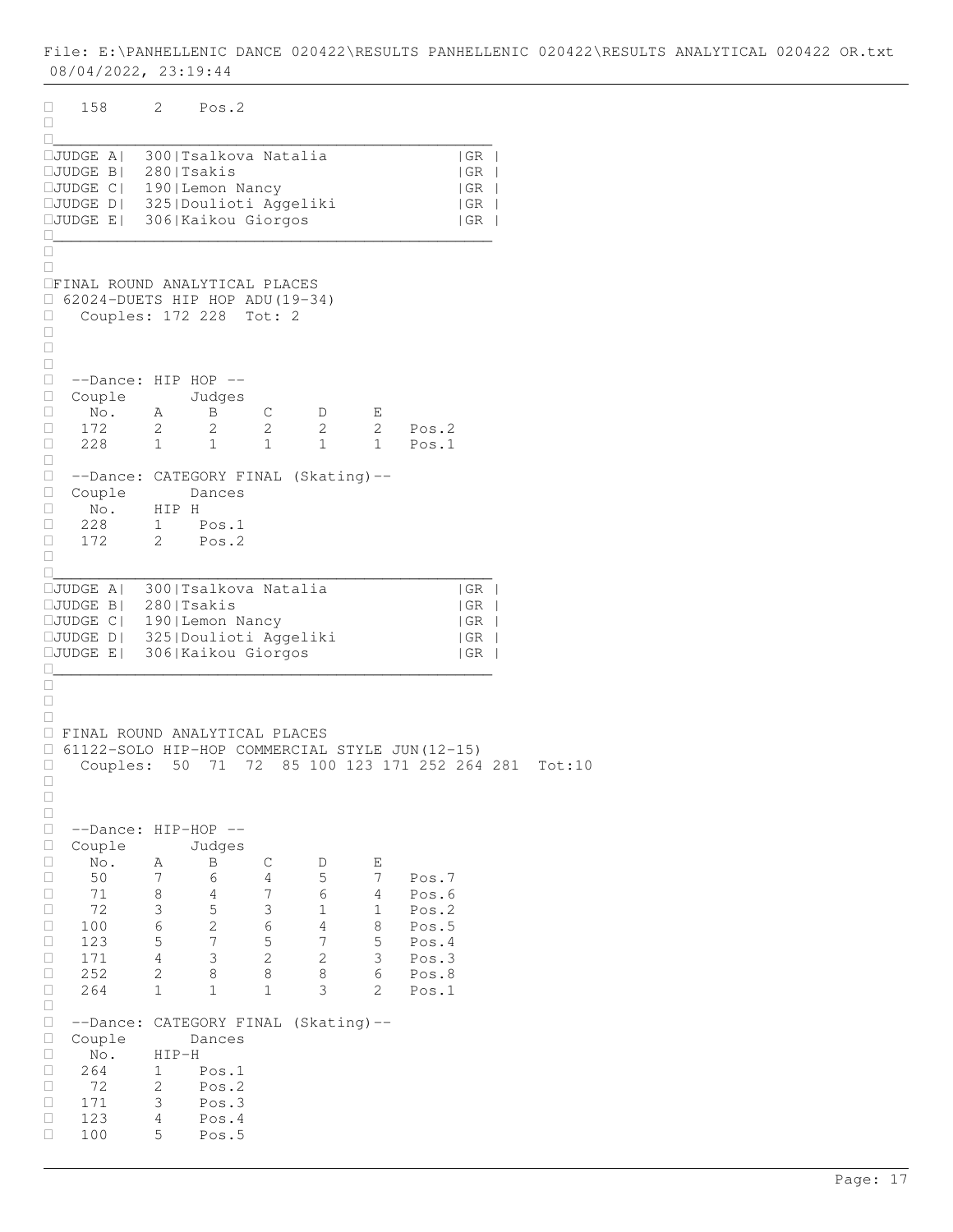71 6 Pos.6 50 7 Pos.7 252 8 Pos.8  $\Box$ \_\_\_\_\_\_\_\_\_\_\_\_\_\_\_\_\_\_\_\_\_\_\_\_\_\_\_\_\_\_\_\_\_\_\_\_\_\_\_\_\_\_\_\_\_\_\_\_ JUDGE A| 300|Tsalkova Natalia |GR |  $\square$ JUDGE B $\vert$  280|Tsakis  $\vert$  GR  $\vert$ JUDGE C| 190|Lemon Nancy |GR | JUDGE D| 325|Doulioti Aggeliki |GR | JUDGE E| 306|Kaikou Giorgos |GR | \_\_\_\_\_\_\_\_\_\_\_\_\_\_\_\_\_\_\_\_\_\_\_\_\_\_\_\_\_\_\_\_\_\_  $\Box$  $\Box$  $\Box$ ANALYTICAL MARKS FOR A ROUND 61122-SOLO HIP-HOP COMMERCIAL STYLE JUN(12-15)  $\Box$  \* Final 1/2 \* Couples: 50 71 72 85 100 123 171 252 264 281 Tot:10  $\Box$  $\Box$  $\Box$  :-: DANCE :-: HIP-HOP  $\Box$ □ Judge A 72 100 123 171 252 264  $\Box$ □ Judge B 71 72 100 171 252 264  $\Box$ □ Judge C 71 72 100 123 264 281  $\Box$ □ Judge D 50 72 100 123 171 264  $\Box$  Judge E 50 71 72 100 171 264  $\Box$  ------- Dance Results ------- Couple :100 72 264 171 71 123 50 252 281 Points: 5 5 5 4 3 3 2 2 1  $\Box$ ═\*═\*═\*═\*═\*═\*═ Final Results ═\*═\*═\*═\*═\*═\*═ Couple :100 72 264 171 71 123 50 252 281 Points: 5 5 5 4 3 3 2 2 1  $\Box$  $\Box$ \_\_\_\_\_\_\_\_\_\_\_\_\_\_\_\_\_\_\_\_\_\_\_\_\_\_\_\_\_\_\_\_\_\_\_\_\_\_\_\_\_\_\_\_ JUDGE A|Tsalkova Natalia |GR | JUDGE B|Tsakis |GR | JUDGE C|Lemon Nancy |GR | JUDGE D|Doulioti Aggeliki |GR | JUDGE E|Kaikou Giorgos |GR | \_\_\_\_\_\_\_\_\_\_\_\_\_\_\_\_\_\_\_\_\_\_\_\_\_\_\_\_\_\_\_\_\_\_\_\_\_\_\_\_\_\_\_\_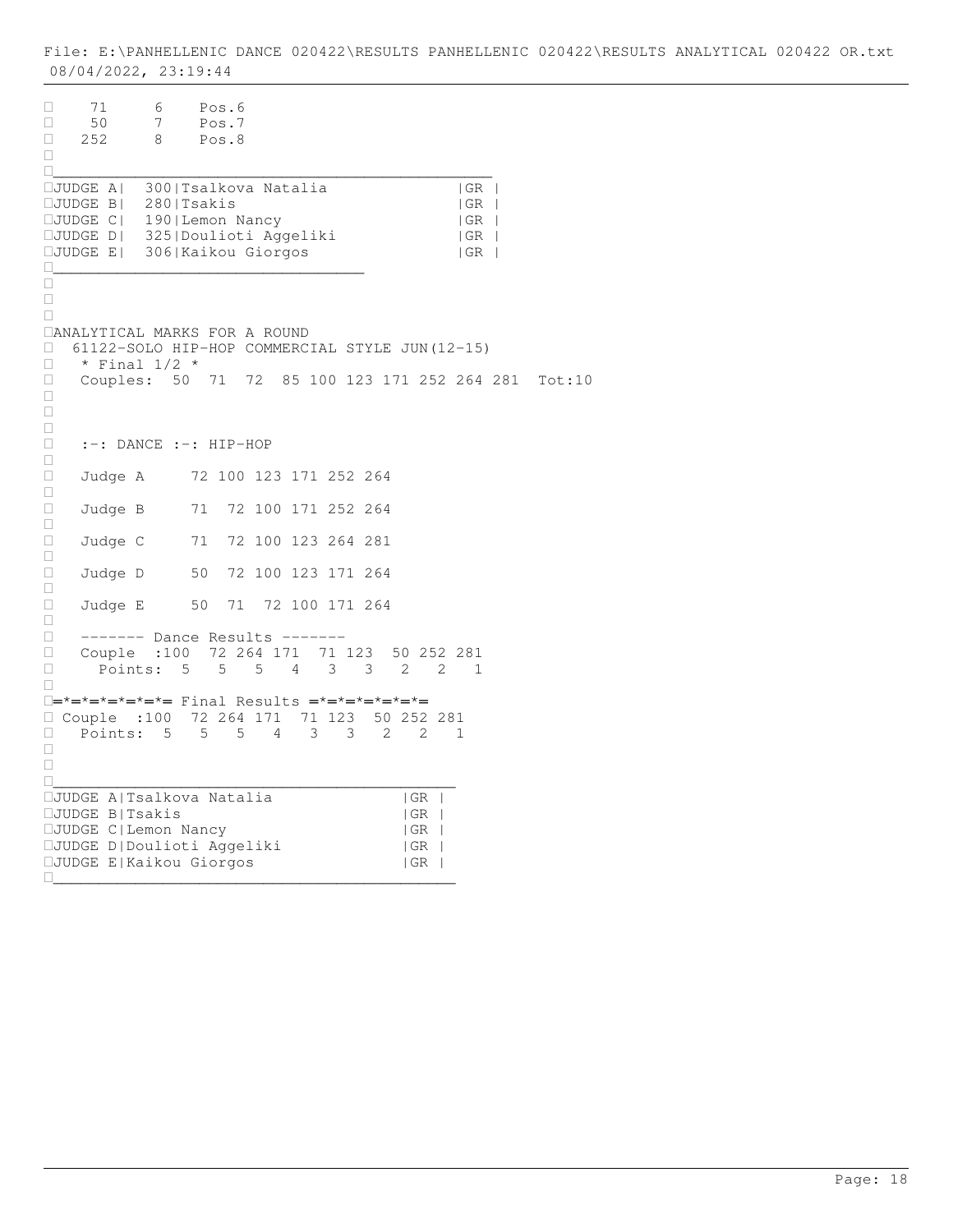```
\Box\Box FINAL ROUND ANALYTICAL PLACES 
□ 61123-SOLO HIPHOP COMMERCIAL STYLE YTH(16-18)<br>□ Couples: 47 164 165 168 170 178 221 277 T
    Couples: 47 164 165 168 170 178 221 277 Tot: 8
\Box\Box\Box --Dance: HIP HOP --
□ Couple Judges<br>□ No. A B
\Box No. A \overline{B} C D E
 47 1 1 7 1 3 Pos.1
 164 3 3 2 2 1 Pos.2
□ 165 2 7 4 3 5 Pos.4
□ 170 7 2 1 4 2 Pos.3
 178 5 4 6 6 7 Pos.6
□ 221 6 6 5 7 6 Pos.7
 277 4 5 3 5 4 Pos.5
\Box --Dance: CATEGORY FINAL (Skating)--
 Couple Dances
\begin{array}{ccc} \Box & \Box \Box \ \Box & \text{No.} & \text{HIP H} \\ \Box & 47 & 1 & \text{F} \end{array}\begin{array}{cccc} \Box & 47 & 1 & \text{Pos.1} \\ \Box & 164 & 2 & \text{Pos.2} \end{array}164 2 Pos.2
170 3 Pos.3
\Box 165 4 Pos.4
\Box 277 5 Pos.5
178 6 Pos.6
 221 7 Pos.7
\Box________________________________________________
JUDGE A| 300|Tsalkova Natalia |GR |
JUDGE B| 280|Tsakis |GR |
JUDGE C| 190|Lemon Nancy |GR |
JUDGE D| 325|Doulioti Aggeliki |GR |
JUDGE E| 306|Kaikou Giorgos |GR |
________________________________________________
\Box\Box FINAL ROUND ANALYTICAL PLACES 
 61124-SOLO HIP-HOP COMMERCIAL STYLE ADU(16-34) 
Couples: 63 170 270 Tot: 3
\Box\Box\Box --Dance: HIP-HOP --
□ Couple Judges<br>□ No. A B
 No. A B C D E
□ 63 1 1 2 2 1 Pos.1<br>□ 170 2 2 1 1 2 Pos.2
□ 170 2 2 1 1 2 Pos.2<br>□ 270 3 3 3 3 3 Pos.3
                            3 3 Pos.3
\Box --Dance: CATEGORY FINAL (Skating)--
 Couple Dances
 No. HIP-H
\begin{array}{cccc} \Box & 63 & 1 & \text{Pos.1} \\ \Box & 170 & 2 & \text{Pos.2} \end{array}2 \text{ Pos.} 2 270 3 Pos.3
\Box________________________________________________
JUDGE A| 300|Tsalkova Natalia |GR |
JUDGE B| 280|Tsakis |GR |
JUDGE C| 190|Lemon Nancy |GR |
```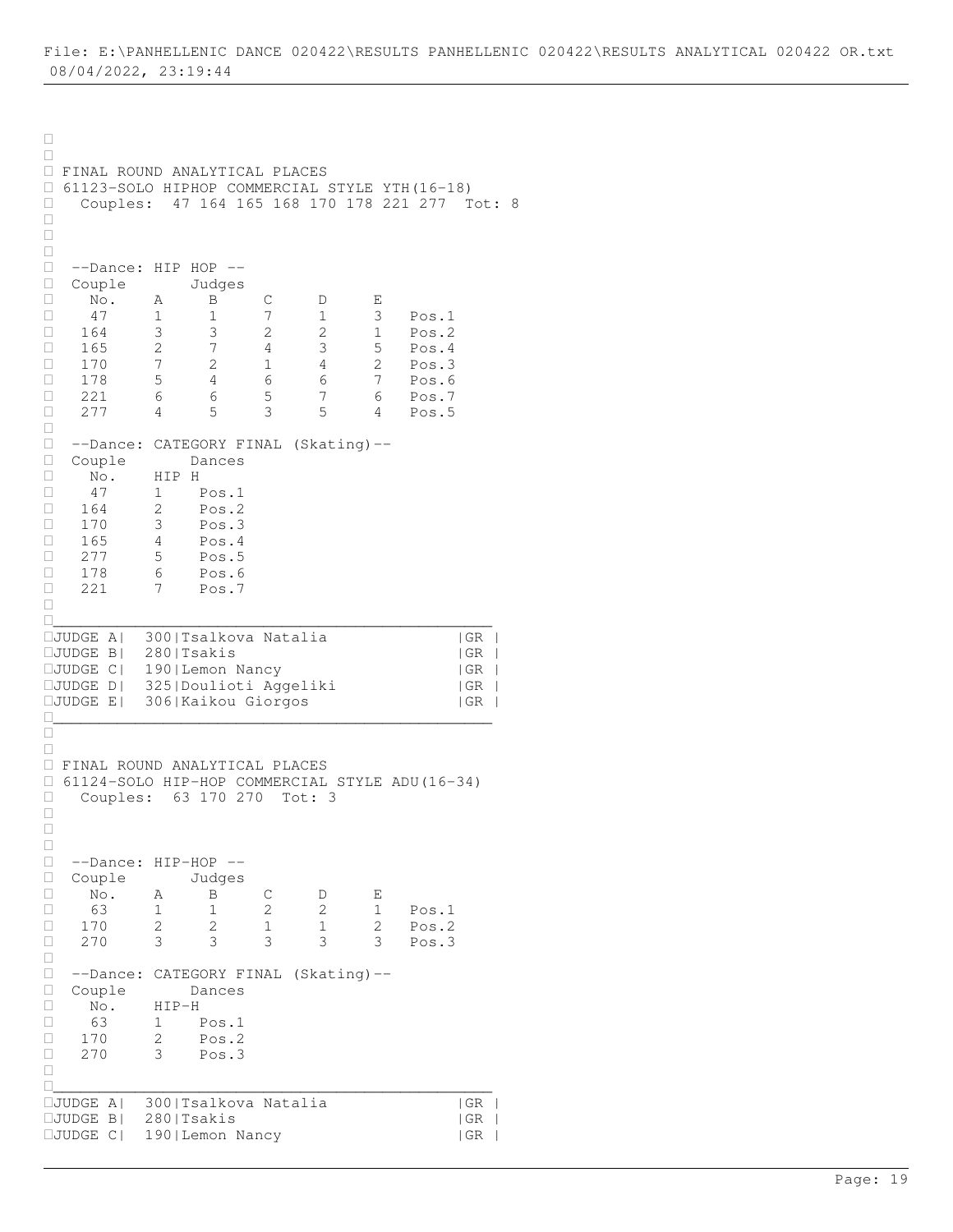```
JUDGE D| 325|Doulioti Aggeliki |GR |
JUDGE E| 306|Kaikou Giorgos |GR |
________________________________________________
\overline{\square}\Box\BoxFINAL ROUND ANALYTICAL PLACES 
\Box 61402-SOLO DANCEHALL CHOREO JUN(12-15)<br>\Box Couples: 36 43 50 71 100 264 To
      Couples: 36 43 50 71 100 264 Tot: 6
\Box\Box\Box --Dance: DANCEHALL --
 Couple Judges
□ No. A B C D E<br>□ 36 2 5 5 1 2
□ 36 2 5 5 1 2 Pos.2<br>□ 43 4 4 6 6 3 Pos.5
\begin{array}{cccccccc} \Box & 43 & 4 & 4 & 6 & 6 & 3 & \text{Pos.5} \\ \Box & 50 & 6 & 6 & 2 & 4 & 5 & \text{Pos.6} \end{array}□ 50 6 6 2 4 5 Pos.6<br>□ 71 5 3 3 5 4 Pos.4
\begin{array}{cccccccc} \Box & 71 & 5 & 3 & 3 & 5 & 4 & \text{Pos.4} \\ \Box & 100 & 3 & 2 & 4 & 3 & 6 & \text{Pos.3} \end{array} 100 3 2 4 3 6 Pos.3
 264 1 1 1 2 1 Pos.1
\Box --Dance: CATEGORY FINAL (Skating)--
□ Couple Dances<br>□ No. DANCE
\begin{array}{ccc} \square & \text{No.} & \text{DANCE} \\ \square & 264 & 1 \end{array}Pos.1
\begin{tabular}{|c|c|c|c|c|} \hline $\quad$ & 36 & $\quad$ 2 & $\quad$ Pos.2 \\ \hline $\quad$ & 100 & $\quad$ 3 & $\quad$ Pos.3 \\ \hline \end{tabular}\begin{array}{cccc} \Box & 100 & 3 & \text{Pos.3} \\ \Box & 71 & 4 & \text{Pos.4} \end{array}\begin{array}{ccccccccc}\n\Box & & 71 & & 4 & & \text{Pos.4} \\
\Box & & 43 & & 5 & & \text{Pos.5}\n\end{array}\begin{array}{cccc} \Box & 43 & 5 & \text{Pos.5} \\ \Box & 50 & 6 & \text{Pos.6} \end{array} 50 6 Pos.6
\Box________________________________________________
JUDGE A| 300|Tsalkova Natalia |GR |
JUDGE B| 280|Tsakis |GR |
JUDGE C| 190|Lemon Nancy |GR |
JUDGE D| 325|Doulioti Aggeliki |GR |
JUDGE E| 306|Kaikou Giorgos |GR |
________________________________________________
\Box\BoxFINAL ROUND ANALYTICAL PLACES 
 61404-SOLO DANCEHALL CHOREO ADU(19-34) 
 Couples: 47 164 165 170 172 184 Tot: 6
\Box\Box\Box□ --Dance: DANCEHALL --<br>□ Couple Judges
□ Couple Judges<br>□ No. A B
□ No. A B C D E<br>□ 47 1 2 5 1 4
 47 1 2 5 1 4 Pos.3
□ 164 6 5 4 3 3 Pos.5<br>□ 165 3 4 3 5 5 Pos.4
\begin{array}{cccccccc} \Box & 165 & 3 & 4 & 3 & 5 & 5 & \text{Pos.4} \\ \Box & 170 & 4 & 1 & 2 & 4 & 1 & \text{Pos.2} \end{array} 170 4 1 2 4 1 Pos.2
 172 2 3 1 2 2 Pos.1
 184 5 6 6 6 6 Pos.6
\Box --Dance: CATEGORY FINAL (Skating)--
 Couple Dances
□ No. DANCE<br>□ 172 1 H
\begin{array}{cccc} \Box & 172 & 1 & \text{Pos.1} \\ \Box & 170 & 2 & \text{Pos.2} \end{array}\begin{array}{cccc} \Box & 170 & 2 & \text{Pos.2} \\ \Box & 47 & 3 & \text{Pos.3} \end{array}3 Pos.3
 165 4 Pos.4
 164 5 Pos.5
```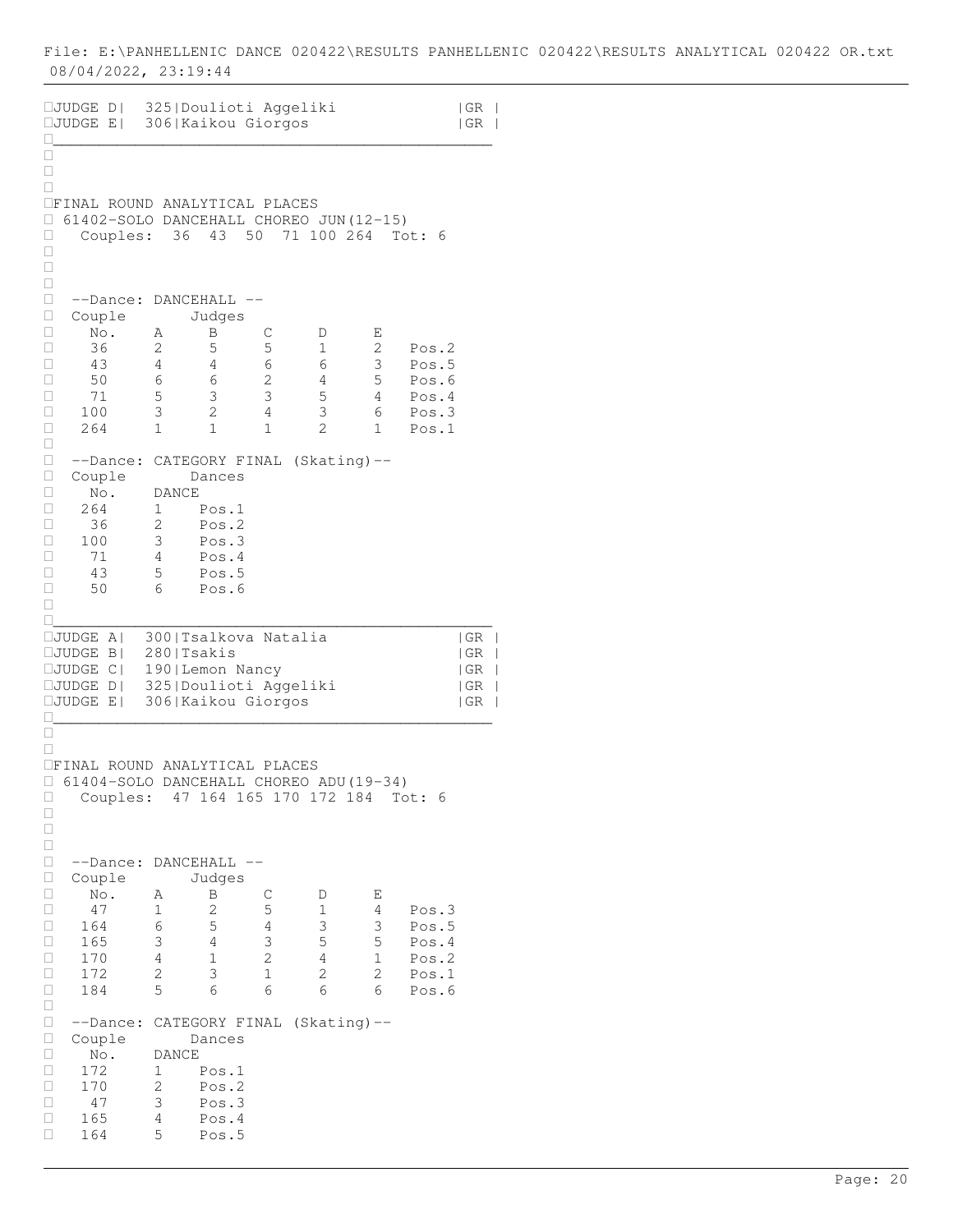184 6 Pos.6  $\Box$ \_\_\_\_\_\_\_\_\_\_\_\_\_\_\_\_\_\_\_\_\_\_\_\_\_\_\_\_\_\_\_\_\_\_\_\_\_\_\_\_\_\_\_\_\_\_\_\_ JUDGE A| 300|Tsalkova Natalia |GR |  $\square$ JUDGE B $\vert$  280|Tsakis  $\vert$  GR  $\vert$ JUDGE C| 190|Lemon Nancy |GR | JUDGE D| 325|Doulioti Aggeliki |GR | JUDGE E| 306|Kaikou Giorgos |GR | \_\_\_\_\_\_\_\_\_\_\_\_\_\_\_\_\_\_\_\_\_\_\_\_\_\_\_\_\_\_\_\_\_\_\_\_\_\_\_\_\_\_\_\_\_\_\_\_  $\Box$  $\Box$ ----GROUPS COMPETITION RESULTS---- Date Produced:02/04/22 COMPETITION :60012-GROUP LATIN CHORE JUN(12-15) □ Total number of groups : 3 GroupNo--JA----JB----JC----JD----JE----JF----JG-- TOTAL--PL  $\Box$  46 66.0 62.0 68.0 63.0 62.0 0.0 0.0 321.0 1<br> $\Box$  154 55.0 53.0 56.0 53.0 55.0 0.0 0.0 272.0 2  $\Box$  154 55.0 53.0 56.0 53.0 55.0 0.0 0.0 272.0 2<br> $\Box$  130 46.0 60.0 49.0 59.0 45.0 0.0 0.0 259.0 3  $\Box$  130 46.0 60.0 49.0 59.0 45.0 0.0 0.0 259.0 3 \_\_\_\_\_\_\_\_\_\_\_\_\_\_\_\_\_\_\_\_\_\_\_\_\_\_\_\_\_\_\_\_\_\_\_\_\_\_\_ JUDGE A |Ieropoulos Antonis | JUDGE B |Vassilakou Maria | JUDGE C |Leonardos Theofanis | JUDGE D |Kokodi Anna | JUDGE E |Klimov Oleg | \_\_\_\_\_\_\_\_\_\_\_\_\_\_\_\_\_\_\_\_\_\_\_\_\_\_\_\_\_\_\_\_\_\_\_\_\_\_\_  $\Box$  $\Box$  $\Box$  ----GROUPS COMPETITION RESULTS---- Date Produced:02/04/22 COMPETITION :60013-GROUP LATIN CHORE YTH(16-18) □ Total number of groups : 2 GroupNo-- JA----JB----JC----JD----JE----JF----JG-- TOTAL--PL  $\Box$  52 63.0 49.0 62.0 65.0 66.0 0.0 0.0 305.0 1<br> $\Box$  19 59.0 56.0 65.0 60.0 62.0 0.0 0.0 302.0 2 19 59.0 56.0 65.0 60.0 62.0 0.0 0.0 302.0 2 \_\_\_\_\_\_\_\_\_\_\_\_\_\_\_\_\_\_\_\_\_\_\_\_\_\_\_\_\_\_\_\_\_\_\_\_\_\_\_ JUDGE A |Ieropoulos Antonis | JUDGE B |Vassilakou Maria | JUDGE C |Leonardos Theofanis | JUDGE D |Kokodi Anna | JUDGE E |Klimov Oleg | \_\_\_\_\_\_\_\_\_\_\_\_\_\_\_\_\_\_\_\_\_\_\_\_\_\_\_\_\_\_\_\_\_\_\_\_\_\_\_  $\Box$  $\Box$ FINAL ROUND ANALYTICAL PLACES  $\Box$  41141-ONE DANCE EXHIBITION CHA CHA PRO/AM JUV(07-11)<br> $\Box$  Couples: 97 104 Tot: 2 Couples: 97 104 Tot: 2  $\Box$  $\Box$  $\Box$  --Dance: CHA CHA -- □ Couple Judges<br>□ No. A B No. A B C D E 97 1 1 1 1 1 Pos.1  $\begin{array}{cccccccc} \Box & 97 & 1 & 1 & 1 & 1 & 1 & \text{Pos.1} \\ \Box & 104 & 2 & 2 & 2 & 2 & 2 & \text{Pos.2} \end{array}$  $\Box$  --Dance: CATEGORY FINAL (Skating)-- Couple Dances  $\begin{array}{ccc} \Box & \text{No.} & \text{CHA} & C \\ \Box & 97 & 1 & P \end{array}$  97 1 Pos.1 104 2 Pos.2  $\Box$ \_\_\_\_\_\_\_\_\_\_\_\_\_\_\_\_\_\_\_\_\_\_\_\_\_\_\_\_\_\_\_\_\_\_\_\_\_\_\_\_\_\_\_\_\_\_\_\_ JUDGE A| 71|Ieropoulos Antonis |GR | JUDGE B| 68|Vassilakou Maria |GR | JUDGE C| 74|Leonardos Theofanis |GR |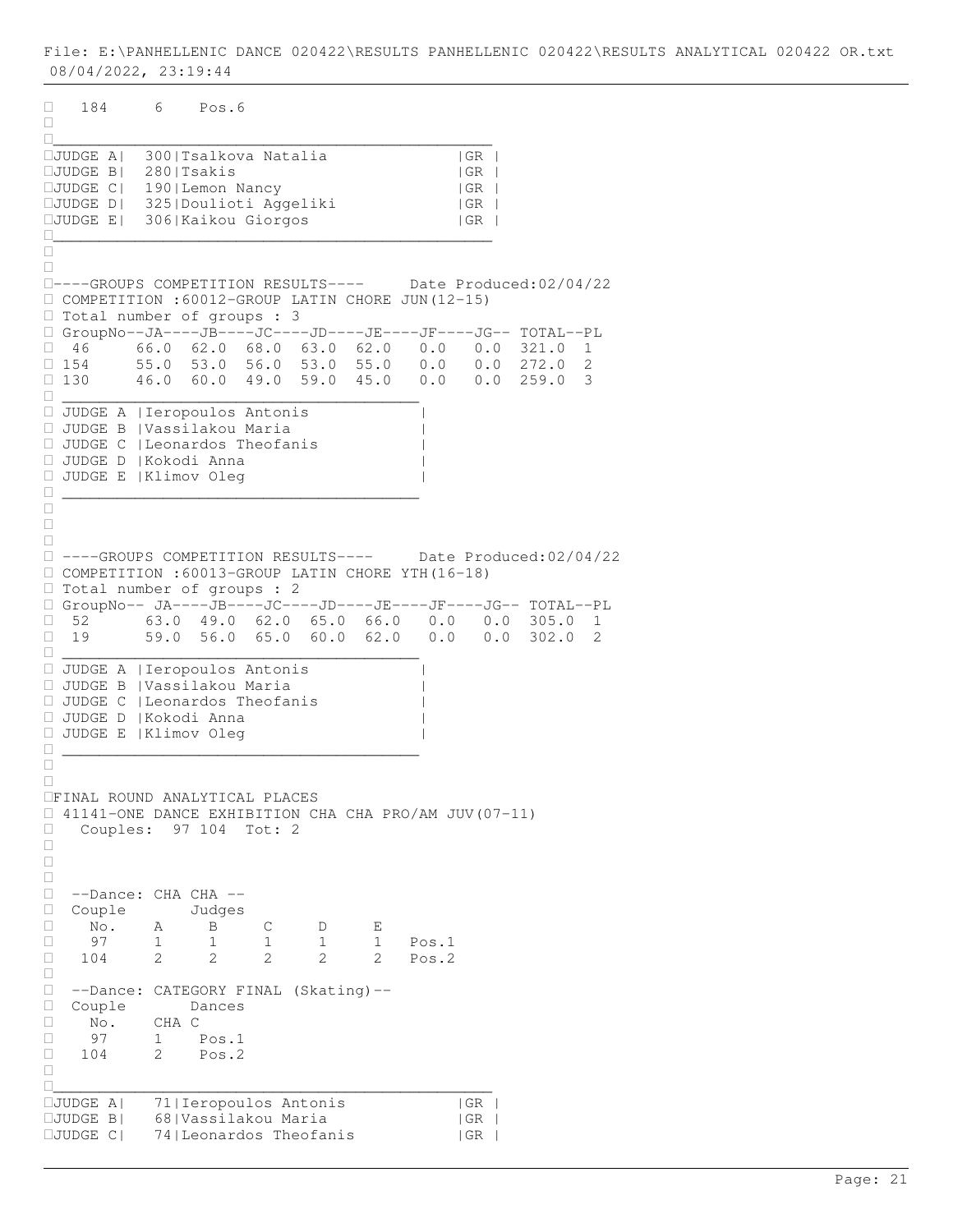| □JUDGE D  212 Kokodi Anna<br>□JUDGE E  174 Klimov Oleg                                                                                    |                                                                                                                                  |                                               |                                     |                                                    | GR<br>  GR                                |
|-------------------------------------------------------------------------------------------------------------------------------------------|----------------------------------------------------------------------------------------------------------------------------------|-----------------------------------------------|-------------------------------------|----------------------------------------------------|-------------------------------------------|
| □<br>□<br>O<br>□<br>$\Box$<br>Couples:<br>□<br>□                                                                                          | FINAL ROUND ANALYTICAL PLACES<br>12513-SOLO CHACHA JUN1 (12-13)<br>54 66                                                         | 72                                            | 74<br>79                            | Tot: 5                                             |                                           |
| $\Box$<br>□<br>--Dance:<br>□<br>Couple<br>□<br>No.<br>$\Box$<br>54<br>□<br>66<br>72<br>□<br>$\Box$<br>74<br>79<br>□                       | $CHACHA$ --<br>Judges<br>Β<br>Α<br>4<br>4<br>3<br>3<br>$\mathbf 1$<br>1<br>$\overline{c}$<br>$\overline{c}$<br>5<br>5            | С<br>3<br>5<br>1<br>2<br>4                    | D<br>3<br>4<br>1<br>2<br>5          | Е<br>3<br>5<br>$\mathbf{1}$<br>$\overline{2}$<br>4 | Pos.3<br>Pos.4<br>Pos.1<br>Pos.2<br>Pos.5 |
| $\Box$<br>$\Box$<br>--Dance:<br>$\Box$<br>Couple<br>□<br>No.<br>72<br>□<br>□<br>74<br>54<br>□<br>□<br>66<br>□<br>79<br>□                  | CATEGORY FINAL (Skating)--<br>Dances<br>CHACH<br>1<br>Pos.1<br>$\overline{2}$<br>Pos.2<br>3<br>Pos.3<br>Pos.4<br>4<br>5<br>Pos.5 |                                               |                                     |                                                    |                                           |
| П<br>$\square$ JUDGE<br>A  <br>$\square$ JUDGE B<br>$\square$ JUDGE C $\square$<br>$\square$ JUDGE D $\parallel$<br>$\square$ JUDGE E $ $ | 71   Ieropoulos Antonis<br>68   Vassilakou Maria<br>74   Leonardos Theofanis<br>212 Kokodi Anna<br>174   Klimov Oleg             |                                               |                                     |                                                    | GR<br>  GR<br> GR<br> GR<br>  GR          |
| O<br>□<br>□<br>□<br>0<br>Couples:<br>Ц<br>□<br>□                                                                                          | FINAL ROUND ANALYTICAL PLACES<br>12514-SOLO CHACHA JUN2 (14-15)<br>50                                                            |                                               | 64 135 203 463                      | Tot: 5                                             |                                           |
| □<br>О<br>--Dance:<br>$\Box$<br>Couple<br>$\Box$<br>No.<br>О<br>50<br>$\Box$<br>64<br>135<br>□<br>$\Box$<br>203<br>463<br>О               | CHACHA --<br>Judges<br>Α<br>Β<br>3<br>1<br>2<br>1<br>$\mathsf 3$<br>4<br>5<br>2<br>5<br>4                                        | С<br>2<br>$\mathbf 1$<br>$\sqrt{4}$<br>5<br>3 | D<br>4<br>1<br>$\sqrt{2}$<br>3<br>5 | Е<br>2<br>3<br>$\mathbf 1$<br>5<br>4               | Pos.2<br>Pos.1<br>Pos.3<br>Pos.5<br>Pos.4 |
| $\Box$<br>$\Box$<br>$--Dance:$<br>О<br>Couple<br>$\Box$<br>No.<br>64<br>□<br>$\Box$<br>50<br>135<br>□<br>$\Box$<br>463<br>203<br>□<br>□   | CATEGORY FINAL (Skating)--<br>Dances<br>CHACH<br>1<br>Pos.1<br>2<br>Pos.2<br>3<br>Pos.3<br>$\overline{4}$<br>Pos.4<br>5<br>Pos.5 |                                               |                                     |                                                    |                                           |
| П<br>□JUDGE A                                                                                                                             | 71   Ieropoulos Antonis                                                                                                          |                                               |                                     |                                                    | GR                                        |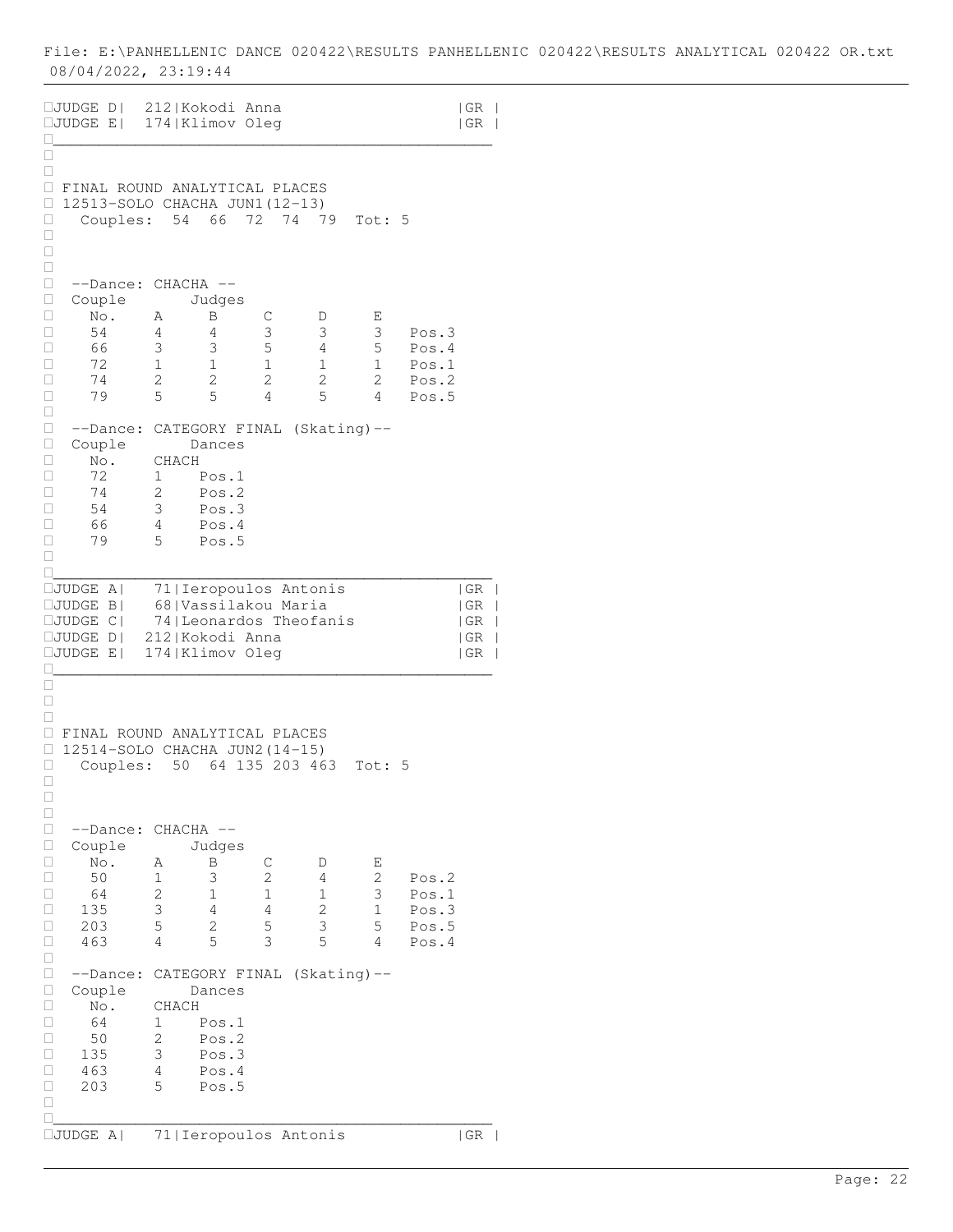JUDGE B| 68|Vassilakou Maria |GR | JUDGE C| 74|Leonardos Theofanis |GR | JUDGE D| 212|Kokodi Anna |GR | JUDGE E| 174|Klimov Oleg |GR | \_\_\_\_\_\_\_\_\_\_\_\_\_\_\_\_\_\_\_\_\_\_\_\_\_\_\_\_\_\_\_\_\_\_\_\_\_\_\_\_\_\_\_\_\_\_\_\_  $\Box$  $\Box$  $\Box$  FINAL ROUND ANALYTICAL PLACES  $\Box$  12711-SOLO CHACHA JUV(7-11) Couples: 31 57 Tot: 2  $\Box$  $\Box$  $\Box$  --Dance: CHACHA -- □ Couple Judges<br>□ No. A B  $\Box$  No. A  $\overline{B}$  C  $D$  E 31 2 2 2 2 2 Pos.2 □ 31 2 2 2 2 2 Pos.2<br>□ 57 1 1 1 1 1 Pos.1  $\Box$  --Dance: CATEGORY FINAL (Skating)-- Couple Dances No. CHACH 57 1 Pos.1 31 2 Pos.2  $\Box$ \_\_\_\_\_\_\_\_\_\_\_\_\_\_\_\_\_\_\_\_\_\_\_\_\_\_\_\_\_\_\_\_\_\_\_\_\_\_\_\_\_\_\_\_\_\_\_\_ JUDGE A| 71|Ieropoulos Antonis |GR | JUDGE B| 68|Vassilakou Maria |GR | JUDGE C| 74|Leonardos Theofanis |GR | JUDGE D| 212|Kokodi Anna |GR | JUDGE E| 174|Klimov Oleg |GR | \_\_\_\_\_\_\_\_\_\_\_\_\_\_\_\_\_\_\_\_\_\_\_\_\_\_\_\_\_\_\_\_\_\_\_\_\_\_\_\_\_\_\_\_\_\_\_\_  $\Box$  $\Box$  FINAL ROUND ANALYTICAL PLACES 22518-SOLO CHA CHA BASIC ASS, MEM, FEL JUN(12-15) Couples: 33 36 41 42 59 110 Tot: 6  $\Box$  $\Box$  $\Box$  --Dance: CHA CHA -- □ Couple Judges<br>□ No. A B C  $\Box$  No. A  $\overline{B}$  C  $D$  E 33 1 1 3 2 1 Pos.1 36 5 3 2 3 4 Pos.3 41 3 2 4 1 2 Pos.2 42 2 5 5 6 5 Pos.5 59 4 4 1 5 3 Pos.4 110 6 6 6 4 6 Pos.6  $\Box$  --Dance: CATEGORY FINAL (Skating)-- □ Couple Dances<br>□ No. CHA C  $\begin{array}{ccc} \Box & \text{No.} \\ \Box & 33 \end{array}$ 1 Pos.1 41 2 Pos.2 36 3 Pos.3  $\begin{array}{cccc} \Box & 59 & 4 & \text{Pos.4} \\ \Box & 42 & 5 & \text{Pos.5} \end{array}$ 42 5 Pos.5<br>110 6 Pos.6 110 6 Pos.6  $\Box$ \_\_\_\_\_\_\_\_\_\_\_\_\_\_\_\_\_\_\_\_\_\_\_\_\_\_\_\_\_\_\_\_\_\_\_\_\_\_\_\_\_\_\_\_\_\_\_\_ JUDGE A| 71|Ieropoulos Antonis |GR | JUDGE B| 68|Vassilakou Maria |GR | JUDGE C| 74|Leonardos Theofanis |GR |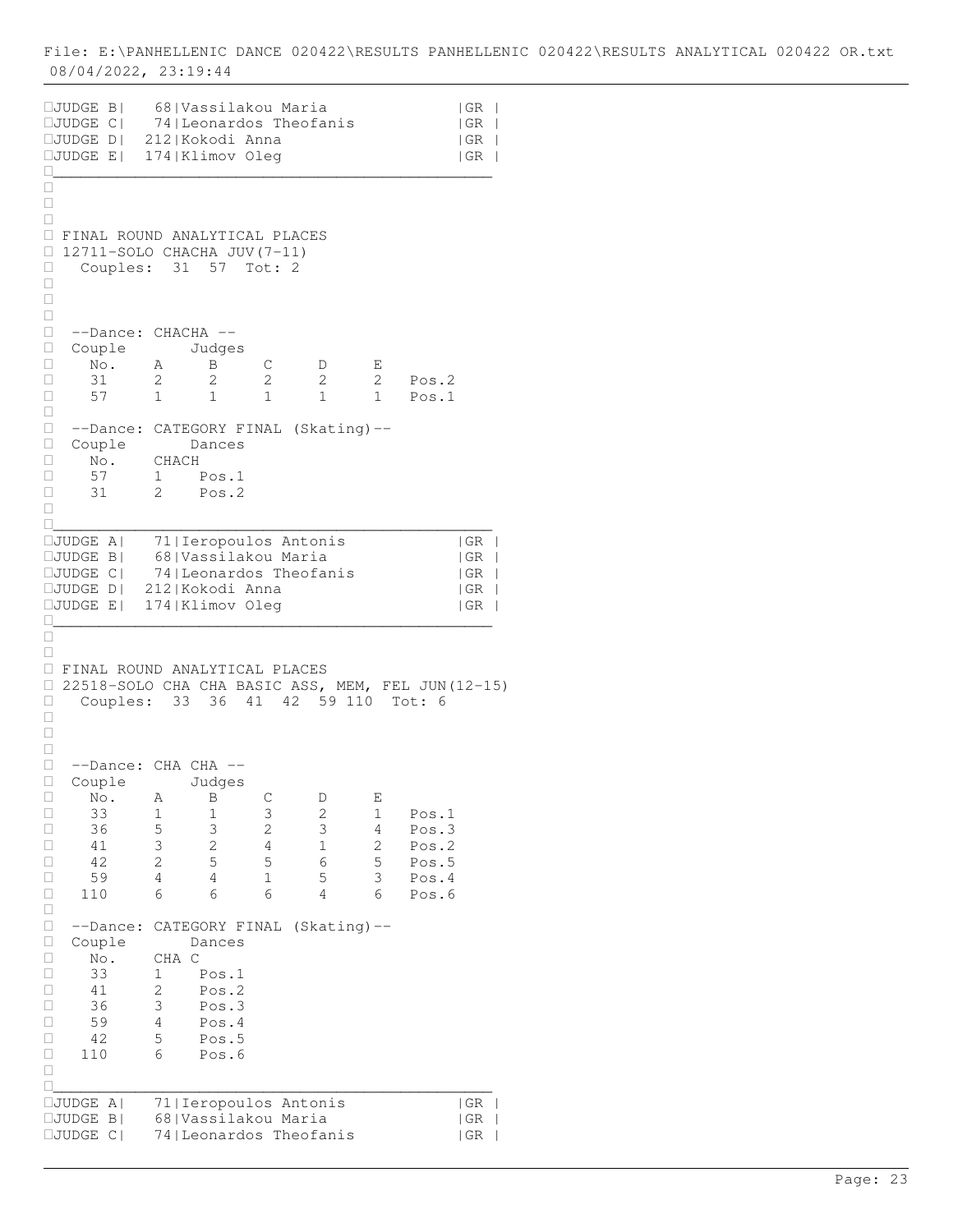JUDGE D| 212|Kokodi Anna |GR | JUDGE E| 174|Klimov Oleg |GR | \_\_\_\_\_\_\_\_\_\_\_\_\_\_\_\_\_\_\_\_\_\_\_\_\_\_\_\_\_\_\_\_\_\_\_\_\_\_\_\_\_\_\_\_\_\_\_\_  $\Box$  $\Box$  FINAL ROUND ANALYTICAL PLACES 22711-SOLO CHA CHA BASIC ASS, MEM, FEL JUV(7-11) □ Couples: 77 195 Tot: 2  $\Box$  $\Box$  $\Box$  --Dance: CHA CHA -- Couple Judges □ No. A B C D E<br>□ 77 2 2 2 2 2 □ 77 2 2 2 2 2 Pos.2 195 1 1 1 1 1 Pos.1  $\Box$  --Dance: CATEGORY FINAL (Skating)-- □ Couple Dances<br>□ No. CHA C No. CHA C 195 1 Pos.1 □ 77 2 Pos.2  $\Box$ \_\_\_\_\_\_\_\_\_\_\_\_\_\_\_\_\_\_\_\_\_\_\_\_\_\_\_\_\_\_\_\_\_\_\_\_\_\_\_\_\_\_\_\_\_\_\_\_ JUDGE A| 71|Ieropoulos Antonis |GR | JUDGE B| 68|Vassilakou Maria |GR |  $\square$ JUDGE C| 74|Leonardos Theofanis | GR | JUDGE D| 212|Kokodi Anna |GR | JUDGE E| 174|Klimov Oleg |GR | \_\_\_\_\_\_\_\_\_\_\_\_\_\_\_\_\_\_\_\_\_\_\_\_\_\_\_\_\_\_\_\_\_\_\_\_\_\_\_\_\_\_\_\_\_\_\_\_  $\Box$  $\Box$  $\Box$ FINAL ROUND ANALYTICAL PLACES  $\Box$  13711-SOLO RUMBA JUV(7-11) Couples: 31 57 Tot: 2  $\Box$  $\Box$  $\Box$  --Dance: RUMBA -- □ Couple Judges<br>□ No. A B No. A B C D E □ 31 2 2 2 2 2 Pos.2<br>□ 57 1 1 1 1 1 Pos.1 1 1 1 1 1 Pos.1  $\Box$ □ --Dance: CATEGORY FINAL (Skating)--<br>□ Couple Dances Couple Dances No. RUMBA 57 1 Pos.1 31 2 Pos.2  $\Box$ \_\_\_\_\_\_\_\_\_\_\_\_\_\_\_\_\_\_\_\_\_\_\_\_\_\_\_\_\_\_\_\_\_\_\_\_\_\_\_\_\_\_\_\_\_\_\_\_ D<br>
CJUDGE A| 71|Ieropoulos Antonis | |GR<br>
CJUDGE B| 68|Vassilakou Maria | |GR 68|Vassilakou Maria |GR<br>74|Leonardos Theofanis |GR  $IJUDGE C$  74 | Leonardos Theofanis JUDGE D| 212|Kokodi Anna |GR | JUDGE E| 174|Klimov Oleg |GR | \_\_\_\_\_\_\_\_\_\_\_\_\_\_\_\_\_\_\_\_\_\_\_\_\_\_\_\_\_\_\_\_\_\_\_\_\_\_\_\_\_\_\_\_\_\_\_\_  $\Box$  $\Box$ FINAL ROUND ANALYTICAL PLACES 23518-SOLO RUMBA BASIC ASS, MEM, FEL JUN(12-15) □ Couples: 33 36 41 42 59 71 110 Tot: 7  $\Box$  $\Box$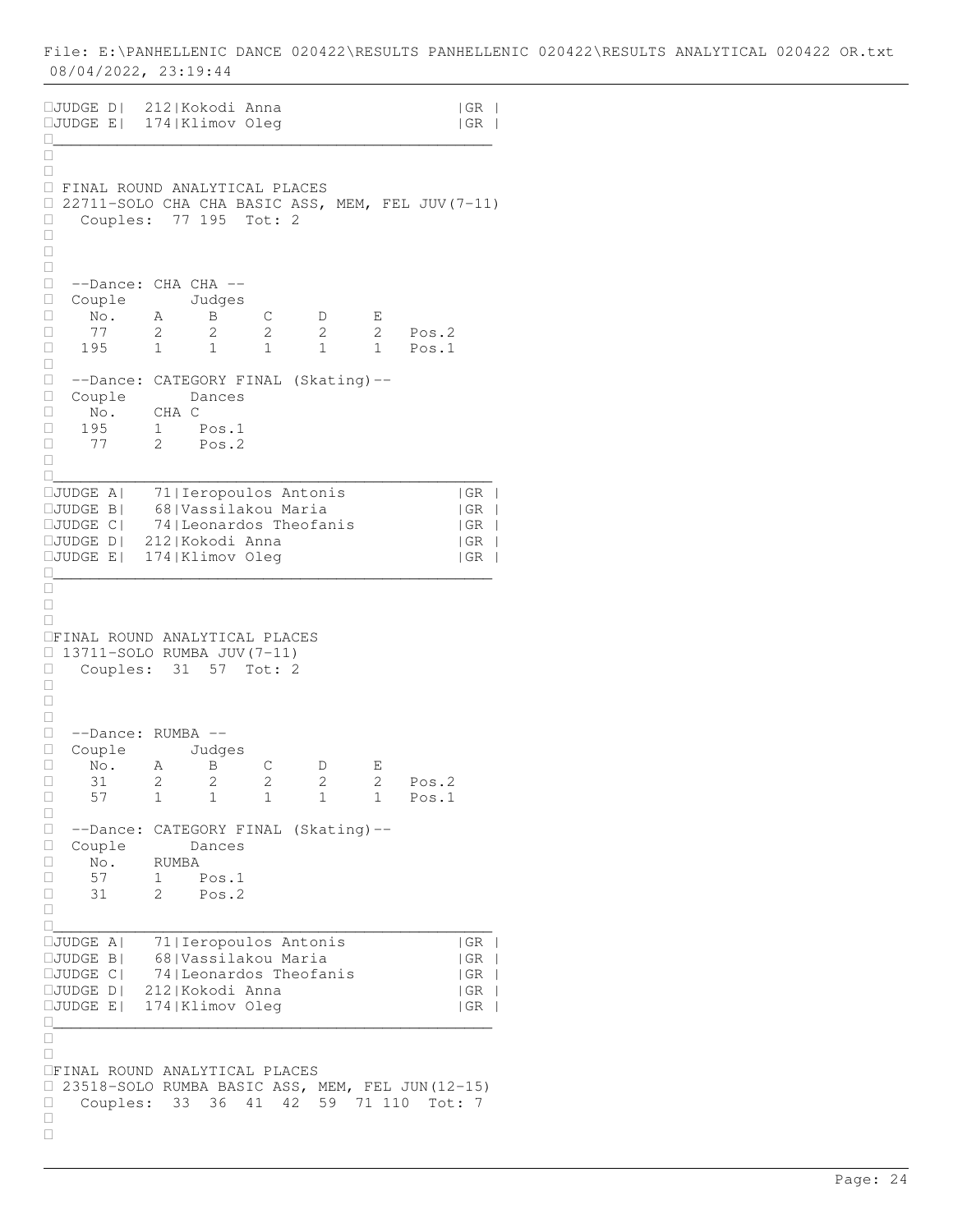| □<br>□<br>--Dance:<br>$\Box$<br>Couple<br>No.<br>Ц<br>33<br>$\Box$<br>36<br>□<br>□<br>41<br>42<br>□<br>$\Box$<br>59<br>$\Box$<br>71<br>110<br>□<br>$\Box$<br>□<br>--Dance:<br>□<br>Couple<br>□<br>No.<br>$\Box$<br>33<br>59<br>□<br>71<br>□<br>36<br>□<br>□<br>42<br>□<br>41<br>110<br>□<br>□ | RUMBA<br>Α<br>1<br>4<br>6<br>3<br>2<br>5<br>7<br>RUMBA<br>1<br>2<br>3<br>4<br>5<br>6<br>7 | $-$<br>Judges<br>Β<br>1<br>3<br>5<br>7<br>$\overline{4}$<br>2<br>6<br>Dances<br>Pos.1<br>Pos.2<br>Pos.3<br>Pos.4<br>Pos.5<br>Pos.6<br>Pos.7 | С<br>6<br>3<br>5<br>4<br>1<br>$\mathbf{2}$<br>7 | D<br>7<br>4<br>1<br>5<br>$\overline{c}$<br>3<br>6<br>CATEGORY FINAL (Skating)-- | Ε<br>$\mathbf 1$<br>5<br>3<br>4<br>2<br>6<br>7 | Pos.1<br>Pos.4<br>Pos.6<br>Pos.5<br>Pos.2<br>Pos.3<br>Pos.7                                                        |
|-----------------------------------------------------------------------------------------------------------------------------------------------------------------------------------------------------------------------------------------------------------------------------------------------|-------------------------------------------------------------------------------------------|---------------------------------------------------------------------------------------------------------------------------------------------|-------------------------------------------------|---------------------------------------------------------------------------------|------------------------------------------------|--------------------------------------------------------------------------------------------------------------------|
| $\square$ JUDGE<br>$A \mid$<br>$\square$ JUDGE<br>$\vert$ B $\vert$<br>$\square$ JUDGE<br> C <br>$\square$ JUDGE<br>D<br>$\square$ JUDGE<br>E                                                                                                                                                 |                                                                                           | 71   Ieropoulos Antonis<br>68   Vassilakou Maria<br>212   Kokodi Anna<br>174   Klimov Oleg                                                  |                                                 | 74   Leonardos Theofanis                                                        |                                                | GR<br> GR<br>$\overline{\phantom{a}}$<br> GR<br>$\overline{\phantom{a}}$<br> GR<br>$\overline{\phantom{a}}$<br> GR |
| П<br>OFINAL ROUND ANALYTICAL PLACES<br>□<br>13513-SOLO RUMBA JUN1 (12-13)<br>Couples:<br>□<br>Ц<br>$\Box$<br>□<br>□<br>$--Dance:$<br>$\Box$<br>Couple<br>□<br>$\mbox{No}$ .<br>54<br>□<br>66<br>□<br>$\Box$<br>72<br>74<br>□                                                                  | 54<br>RUMBA<br>Α<br>5<br>4<br>$\mathbf 1$<br>3                                            | 66<br>$-\,-$<br>Judges<br>Β<br>5<br>1<br>$\sqrt{2}$<br>3                                                                                    | 72<br>74<br>С<br>3<br>5<br>$\,1$<br>4           | 79<br>D<br>4<br>3<br>$\mathbf 1$<br>$\sqrt{2}$                                  | Tot: 5<br>Е<br>5<br>4<br>$\mathbf{1}$<br>3     | Pos.5<br>Pos.4<br>Pos.1<br>Pos.3                                                                                   |
| 79<br>□<br>$\Box$<br>$\Box$<br>--Dance:<br>$\Box$<br>Couple<br>$\Box$<br>No.<br>72<br>$\Box$<br>79<br>□<br>□<br>74<br>66<br>Ц<br>□<br>54<br>□                                                                                                                                                 | 2<br>RUMBA<br>1<br>2<br>3<br>4<br>5                                                       | 4<br>Dances<br>Pos.1<br>Pos.2<br>Pos.3<br>Pos.4<br>Pos.5                                                                                    | 2                                               | 5<br>CATEGORY FINAL (Skating)--                                                 | 2                                              | Pos.2                                                                                                              |
| $\square$ JUDGE<br>$A \mid$<br>$\square$ JUDGE<br>$\vert$ B<br>$\square$ JUDGE<br> C <br>⊔JUDGE<br>D <sub>1</sub><br>$\square$ JUDGE<br>E                                                                                                                                                     |                                                                                           | 71   Ieropoulos Antonis<br>68 Vassilakou Maria<br>212 Kokodi Anna<br>174   Klimov Oleg                                                      |                                                 | 74   Leonardos Theofanis                                                        |                                                | GR<br>  GR<br> GR<br> GR<br> GR                                                                                    |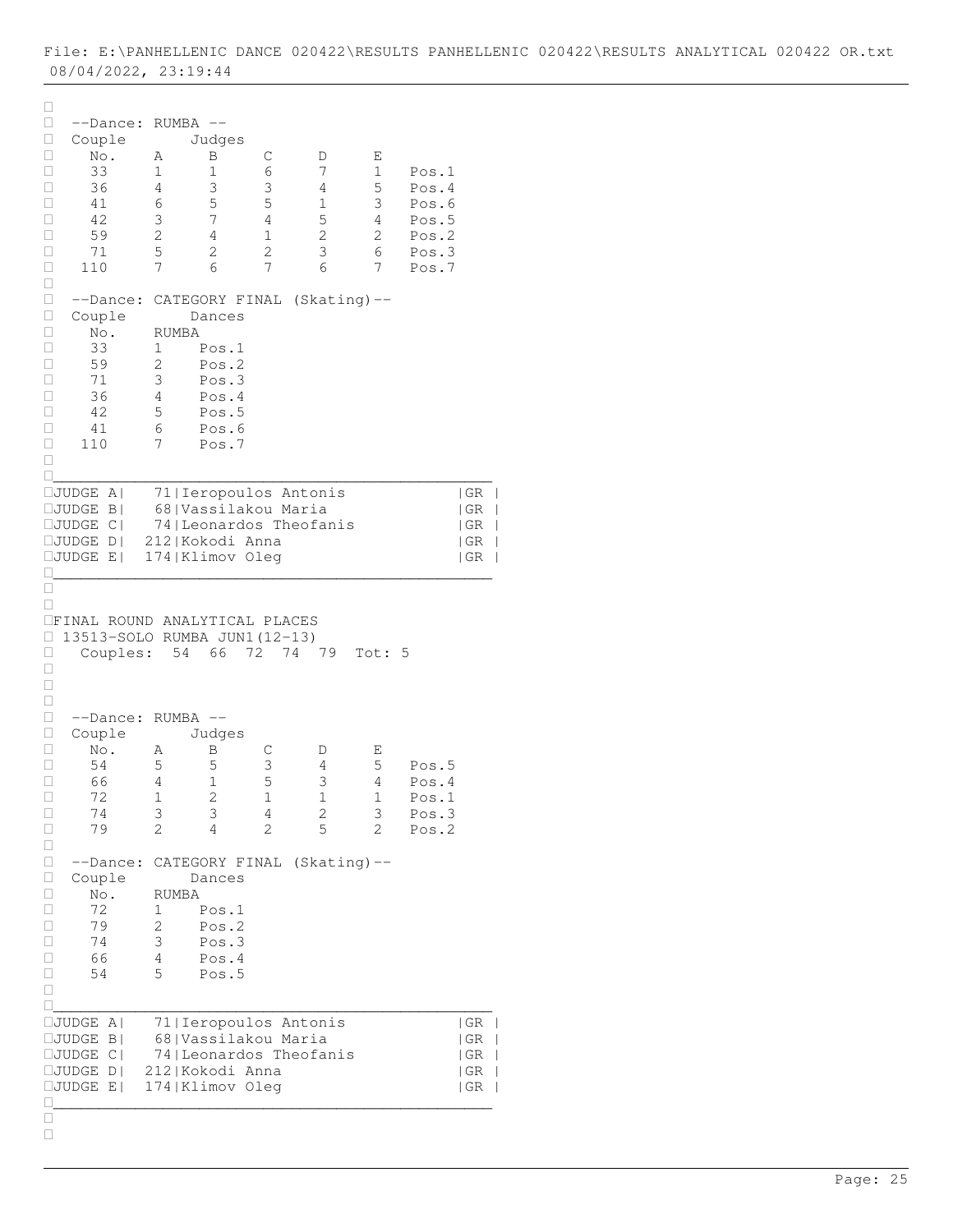FINAL ROUND ANALYTICAL PLACES 13514-SOLO RUMBA JUN2(14-15) Couples: 50 64 135 171 203 463 Tot: 6  $\Box$  $\Box$  $\Box$  --Dance: RUMBA -- □ --Dance: RUMBA --<br>□ Couple Judges<br>□ No. A B  $\Box$  No. A  $\overline{B}$  C  $D$  E 50 1 2 2 5 2 Pos.2 64 3 1 1 1 3 Pos.1 135 2 4 5 2 1 Pos.3 □ 171 5 5 6 3 5 Pos.5 203 4 3 4 4 4 Pos.4 463 6 6 3 6 6 Pos.6  $\begin{bmatrix} 1 \\ 1 \end{bmatrix}$  --Dance: CATEGORY FINAL (Skating)-- Couple Dances  $\begin{array}{ccc} \square & \text{No.} & \text{RUMBA} \\ \square & 64 & 1 \end{array}$  64 1 Pos.1 □ 50 2 Pos.2 135 3 Pos.3  $\Box$  203 4 Pos.4 171 5 Pos.5 463 6 Pos.6  $\Box$ \_\_\_\_\_\_\_\_\_\_\_\_\_\_\_\_\_\_\_\_\_\_\_\_\_\_\_\_\_\_\_\_\_\_\_\_\_\_\_\_\_\_\_\_\_\_\_\_ JUDGE A| 71|Ieropoulos Antonis |GR | JUDGE B| 68|Vassilakou Maria |GR | JUDGE C| 74|Leonardos Theofanis |GR | JUDGE D| 212|Kokodi Anna |GR | JUDGE E| 174|Klimov Oleg |GR | \_\_\_\_\_\_\_\_\_\_\_\_\_\_\_\_\_\_\_\_\_\_\_\_\_\_\_\_\_\_\_\_\_\_\_\_\_\_\_\_\_\_\_\_\_\_\_\_  $\Box$  $\Box$  $\Box$ FINAL ROUND ANALYTICAL PLACES 23711-SOLO RUMBA BASIC ASS, MEM, FEL JUV(07-11) Couples: 65 77 195 202 Tot: 4  $\Box$  $\Box$  $\Box$  --Dance: RUMBA -- □ Couple Judges<br>□ No. A B No. A B C D E □ 65 3 2 3 3 2 Pos.3 77 2 1 1 2 1 Pos.1 □ 195 1 3 2 1 3 Pos.2 202 4 4 4 4 4 Pos.4  $\Box$  --Dance: CATEGORY FINAL (Skating)-- □ Couple Dances<br>□ No. RUMBA No. RUMBA 77 1 Pos.1  $\overline{\square}$  195 2 Pos.2 65 3 Pos.3  $\Box$  202 4 Pos.4  $\Box$ \_\_\_\_\_\_\_\_\_\_\_\_\_\_\_\_\_\_\_\_\_\_\_\_\_\_\_\_\_\_\_\_\_\_\_\_\_\_\_\_\_\_\_\_\_\_\_\_ JUDGE A| 71|Ieropoulos Antonis |GR | JUDGE B| 68|Vassilakou Maria |GR | JUDGE C| 74|Leonardos Theofanis |GR | JUDGE D| 212|Kokodi Anna |GR | JUDGE E| 174|Klimov Oleg |GR | \_\_\_\_\_\_\_\_\_\_\_\_\_\_\_\_\_\_\_\_\_\_\_\_\_\_\_\_\_\_\_\_\_\_\_\_\_\_\_\_\_\_\_\_\_\_\_\_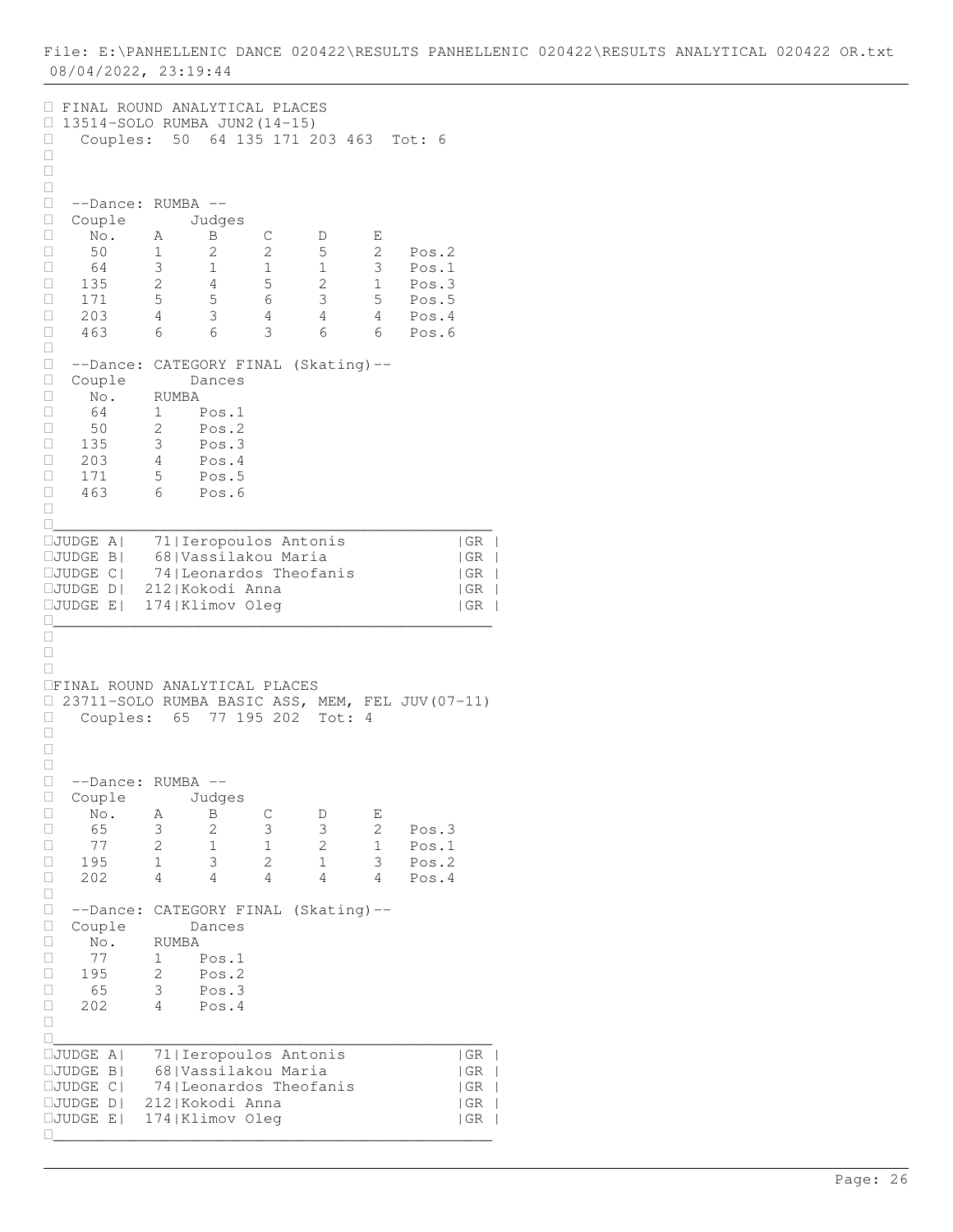```
\Box\Box FINAL ROUND ANALYTICAL PLACES 
\Box 14513-SOLO SAMBA JUN1(12-13)<br>\Box Couples: 66 79 Tot: 2
   Couples: 66 79 Tot: 2
\Box\Box\Box --Dance: SAMBA --
 Couple Judges
□ No. A B C D E<br>□ 66 1 1 1 1 2
□ 66 1 1 1 1 2 Pos.1<br>□ 79 2 2 2 2 1 Pos.2
                                          Pos.2
\Box --Dance: CATEGORY FINAL (Skating)--
 Couple Dances
\begin{array}{ccc} \square & \text{No.} & \text{SAMBA} \\ \square & 66 & 1 \end{array}\begin{array}{ccccccccc}\n\square & & 66 & & 1 & & \text{Pos.1} \\
\square & & 79 & & 2 & & \text{Pos.2}\n\end{array}2 Pos.2
\Box________________________________________________
JUDGE A| 71|Ieropoulos Antonis |GR |
JUDGE B| 68|Vassilakou Maria |GR |
\squareJUDGE C| 74|Leonardos Theofanis | GR |
JUDGE D| 212|Kokodi Anna |GR |
JUDGE E| 174|Klimov Oleg |GR |
________________________________________________
\frac{\square}{\square}\Box\Box FINAL ROUND ANALYTICAL PLACES 
\Box 14514-SOLO SAMBA JUN2(14-15)
Couples: 64 135 Tot: 2
\Box\Box\Box --Dance: SAMBA --
 Couple Judges
 No. A B C D E
\begin{array}{cccccccc} \Box & 64 & 1 & 1 & 1 & 1 & 1 & \text{Pos.1} \\ \Box & 135 & 2 & 2 & 2 & 2 & 2 & \text{Pos.2} \end{array}□ 135 2 2 2 2 2 Pos.2
\Box --Dance: CATEGORY FINAL (Skating)--
□ Couple Dances<br>□ No. SAMBA
 No. SAMBA
 64 1 Pos.1
135 2 Pos.2
\Box________________________________________________
JUDGE A| 71|Ieropoulos Antonis |GR |
JUDGE B| 68|Vassilakou Maria |GR |
           74|Leonardos Theofanis | GR
JUDGE D| 212|Kokodi Anna |GR |
JUDGE E| 174|Klimov Oleg |GR |
________________________________________________
\Box\Box\Box FINAL ROUND ANALYTICAL PLACES 
□ 15513-SOLO JIVE JUN1(12-13)
 Couples: 74 79 Tot: 2
\Box\Box\Box --Dance: JIVE --
```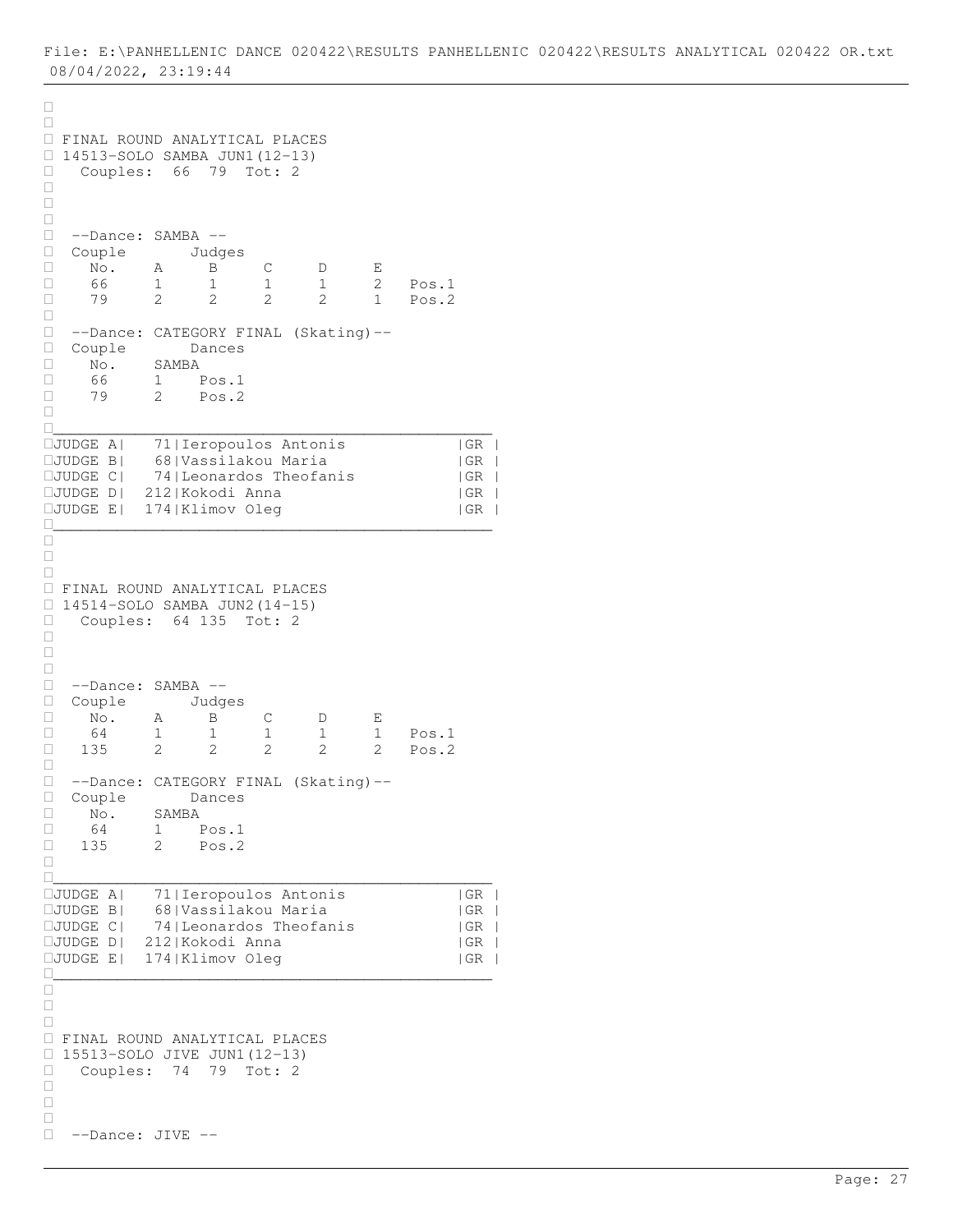Couple Judges No. A B C D E 74 1 1 1 1 1 Pos.1 79 2 2 2 2 2 Pos.2  $\Box$  --Dance: CATEGORY FINAL (Skating)-- □ Couple Dances<br>□ No. JIVE  $\Box$  No.  $1 \qquad \text{Pos.1}$  79 2 Pos.2  $\Box$ \_\_\_\_\_\_\_\_\_\_\_\_\_\_\_\_\_\_\_\_\_\_\_\_\_\_\_\_\_\_\_\_\_\_\_\_\_\_\_\_\_\_\_\_\_\_\_\_ JUDGE A| 71|Ieropoulos Antonis |GR | JUDGE B| 68|Vassilakou Maria |GR | JUDGE C| 74|Leonardos Theofanis |GR | JUDGE D| 212|Kokodi Anna |GR |  $IJUDGE E$ | 174|Klimov Oleg |GR | \_\_\_\_\_\_\_\_\_\_\_\_\_\_\_\_\_\_\_\_\_\_\_\_\_\_\_\_\_\_\_\_\_\_\_\_\_\_\_\_\_\_\_\_\_\_\_\_  $\Box$  $\Box$  $\Box$  FINAL ROUND ANALYTICAL PLACES 20214-ARG.TANGO BEG(ISTD BRONZE) ADU(16-34) □ Couples: 20 23 131 Tot: 3  $\Box$  $\Box$  $\Box$  --Dance: ARGENTINE TANGO -- □ Couple Judges<br>□ No. A B  $\begin{array}{ccccccccc}\n\Box & & \text{No.} & & \text{A} & & \text{B} & & \text{C} \\
\Box & & 20 & & 2 & & 2 & & 2\n\end{array}$ 2 2 2 Pos.2<br>3 3 3 Pos.3  $\begin{array}{ccccccc}\n\Box & 23 & 3 & 3 & 3 & P$ os.3<br>  $\Box & 131 & 1 & 1 & 1 & P$ os.1 131 1 1 1 Pos.1  $\Box$  --Dance: CATEGORY FINAL (Skating)-- Couple Dances  $\begin{array}{ccc} \Box & \text{No.} & \text{ARGEN} \\ \Box & 131 & 1 \end{array}$  131 1 Pos.1 □ 20 2 Pos.2 23 3 Pos.3  $\Box$ \_\_\_\_\_\_\_\_\_\_\_\_\_\_\_\_\_\_\_\_\_\_\_\_\_\_\_\_\_\_\_\_\_\_\_\_\_\_\_\_\_\_\_\_\_\_\_\_ JUDGE A| 283|Chainas Georgios |GR | JUDGE B| 309|Vachos Andreas |GR | JUDGE C| 71|Ieropoulos Antonis |GR |  $\Box$  $\Box$  $\Box$  $\Box$  ----GROUPS COMPETITION RESULTS---- Date Produced:02/04/22  $\Box$  COMPETITION :65629-INTERNATIONAL GROUPS SHOW DANCE CHORE ADU(16-++) Total number of groups : 2 GroupNo-- JA----JB----JC----JD----JE----JF----JG-- TOTAL--PL  $\begin{array}{cccccccc} \Box & 192 & & & 64.0 & 57.0 & 65.0 & 65.0 & 58.0 & 0.0 & 0.0 & 309.0 & 1 \ \Box & 24 & & & 70.0 & 55.0 & 59.0 & 60.0 & 51.0 & 0.0 & 0.0 & 295.0 & 2 \end{array}$  24 70.0 55.0 59.0 60.0 51.0 0.0 0.0 295.0 2 \_\_\_\_\_\_\_\_\_\_\_\_\_\_\_\_\_\_\_\_\_\_\_\_\_\_\_\_\_\_\_\_\_\_\_\_\_\_\_ JUDGE A |Ieropoulos Antonis | JUDGE B |Vassilakou Maria | JUDGE C |Leonardos Theofanis | JUDGE D |Kokodi Anna | JUDGE E |Klimov Oleg | \_\_\_\_\_\_\_\_\_\_\_\_\_\_\_\_\_\_\_\_\_\_\_\_\_\_\_\_\_\_\_\_\_\_\_\_\_\_\_  $\Box$  $\Box$  $\Box$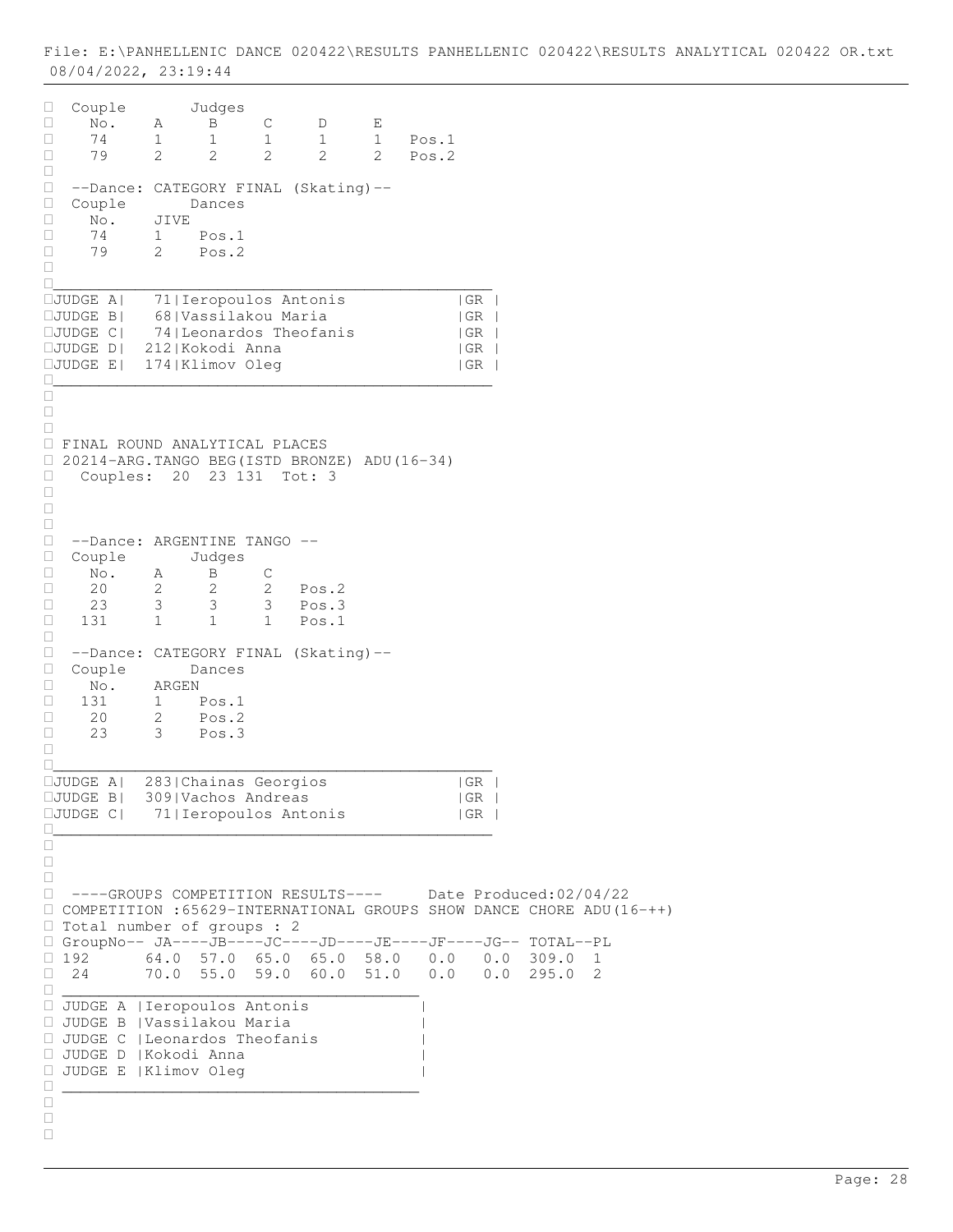FINAL ROUND ANALYTICAL PLACES  $\Box$  12618-SOLO CHACHA YTH(16-18) Couples: 47 132 136 137 197 198 201 Tot: 7  $\Box$  $\Box$  $\Box$  --Dance: CHACHA -- □ Couple Judges<br>□ No. A B  $\Box$  No. A  $\overline{B}$  C  $D$  E 47 1 1 1 1 3 Pos.1 132 5 6 3 5 6 Pos.5 □ 136 2 2 2 2 1 Pos.2 137 4 4 4 3 2 Pos.3 197 7 5 6 6 5 Pos.6 198 6 7 7 7 7 Pos.7 201 3 3 5 4 4 Pos.4  $\Box$  --Dance: CATEGORY FINAL (Skating)-- Couple Dances  $\begin{array}{ccc}\n\Box & \text{No.} & \text{CHACH} \\
\Box & 47 & 1\n\end{array}$  47 1 Pos.1 136 2 Pos.2 137 3 Pos.3 201 4 Pos.4  $\Box$  132 5 Pos.5 197 6 Pos.6 198 7 Pos.7  $\Box$ \_\_\_\_\_\_\_\_\_\_\_\_\_\_\_\_\_\_\_\_\_\_\_\_\_\_\_\_\_\_\_\_\_\_\_\_\_\_\_\_\_\_\_\_\_\_\_\_ JUDGE A| 71|Ieropoulos Antonis |GR | JUDGE B| 68|Vassilakou Maria |GR | JUDGE C| 74|Leonardos Theofanis |GR | JUDGE D| 212|Kokodi Anna |GR |  $IJUDGE E$ | 174|Klimov Oleg |GR | \_\_\_\_\_\_\_\_\_\_\_\_\_\_\_\_\_\_\_\_\_\_\_\_\_\_\_\_\_\_\_\_\_\_\_\_\_\_\_\_\_\_\_\_\_\_\_\_  $\Box$  $\Box$  FINAL ROUND ANALYTICAL PLACES  $\Box$  12718-SOLO CHACHA ADU(19-34) Couples: 132 185 Tot: 2  $\Box$  $\Box$  $\Box$ □ --Dance: CHACHA --<br>□ Couple Judges  $\Box$  Couple<br> $\Box$  No. A No. A B C D E 132 1 1 1 2 2 Pos.1 185 2 2 2 1 1 Pos.2  $\Box$  --Dance: CATEGORY FINAL (Skating)-- □ Couple Dances<br>□ No. CHACH No. CHACH 132 1 Pos.1 185 2 Pos.2  $\Box$ \_\_\_\_\_\_\_\_\_\_\_\_\_\_\_\_\_\_\_\_\_\_\_\_\_\_\_\_\_\_\_\_\_\_\_\_\_\_\_\_\_\_\_\_\_\_\_\_ JUDGE A| 71|Ieropoulos Antonis |GR | JUDGE B| 68|Vassilakou Maria |GR | JUDGE C| 74|Leonardos Theofanis |GR | JUDGE D| 212|Kokodi Anna |GR | JUDGE E| 174|Klimov Oleg |GR | \_\_\_\_\_\_\_\_\_\_\_\_\_\_\_\_\_\_\_\_\_\_\_\_\_\_\_\_\_\_\_\_\_\_\_\_\_\_\_\_\_\_\_\_\_\_\_\_  $\frac{\square}{\square}$  $\Box$  $\Box$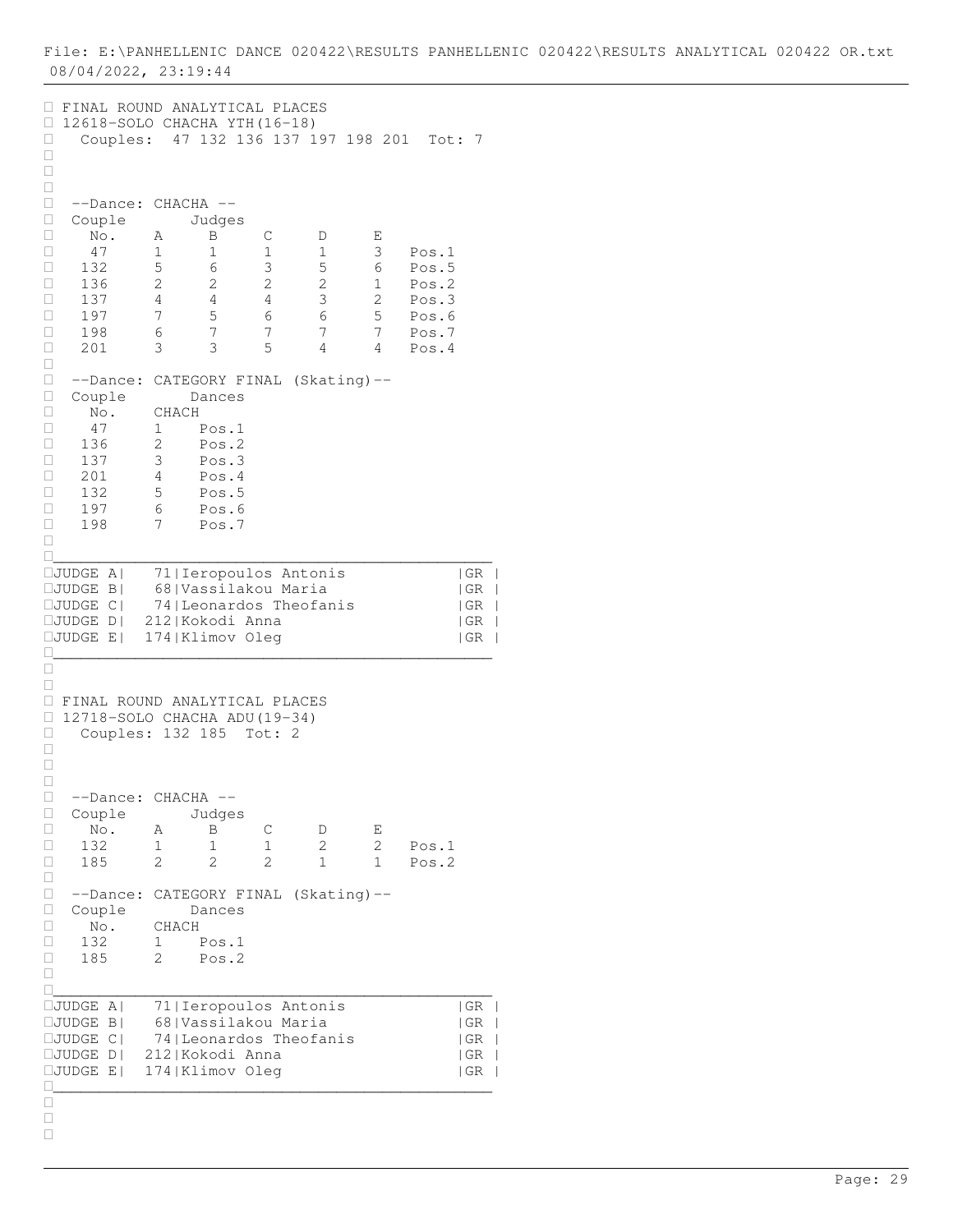FINAL ROUND ANALYTICAL PLACES 13618-SOLO RUMBA YTH(16-18) Couples: 47 132 136 137 165 197 198 201 Tot: 8  $\Box$  $\Box$  $\Box$ □ --Dance: RUMBA --<br>□ Couple Judα □ Couple Judges<br>□ No. A B  $\Box$  No. A  $\overline{B}$  C  $D$  E 47 1 2 1 2 3 Pos.2 □ 132 3 4 3 5 5 Pos.4<br>□ 136 2 1 2 1 1 Pos.1 □ 136 2 1 2 1 1 Pos.1<br>□ 137 4 5 4 3 2 Pos.3 Pos.3 □ 165 6 6 6 6 8 6 Pos.6<br>□ 197 7 7 7 6 7 Pos.7 □ 197 7 7 7 6 7 Pos.7 □ 197 7 7 7 6 7 Pos.7<br>□ 198 8 8 8 7 8 Pos.8<br>□ 201 5 3 5 4 4 Pos.5 201 5 3 5 4 4 Pos.5  $\Box$ □ --Dance: CATEGORY FINAL (Skating)--<br>□ Couple Dances  $\Box$  Couple<br> $\Box$  No.  $\begin{array}{ccc}\n\Box & \text{No.} & \text{RUMBA} \\
\Box & 136 & 1\n\end{array}$ 136 1 Pos.1<br>47 2 Pos.2  $\begin{array}{cccc} \Box & 47 & 2 & \text{Pos.2} \\ \Box & 137 & 3 & \text{Pos.3} \end{array}$  $\begin{array}{cccc} \Box & 137 & 3 & \text{Pos.3} \\ \Box & 132 & 4 & \text{Pos.4} \end{array}$  $\begin{array}{cccc} \Box & 132 & 4 & \text{Pos.4} \\ \Box & 201 & 5 & \text{Pos.5} \end{array}$ 5 Pos.5 165 6 Pos.6  $\begin{array}{cccc} \Box & 197 & 7 & \text{Pos.7} \\ \Box & 198 & 8 & \text{Pos.8} \end{array}$ 8 Pos.8  $\Box$ \_\_\_\_\_\_\_\_\_\_\_\_\_\_\_\_\_\_\_\_\_\_\_\_\_\_\_\_\_\_\_\_\_\_\_\_\_\_\_\_\_\_\_\_\_\_\_\_ JUDGE A| 71|Ieropoulos Antonis |GR | JUDGE B| 68|Vassilakou Maria |GR | 74| Leonardos Theofanis JUDGE D| 212|Kokodi Anna |GR | JUDGE E| 174|Klimov Oleg |GR | \_\_\_\_\_\_\_\_\_\_\_\_\_\_\_\_\_\_\_\_\_\_\_\_\_\_\_\_\_\_\_\_\_\_\_\_\_\_\_\_\_\_\_\_\_\_\_\_  $\Box$  $\Box$  FINAL ROUND ANALYTICAL PLACES □ 13718-SOLO RUMBA ADU(19-34)<br>□ Couples: 132 166 172 185 Couples: 132 166 172 185 199 200 Tot: 6  $\Box$  $\Box$  $\Box$ □ --Dance: RUMBA --<br>□ Couple Judges Couple □ No. A B C D E<br>□ 132 1 2 1 3 5 132 1 2 1 3 5 Pos.1  $\begin{array}{cccccccc} \Box & 166 & 5 & 6 & 5 & 6 & 3 & \text{Pos.5} \\ \Box & 172 & 4 & 5 & 4 & 1 & 1 & \text{Pos.4} \end{array}$  172 4 5 4 1 1 Pos.4 □ 185 2 4 2 4 2 Pos.2  $\begin{array}{cccccccc} \Box & 185 & 2 & 4 & 2 & 4 & 2 & \text{Pos.2} \\ \Box & 199 & 3 & 1 & 3 & 2 & 4 & \text{Pos.3} \\ \Box & 200 & 6 & 3 & 6 & 5 & 6 & \text{Pos.6} \end{array}$  200 6 3 6 5 6 Pos.6  $\Box$  --Dance: CATEGORY FINAL (Skating)-- Couple Dances  $\begin{array}{ccc}\n\Box & \text{No.} & \text{RUMBA} \\
\Box & 132 & 1\n\end{array}$ 1 Pos.1 □ 185 2 Pos.2<br>□ 199 3 Pos.3  $\Box$  199 3 Pos.3<br> $\Box$  172 4 Pos.4  $\begin{array}{cccc} \Box & 172 & 4 & \text{Pos.4} \\ \Box & 166 & 5 & \text{Pos.5} \end{array}$ 5 Pos.5 200 6 Pos.6  $\Box$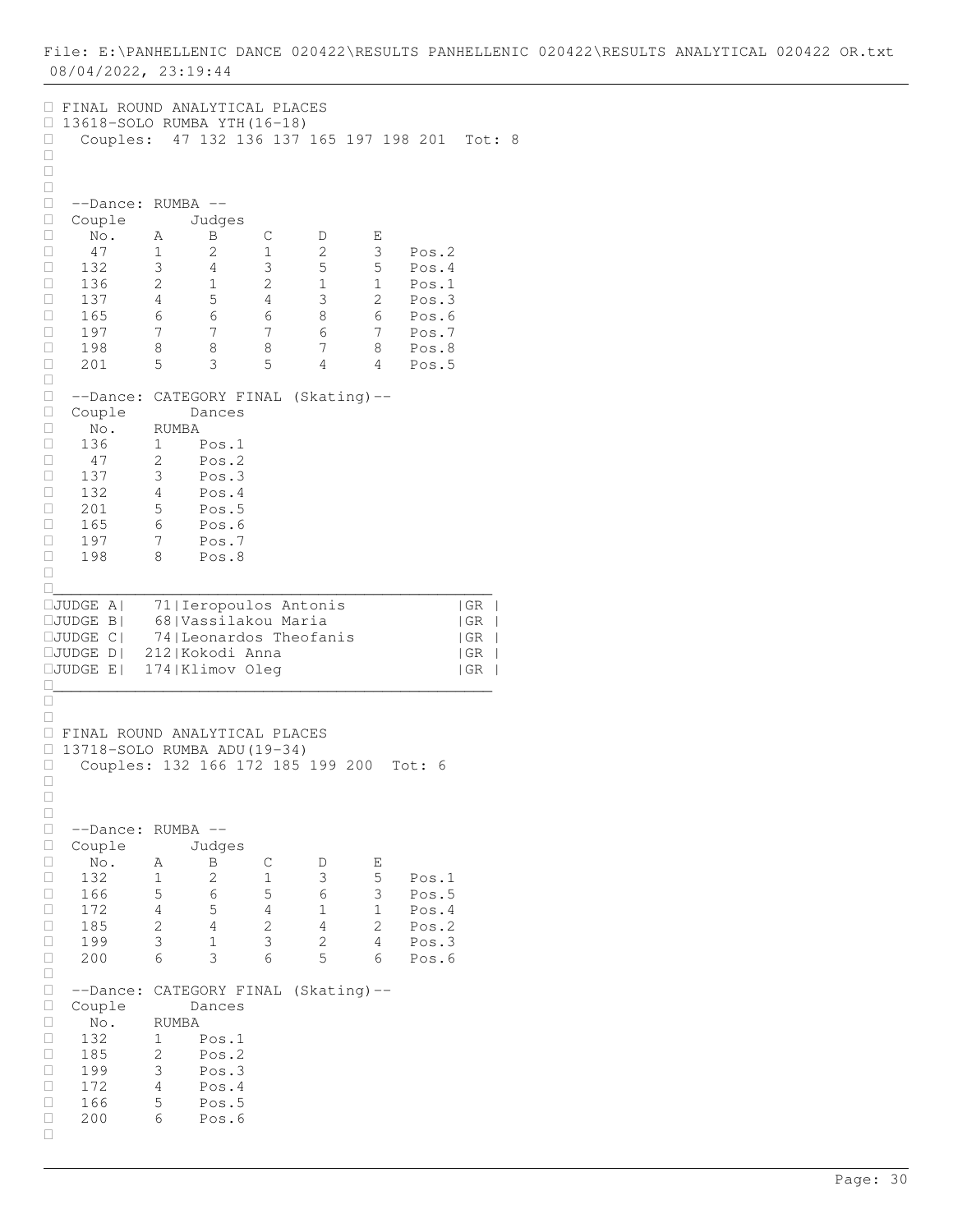| $\Box$ JUDGE A <br>$\Box$ JUDGE B                                         |                                      |            | 71   Ieropoulos Antonis<br>68   Vassilakou Maria |                            |              |                | GR <br> GR |
|---------------------------------------------------------------------------|--------------------------------------|------------|--------------------------------------------------|----------------------------|--------------|----------------|------------|
| $\square$ JUDGE C                                                         |                                      |            | 74   Leonardos Theofanis                         |                            |              |                | GR         |
| $\square$ JUDGE $D$                                                       | 212 Kokodi Anna                      |            |                                                  |                            |              |                | GR         |
| □JUDGE E                                                                  | 174   Klimov Oleg                    |            |                                                  |                            |              |                | GR         |
| Ш                                                                         |                                      |            |                                                  |                            |              |                |            |
| □                                                                         |                                      |            |                                                  |                            |              |                |            |
| □                                                                         |                                      |            |                                                  |                            |              |                |            |
| $\Box$<br>FINAL ROUND ANALYTICAL PLACES                                   |                                      |            |                                                  |                            |              |                |            |
| 23618-SOLO RUMBA BASIC ASS, MEM, FEL YTH (16-18)<br>□<br>Couples: 53<br>о |                                      | 69 113     | Tot: 3                                           |                            |              |                |            |
| $\Box$                                                                    |                                      |            |                                                  |                            |              |                |            |
| $\Box$                                                                    |                                      |            |                                                  |                            |              |                |            |
| $\Box$<br>□<br>--Dance:                                                   | RUMBA                                | $ -$       |                                                  |                            |              |                |            |
| □<br>Couple                                                               |                                      | Judges     |                                                  |                            |              |                |            |
| $\Box$<br>No.                                                             | Α                                    | B          | С                                                | D                          | Е            |                |            |
| 53<br>$\Box$                                                              | 1                                    | 1          | 1                                                | 1                          | $\mathbf{1}$ | Pos.1          |            |
| □<br>69<br>$\Box$<br>113                                                  | 2<br>3                               | 2<br>3     | 2<br>3                                           | 2<br>3                     | 2<br>3       | Pos.2<br>Pos.3 |            |
| $\Box$                                                                    |                                      |            |                                                  |                            |              |                |            |
| $\Box$<br>--Dance:                                                        |                                      |            |                                                  | CATEGORY FINAL (Skating)-- |              |                |            |
| $\Box$<br>Couple                                                          |                                      | Dances     |                                                  |                            |              |                |            |
| $\Box$<br>No.<br>□<br>53                                                  | RUMBA<br>$\mathbf{1}$                | Pos.1      |                                                  |                            |              |                |            |
| □<br>69                                                                   | 2                                    | Pos.2      |                                                  |                            |              |                |            |
| 113<br>□                                                                  | 3                                    | Pos.3      |                                                  |                            |              |                |            |
| □                                                                         |                                      |            |                                                  |                            |              |                |            |
| П<br>$\Box$ JUDGE A                                                       |                                      |            | 71   Ieropoulos Antonis                          |                            |              |                | GR         |
| $\Box$ JUDGE B                                                            |                                      |            | 68   Vassilakou Maria                            |                            |              |                | GR         |
| $\Box$ JUDGE C                                                            |                                      |            | 74   Leonardos Theofanis                         |                            |              |                | GR         |
| $\square$ JUDGE D $\mid$<br>$\Box$ JUDGE E                                | 212 Kokodi Anna<br>174   Klimov Oleg |            |                                                  |                            |              |                | GR<br>  GR |
|                                                                           |                                      |            |                                                  |                            |              |                |            |
| □                                                                         |                                      |            |                                                  |                            |              |                |            |
| □<br>FINAL ROUND ANALYTICAL PLACES                                        |                                      |            |                                                  |                            |              |                |            |
| $\Box$<br>14618-SOLO SAMBA YTH (16-18)<br>$\Box$                          |                                      |            |                                                  |                            |              |                |            |
| о<br>Couples:                                                             |                                      | 47 136 137 | Tot: 3                                           |                            |              |                |            |
| □                                                                         |                                      |            |                                                  |                            |              |                |            |
| $\Box$<br>□                                                               |                                      |            |                                                  |                            |              |                |            |
| $\Box$<br>--Dance:                                                        | SAMBA                                | $--$       |                                                  |                            |              |                |            |
| Couple<br>□                                                               |                                      | Judges     |                                                  |                            |              |                |            |
| □<br>No.                                                                  | Α                                    | Β          | C                                                | D                          | Ε            |                |            |
| 47<br>□<br>□<br>136                                                       | 1<br>2                               | 2<br>1     | 2<br>1                                           | $\mathbf 1$<br>2           | 3<br>1       | Pos.2<br>Pos.1 |            |
| О<br>137                                                                  | 3                                    | 3          | 3                                                | 3                          | 2            | Pos.3          |            |
| □                                                                         |                                      |            |                                                  |                            |              |                |            |
| О<br>--Dance:                                                             |                                      |            |                                                  | CATEGORY FINAL (Skating)-- |              |                |            |
| Couple<br>□<br>□<br>No.                                                   | SAMBA                                | Dances     |                                                  |                            |              |                |            |
| 136<br>□                                                                  | 1                                    | Pos.1      |                                                  |                            |              |                |            |
| 47<br>□                                                                   | 2                                    | Pos.2      |                                                  |                            |              |                |            |
| 137<br>□<br>□                                                             | 3                                    | Pos.3      |                                                  |                            |              |                |            |
| о                                                                         |                                      |            |                                                  |                            |              |                |            |
| $\square$ JUDGE<br>- A I                                                  |                                      |            | 71   Ieropoulos Antonis                          |                            |              |                | GR         |
| $\square$ JUDGE B                                                         |                                      |            | 68   Vassilakou Maria                            |                            |              |                | GR         |
| $\Box$ JUDGE C <br>□JUDGE D                                               | 212 Kokodi Anna                      |            | 74   Leonardos Theofanis                         |                            |              |                | GR<br> GR  |
| $\Box$ JUDGE E                                                            | 174   Klimov Oleg                    |            |                                                  |                            |              |                | GR         |
|                                                                           |                                      |            |                                                  |                            |              |                |            |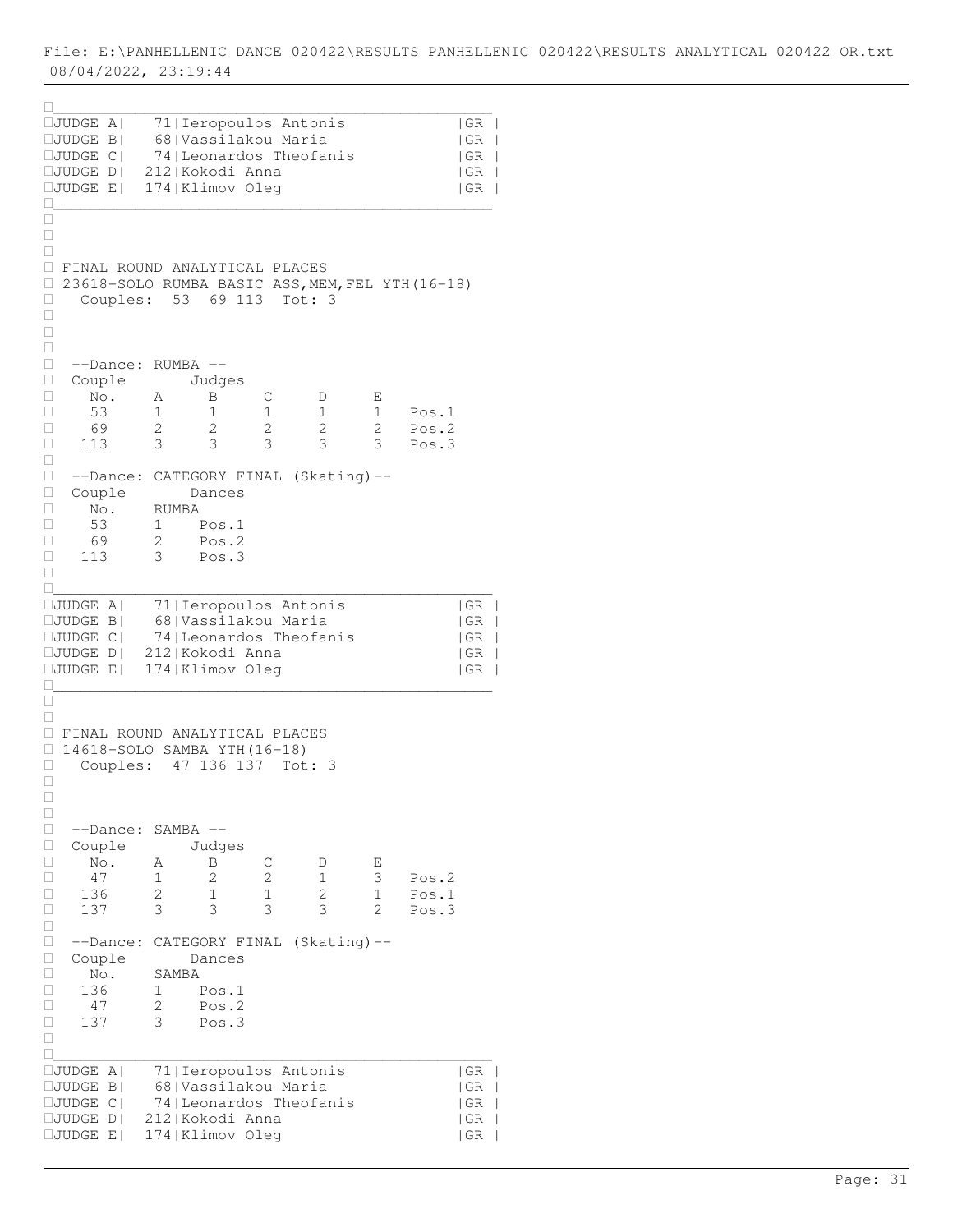\_\_\_\_\_\_\_\_\_\_\_\_\_\_\_\_\_\_\_\_\_\_\_\_\_\_\_\_\_\_\_\_\_\_\_\_\_\_\_\_\_\_\_\_\_\_\_\_  $\frac{\Box}{\Box}$  $\Box$  $\Box$  FINAL ROUND ANALYTICAL PLACES 14718-SOLO SAMBA ADU(19-34) Couples: 199 200 Tot: 2  $\Box$  $\Box$  $\Box$  --Dance: SAMBA -- □ Couple Judges<br>□ No. A B  $\Box$  No. A  $\overline{B}$  C  $D$  E 199 1 1 2 1 1 Pos.1 200 2 2 1 2 2 Pos.2  $\Box$  --Dance: CATEGORY FINAL (Skating)-- Couple Dances No. SAMBA 199 1 Pos.1 □ 200 2 Pos.2  $\Box$ \_\_\_\_\_\_\_\_\_\_\_\_\_\_\_\_\_\_\_\_\_\_\_\_\_\_\_\_\_\_\_\_\_\_\_\_\_\_\_\_\_\_\_\_\_\_\_\_ JUDGE A| 71|Ieropoulos Antonis |GR | JUDGE B| 68|Vassilakou Maria |GR |  $\square$ JUDGE C| 74|Leonardos Theofanis | GR | JUDGE D| 212|Kokodi Anna |GR |  $\square$ JUDGE E| 174|Klimov Oleg |GR | \_\_\_\_\_\_\_\_\_\_\_\_\_\_\_\_\_\_\_\_\_\_\_\_\_\_\_\_\_\_\_\_\_\_\_\_\_\_\_\_\_\_\_\_\_\_\_\_  $\Box$  $\Box$  $\Box$ FINAL ROUND ANALYTICAL PLACES 15618-SOLO JIVE ANK YTH(16-18) Couples: 136 137 197 Tot: 3  $\Box$  $\Box$  $\Box$  --Dance: JIVE -- □ Couple Judges<br>□ No. A B No. A B C D E 136 1 1 1 1 1 Pos.1 □ 137 2 2 2 2 2 Pos.2 □ 197 3 3 3 3 3 Pos.3  $\Box$  --Dance: CATEGORY FINAL (Skating)-- Couple Dances No. JIVE 136 1 Pos.1 137 2 Pos.2  $\Box$  197 3 Pos. 3  $\Box$ \_\_\_\_\_\_\_\_\_\_\_\_\_\_\_\_\_\_\_\_\_\_\_\_\_\_\_\_\_\_\_\_\_\_\_\_\_\_\_\_\_\_\_\_\_\_\_\_ JUDGE A| 71|Ieropoulos Antonis |GR |  $IJUDGE B$ | 68|Vassilakou Maria JUDGE C| 74|Leonardos Theofanis |GR | JUDGE D| 212|Kokodi Anna |GR |  $IJUDGE E$ | 174|Klimov Oleg | GR | \_\_\_\_\_\_\_\_\_\_\_\_\_\_\_\_\_\_\_\_\_\_\_\_\_\_\_\_\_\_\_\_\_\_\_\_\_\_\_\_\_\_\_\_\_\_\_\_  $\Box$  $\Box$  $\Box$  $\Box$ FINAL ROUND ANALYTICAL PLACES 22618-SOLO CHACHA BASIC ASS,MEM,FEL YTH(16-18)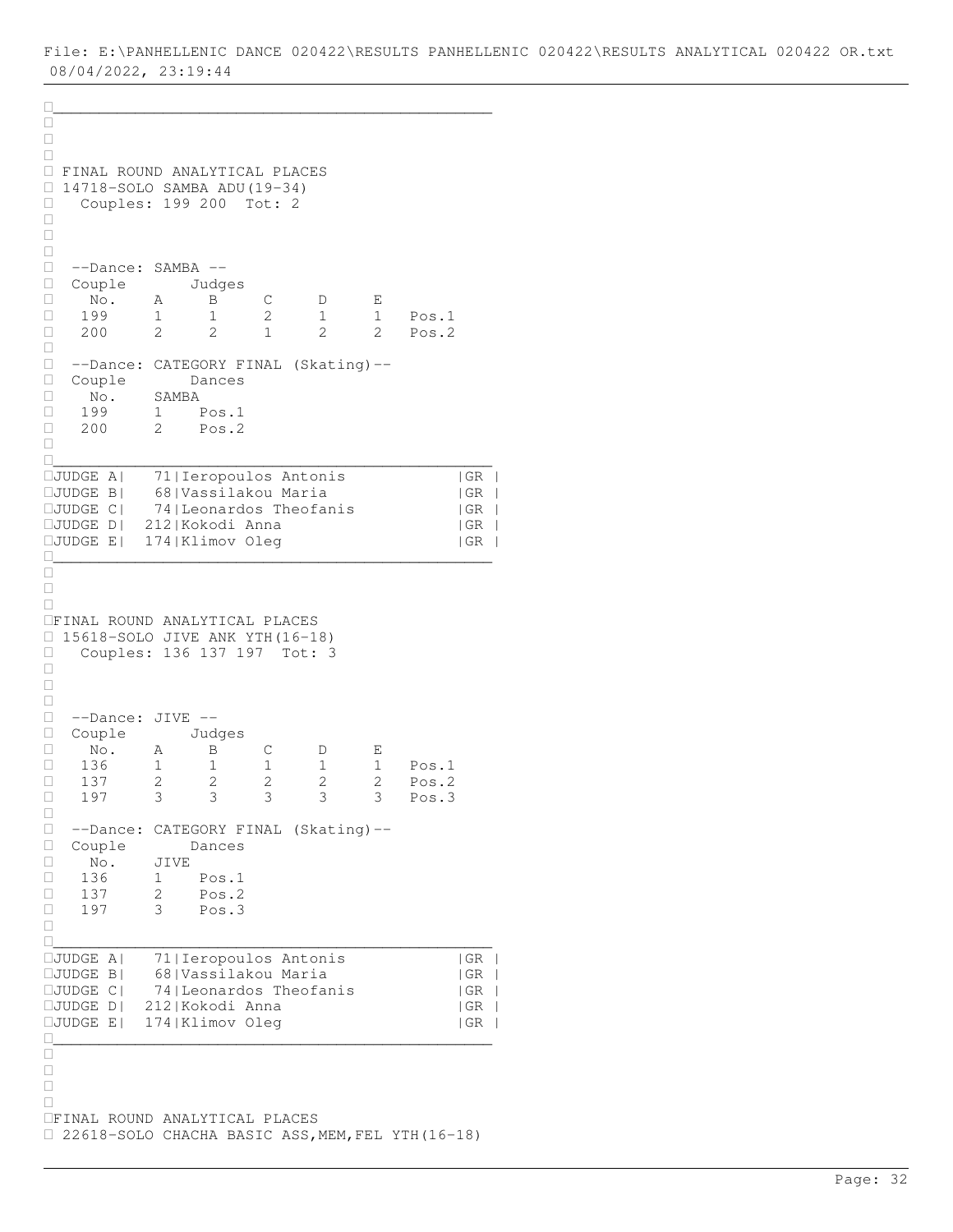```
Couples: 53 69 113 Tot: 3
\Box\Box\Box --Dance: CHACHA --
□ Couple Judges<br>□ No. A B
 No. A B C D E
 53 1 1 1 1 1 Pos.1
 69 2 2 2 2 2 Pos.2
□ 113 3 3 3 3 3 Pos.3
\Box --Dance: CATEGORY FINAL (Skating)--
 Couple Dances
 No. CHACH
□ 53 1 Pos.1<br>□ 69 2 Pos.2
\begin{array}{cccc} \Box & 69 & 2 & \text{Pos.2} \\ \Box & 113 & 3 & \text{Pos.3} \end{array}3 Pos.3
\Box________________________________________________
JUDGE A| 71|Ieropoulos Antonis |GR |
JUDGE B| 68|Vassilakou Maria |GR |
\squareJUDGE C| 74|Leonardos Theofanis | GR |
JUDGE D| 212|Kokodi Anna |GR |
JUDGE E| 174|Klimov Oleg |GR |
\Box\Box\Box\BoxFINAL ROUND ANALYTICAL PLACES 
\Box 20134-SALSA ON 1 ADV(CHOREOGR) ADU(16-34)<br>\Box Couples: 20 21 Tot: 2
   Couples: 20 21 Tot: 2
\Box\Box\Box --Dance: SALSA --
□ Couple Judges<br>□ No. A B
\begin{tabular}{lllllllllll} \Box & \text{No.} & \text{A} & \text{B} & \text{C} \\ \Box & 20 & 2 & 2 & 2 \end{tabular}□ 20 2 2 2 Pos.2<br>□ 21 1 1 1 Pos.1
            21 1 1 1 Pos.1
\Box --Dance: CATEGORY FINAL (Skating)--
 Couple Dances
\begin{array}{ccc} \Box & \text{No.} & \text{SALSA} \\ \Box & 21 & 1 & \text{P} \end{array}\begin{tabular}{|c|c|c|c|} \hline & 21 & 1 & Pos.1 \\ \hline \quad & 20 & 2 & Pos.2 \\ \hline \end{tabular}Pos.2\Box________________________________________________
JUDGE A| 283|Chainas Georgios |GR |
\squareJUDGE B| 309|Vachos Andreas |GR |
JUDGE C| 71|Ieropoulos Antonis |GR |
________________________________________________
\Box\Box\Box----GROUPS COMPETITION RESULTS---- Date Produced:02/04/22
 COMPETITION :60704-ΟΜΑ∆ΕΣ HIGH HEELS ADU(16-34) 
 Total number of groups : 2
 GroupNo-- JA----JB----JC----JD----JE----JF----JG-- TOTAL--PL
\Box 191 70.0 55.0 67.0 65.0 58.0 0.0 0.0 315.0 1<br>\Box 92 55.0 53.0 61.0 60.0 48.0 0.0 0.0 277.0 2
           92 55.0 53.0 61.0 60.0 48.0 0.0 0.0 277.0 2
 _______________________________________
 JUDGE A |Ieropoulos Antonis |
 JUDGE B |Vassilakou Maria |
 JUDGE C |Leonardos Theofanis |
 JUDGE D |Kokodi Anna |
```